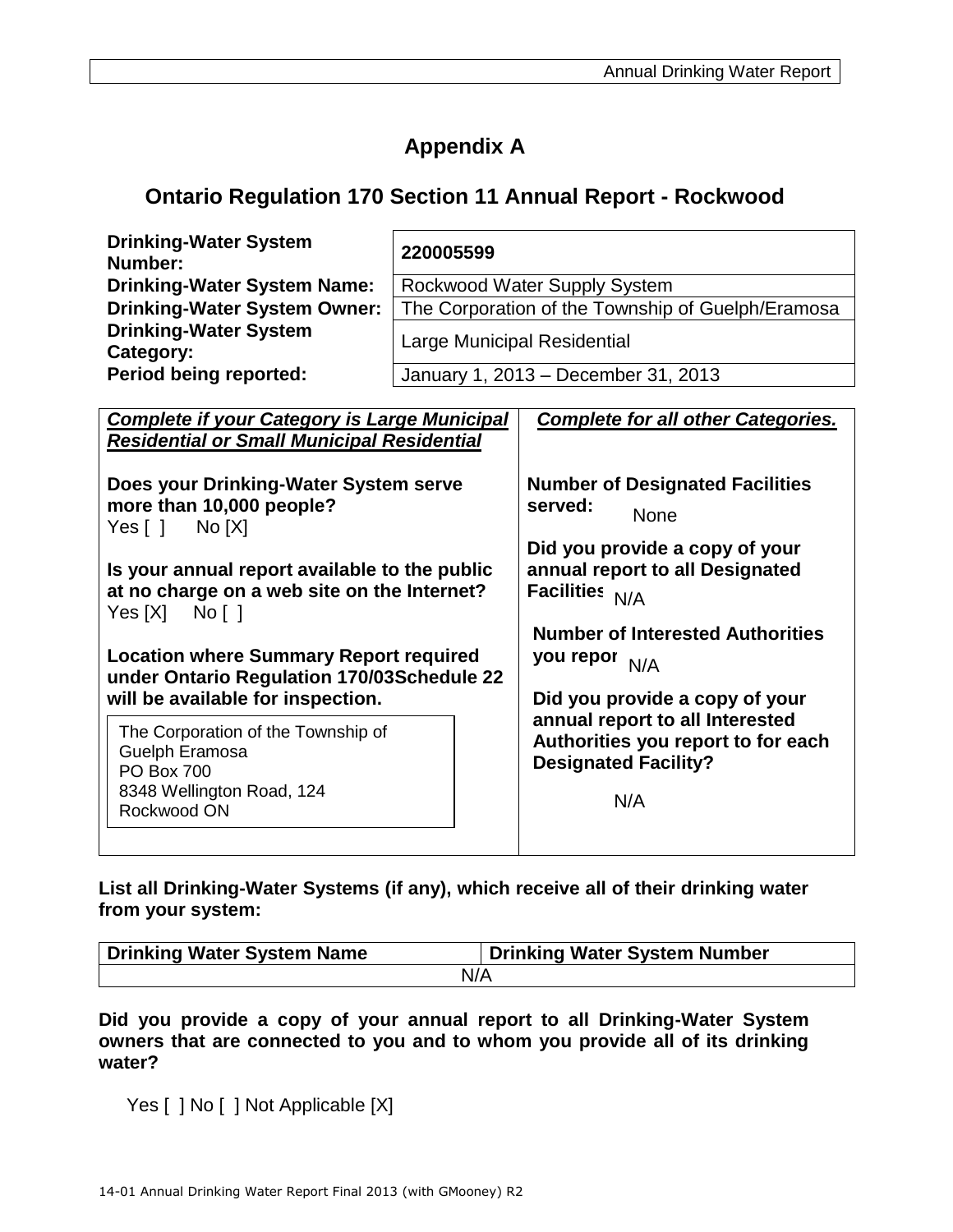#### **Indicate how you notified system users that your annual report is available, and is free of charge.**

- [X] Public access/notice via the Township Website
- [X] Public access/notice via Government Office
- [X] Public access/electronic newsletter
- [X] Public access/notice via Public Request

#### **Describe your Drinking-Water System**

The Rockwood Water Supply System is located in the Township of Guelph/Eramosa. The water system consists of three municipal groundwater wells, a water tower and distribution system.

Wells #1 and #2 at the Station Street Pumphouse and Well #3 at the Bernardi Pumphouse supply water directly to Zone 1 of the distribution system and to the indistribution standpipe. When the well pumps are running, they deliver water to meet the demand in Zone 1 of the distribution system and any excess water produced is directed to the standpipe and stored there. The water level in the standpipe maintains pressure in Zone 1. A Supervisory Control and Data Acquisition / Programmable Logic Controller (SCADA/PLC) system monitors and controls the operation of the Station Street well pumps and the Bernardi high lift pumps (HLPs) based on the water level in the standpipe.

The booster pumping station draws water from the standpipe and pumps to Zone 2 of the distribution system. The station uses variable frequency drive booster pumps that allow each pump to provide a range of flow rates depending on the system demand. The booster pumps are controlled by the SCADA/PLC to maintain constant pressures in this zone. When the demand for water in Zone 2 rises, the system immediately senses the associated drop in pressure and calls the pump(s) to ramp up to meet the demand. Likewise, when the demand falls, the system senses the associated rise in pressure and calls the pumps to ramp down. At least one pump must run at all times to ensure pressures are maintained in Zone 2. Any excess pressure sensed at the booster pumping station is re-circulated back into the standpipe.

#### **List all water treatment chemicals used over this reporting period**

Sodium Hypochlorite (12% solution) – disinfection UV Swift – Station St.

Sodium silicate (34.8 % solution) – iron sequestering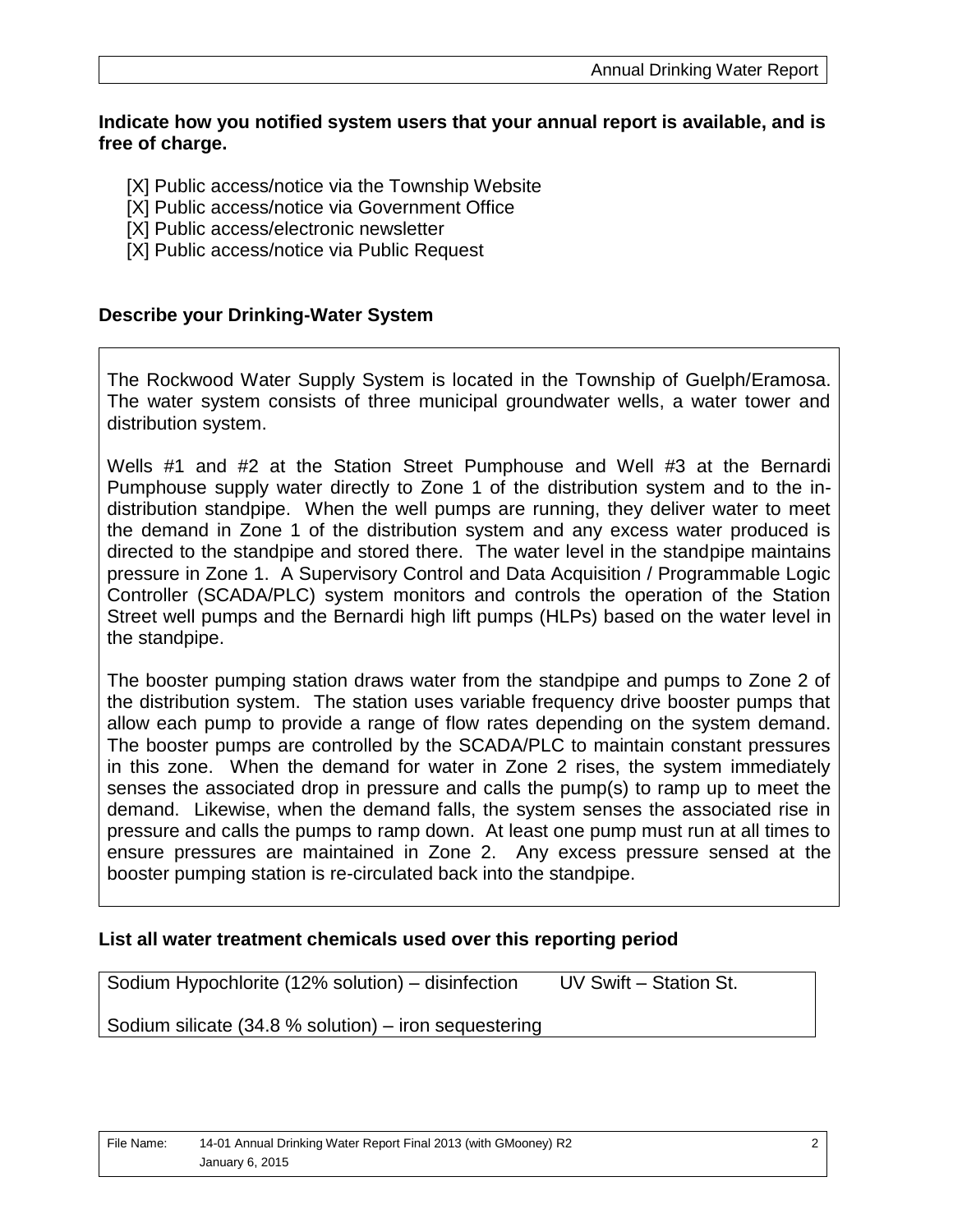| <b>Activity Description</b>                             | <b>Activity</b><br><b>Type</b> | Approximate<br><b>Expenditure</b> |
|---------------------------------------------------------|--------------------------------|-----------------------------------|
| Air scouring & video inspection of well at Bernardi     |                                |                                   |
| Pumphouse                                               | Service                        | \$12,334.48                       |
| Well pump sensor replacement at Bernardi Pumphouse      | Replace                        | \$1,915.35                        |
| Flow meter replacements at Bernardi and Station St.     |                                |                                   |
| Pumphouses                                              | Replace                        | \$22,062.81                       |
| Rebuilding of Sodium Hypochlorite Board at Bernardi     |                                |                                   |
| Pumphouse                                               | Replace                        | \$2,654.45                        |
| Service and Repair to UV System at Station St.          |                                |                                   |
| Pumphouse                                               | Repair                         | \$1,930.22                        |
| Repair to Pitless Adaptor at Station St. Pumphouse      | Repair                         | \$4,181.00                        |
| Turbidity Analyzer replacement at Station St. Pumphouse | Replace                        | \$3,832.00                        |
| Emergency Pump #1 - motor and pump repair at the        |                                |                                   |
| <b>Rockwood Booster Station</b>                         | Repair                         | \$4,839.84                        |
|                                                         | Total:                         | \$53,750.15                       |

#### **Please provide a brief description and a breakdown of monetary expenses incurred**

**Provide details on the notices submitted in accordance with subsection 18(1) of the Safe Drinking-Water Act or section 16-4 of Schedule 16 of O.Reg.170/03 and reported to Spills Action Centre** 

| <b>Incident</b><br><b>Date</b> | <b>Parameter</b> | <b>Result</b> | Unit of<br><b>Measure</b> | <b>Corrective</b><br><b>Action</b> | <b>Corrective</b><br><b>Action Date</b> |
|--------------------------------|------------------|---------------|---------------------------|------------------------------------|-----------------------------------------|
| N/A                            | N/A              | N/A           | N/A                       | N/A                                | N/A                                     |

**Microbiological testing done under the Schedule 10, 11 or 12 of Regulation 170/03, during this reporting period.** 

|                     | # of<br><b>Samples</b> | E.Coli<br>$(min -$<br>max) | <b>Total</b><br><b>Coliform</b><br>$(min - max)$ | # of<br><b>HPC</b><br><b>Samples</b> | <b>HPC</b><br>$(min -$<br>max) |
|---------------------|------------------------|----------------------------|--------------------------------------------------|--------------------------------------|--------------------------------|
| Raw                 | 156                    | $0-0$                      | 0-0                                              | N/A                                  | N/A                            |
| <b>Treated</b>      | 104                    | $0-0$                      | $0-0$                                            | 104                                  | $0 - 2$                        |
| <b>Distribution</b> | 214                    | $0-0$                      | 0-0                                              | 214                                  | $0 - 10$                       |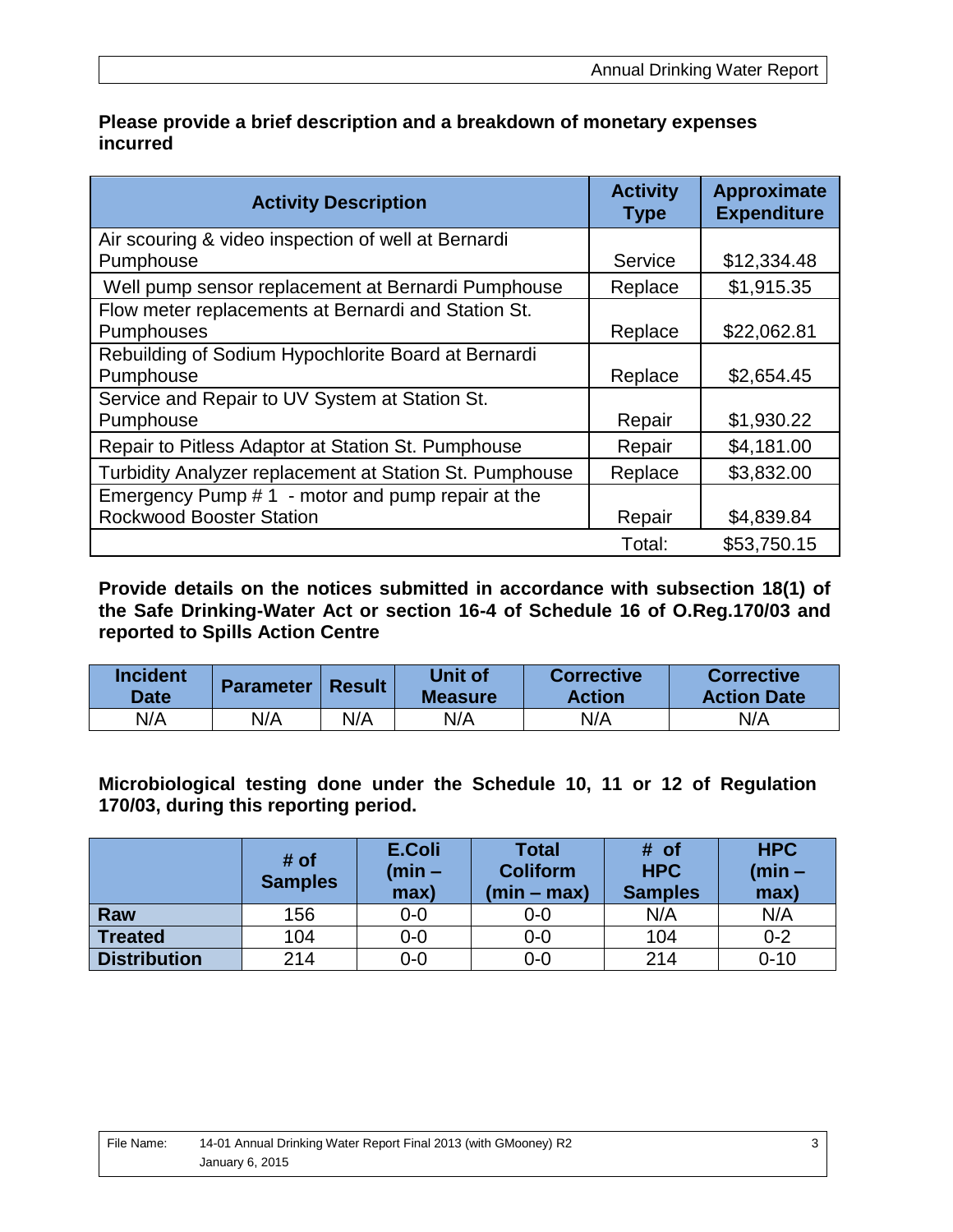0.11-0.36 NTU's 0.06-0.34 NTU's

0.57-1.77 mg/L 0.58-1.67 mg/L

| Operational testing done under ochedule o or regulation rrollo during the<br>period covered by this Annual Report. |                                            |                                              |  |  |  |  |  |  |
|--------------------------------------------------------------------------------------------------------------------|--------------------------------------------|----------------------------------------------|--|--|--|--|--|--|
| <b>Parameter</b>                                                                                                   | <b>Number of</b><br>Grab<br><b>Samples</b> | <b>Range of Results</b><br>$(min #)-(max #)$ |  |  |  |  |  |  |
| <b>Raw Water</b>                                                                                                   |                                            |                                              |  |  |  |  |  |  |
| Turbidity (Station Street; Well 1-67)                                                                              | 21                                         | 0.07-0.42 NTU's                              |  |  |  |  |  |  |

20 22

8760 8760

Turbidity (Station Street; Well 1-76)

Free Chlorine Residual (Station St) Free Chlorine Residual (Bernardi)

Turbidity (Bernardi)

**Distribution System**

**Treated Water**

**Operational testing done under Schedule 8 of Regulation 170/03 during the** 

**Summary of additional testing and sampling carried out in accordance with the requirement of an approval, order or other legal instrument.**

Free Chlorine Residual 1991 | 2543 | 0.33-1.80 mg/L

| Date Legal instrument issued   Parameter   Date Sampled   Result   Unit of |     |  | <b>Measure</b> |
|----------------------------------------------------------------------------|-----|--|----------------|
|                                                                            | N/A |  |                |

**Summary of Inorganic parameters tested during this reporting period or the most recent sample results.** 

| <b>Test</b><br><b>Parameter</b> | <b>Units</b> | <b>MAC</b> | <b>Rockwood</b><br><b>Station St.</b> | <b>Rockwood</b><br><b>Bernardi</b> | <b>Parameter Information</b>                                                                                                                             |
|---------------------------------|--------------|------------|---------------------------------------|------------------------------------|----------------------------------------------------------------------------------------------------------------------------------------------------------|
| Antimony (Sb)                   | $\mu$ g/L    | 6          | 0.87                                  | 0.75                               | Naturally occurring metalloid<br>rarely detected in Ontario<br><b>Drinking Water</b>                                                                     |
| Arsenic (As)                    | $\mu$ g/L    | 25         | < 1.0                                 | < 1                                | Sometimes found in high<br>concentrations in ground<br>water in hard rock areas<br>through the natural<br>dissolution of arsenic-<br>containing minerals |
| Barium (Ba)                     | $\mu$ g/L    | 1000       | 80                                    | 41                                 | Common in sedimentary<br>rocks                                                                                                                           |
| Boron (B)                       | $\mu$ g/L    | 5000       | 23                                    | < 10                               | Normally found in very small<br>levels in drinking water                                                                                                 |
| Cadmium (Cd)                    | $\mu$ g/L    | 5          | < 0.1                                 | < 0.1                              | Rare element unlikely to be<br>present as natural<br>contaminant in drinking water                                                                       |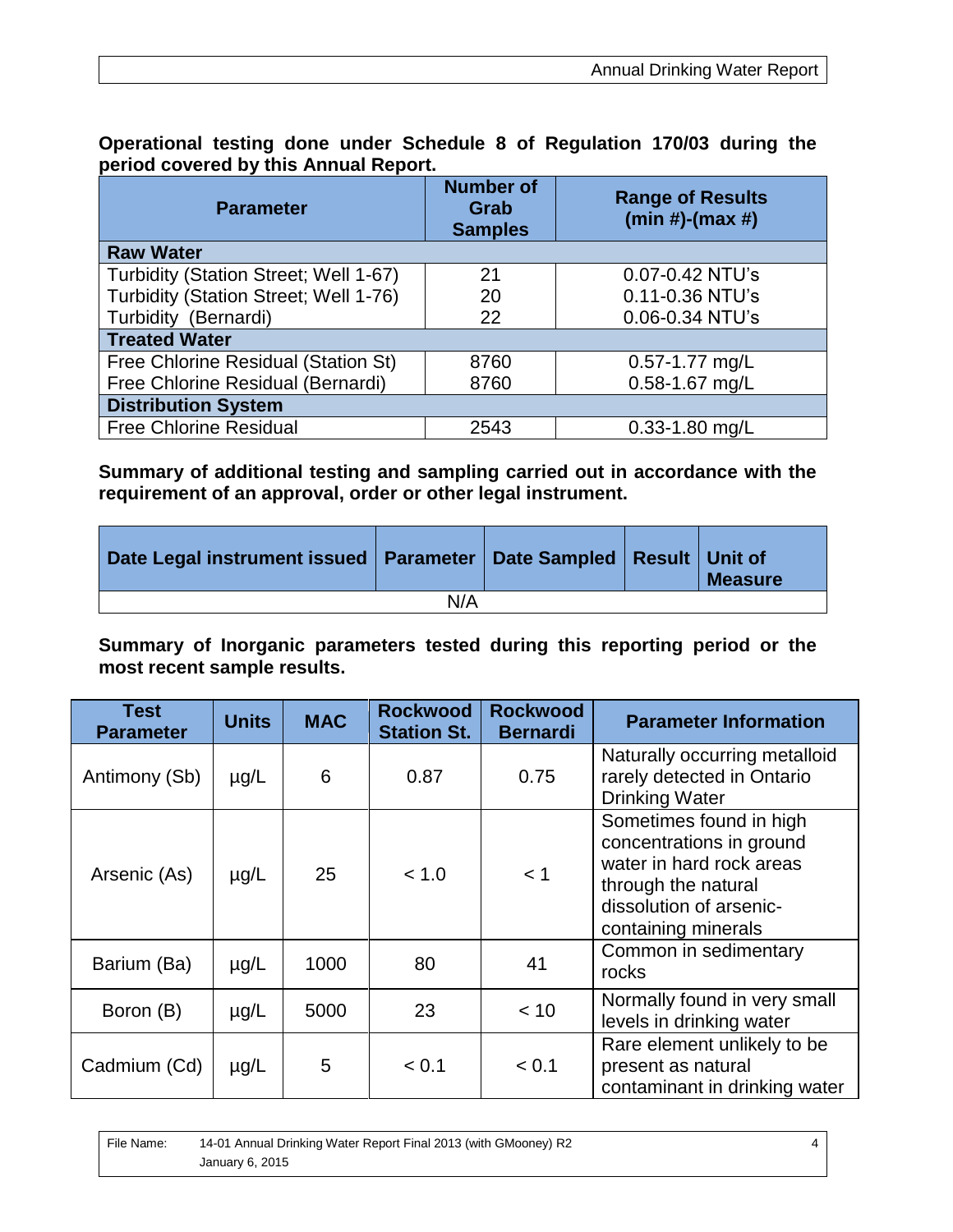| <b>Test</b><br><b>Parameter</b> | <b>Units</b> | <b>MAC</b> | <b>Rockwood</b><br><b>Station St.</b> | <b>Rockwood</b><br><b>Bernardi</b> | <b>Parameter Information</b>                                                                                                                                                                                                                                                                               |
|---------------------------------|--------------|------------|---------------------------------------|------------------------------------|------------------------------------------------------------------------------------------------------------------------------------------------------------------------------------------------------------------------------------------------------------------------------------------------------------|
| Chromium (Cr)                   | $\mu$ g/L    | 50         | < 5.0                                 | < 5.0                              | Trivalent chromium naturally<br>occurs and is not considered<br>toxic                                                                                                                                                                                                                                      |
| Mercury (Hg)                    | $\mu$ g/L    | 1          | < 0.10                                | < 0.10                             | Sources in drinking water can<br>be air pollution, waste<br>incineration and metal<br>refining operations                                                                                                                                                                                                  |
| Selenium (Se)                   | $\mu$ g/L    | 10         | < 2.0                                 | < 2.0                              | Naturally occurs in water at<br>trace levels                                                                                                                                                                                                                                                               |
| Uranium (U)                     | $\mu$ g/L    | 20         | 0.80                                  | 0.25                               | Normally occurring in granite<br>and other mineral deposits,<br>leaches into water                                                                                                                                                                                                                         |
| Sodium                          | mg/L         | 20         | 97                                    | 8.7                                | Naturally occurring or due to<br>water softening. Sodium has<br>an offensive taste at higher<br>concentrations (> 175 mg/L),<br>thus, low levels of sodium in<br>water are desirable for<br>consumer acceptance.                                                                                           |
| Fluoride (F)                    | mg/L         | 1.5        | 0.90                                  | 1.36                               | Fluoride occurs naturally in<br>surface water due to<br>atmospheric deposition from<br>industry and volcanic<br>eruptions, leaching from<br>fertilizers, and the weathering<br>of rocks and soils containing<br>fluoride. Groundwater may be<br>especially rich in fluoride<br>depending on local geology. |
|                                 |              |            | < 0.01                                | < 0.01                             | Present in ground water, and                                                                                                                                                                                                                                                                               |
| Nitrite $(NO2)$                 | mg/L         | 1.0        | < 0.01                                | < 0.01                             | is oxidized to nitrate when                                                                                                                                                                                                                                                                                |
|                                 | as N         |            | < 0.01                                | < 0.01                             | chlorinated                                                                                                                                                                                                                                                                                                |
|                                 |              |            | < 0.01                                | < 0.01                             |                                                                                                                                                                                                                                                                                                            |
|                                 |              |            | < 0.01                                | < 0.01                             | Present in ground water as a                                                                                                                                                                                                                                                                               |
|                                 | mg/L         |            | < 0.01                                | < 0.01                             | result of plant or animal                                                                                                                                                                                                                                                                                  |
| Nitrate $(NO3)$                 | as N         | 10.0       | < 0.01                                | < 0.01                             | material decay, fertilizers,                                                                                                                                                                                                                                                                               |
|                                 |              |            | < 0.01                                | < 0.01                             | sewage or treated<br>wastewater                                                                                                                                                                                                                                                                            |

Note: Nitrate and Nitrite are sampled quarterly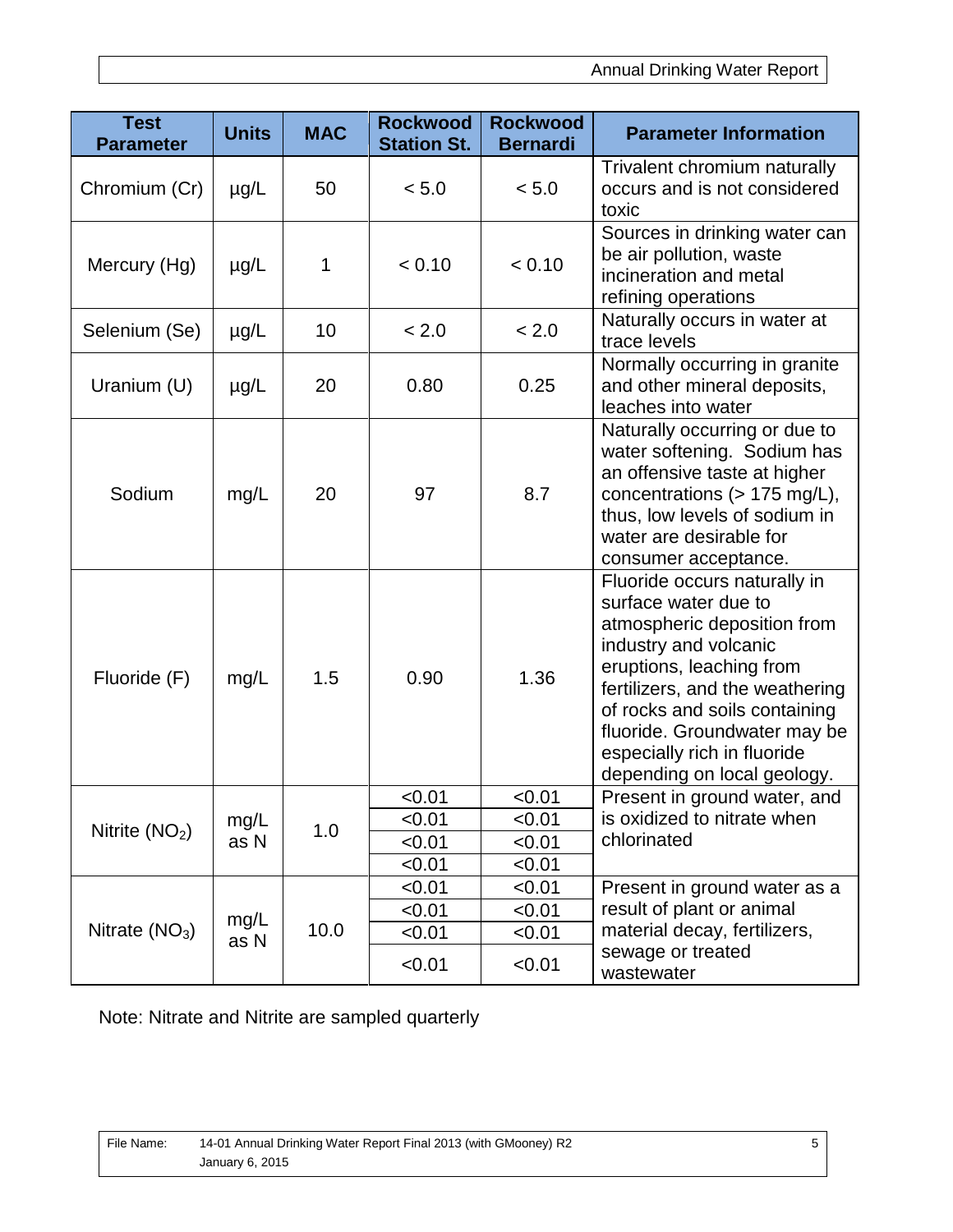#### **Summary of lead testing under Schedule 15.1 during this reporting period applicable to the following drinking water systems; large municipal residential systems, small municipal residential systems, and non-municipal year-round residential systems).**

| <b>Location</b><br><b>Type</b> | <b>Number of Samples</b> | <b>Range of Lead Results</b><br>$(min#) - (max #) ug/L$ | <b>Number of</b><br><b>Exceedances</b> |
|--------------------------------|--------------------------|---------------------------------------------------------|----------------------------------------|
| <b>Plumbing</b>                | Exempt                   | No history of exceedance                                | n/a                                    |
| <b>Distribution</b>            | pH and alkalinity        |                                                         | n/a                                    |

#### **Summary of Organic parameters sampled during this reporting period or the most recent sample results (Treated except where noted)**

| <b>Test Parameter</b>                          | <b>Units</b> | *MAC | <b>Rockwood</b><br><b>Station St.</b> | <b>Rockwood</b><br><b>Bernardi</b> | <b>Parameter Information</b>                                                                                     |
|------------------------------------------------|--------------|------|---------------------------------------|------------------------------------|------------------------------------------------------------------------------------------------------------------|
| Alachlor                                       | $\mu$ g/L    | 5    | < 0.5                                 | < 0.5                              | Herbicide for weed control<br>banned in 1985                                                                     |
| Aldicarb                                       | $\mu$ g/L    | 9    | < 5                                   | < 5                                | Insecticide used in low<br>quantities for control of<br>specified insects. Banned in<br>1990s                    |
| Aldrin + Dieldrin                              | $\mu$ g/L    | 0.7  | < 0.01                                | < 0.01                             | Pesticides for insect control<br>banned in 1969                                                                  |
| Atrazine $+ N$ -<br>dealkylated<br>metobolites | $\mu$ g/L    | 5    | < 1                                   | < 1                                | Herbicide on corn crops for<br>annual grass control. It is highly<br>persistent and moderately<br>mobile in soil |
| Azinphos-methyl                                | $\mu$ g/L    | 20   | < 2                                   | < 2                                | Insecticide against foliage-<br>feeding insects                                                                  |
| <b>Bendiocarb</b>                              | $\mu$ g/L    | 40   | < 2                                   | < 2                                | Insecticide used in buildings<br>and greenhouses                                                                 |
| <b>Benzene</b>                                 | $\mu$ g/L    | 5    | < 0.10                                | < 0.10                             | Present in gasoline and other<br>refined<br>petroleum products                                                   |
| Benzo(a)pyrene                                 | $\mu$ g/L    | 0.01 | < 0.009                               | < 0.009                            | Formed during the incomplete<br>burning of organic matter and<br>poorly adjusted diesel exhaust                  |
| Bromoxynil                                     | $\mu$ g/L    | 5    | < 0.5                                 | < 0.5                              | Herbicide for control of specific<br>weeds                                                                       |
| Carbaryl                                       | $\mu$ g/L    | 90   | < 5                                   | < 5                                | Insecticide used in agriculture<br>and forestry                                                                  |
| Carbofuran                                     | $\mu$ g/L    | 90   | < 5                                   | < 5                                | Insecticide used in agriculture                                                                                  |
| Carbon<br>Tetrachloride                        | $\mu$ g/L    | 5    | < 0.10                                | < 0.10                             | Only found in ground water<br>from old chlorinated solvent<br>industry sites                                     |

File Name: 14-01 Annual Drinking Water Report Final 2013 (with GMooney) R2 January 6, 2015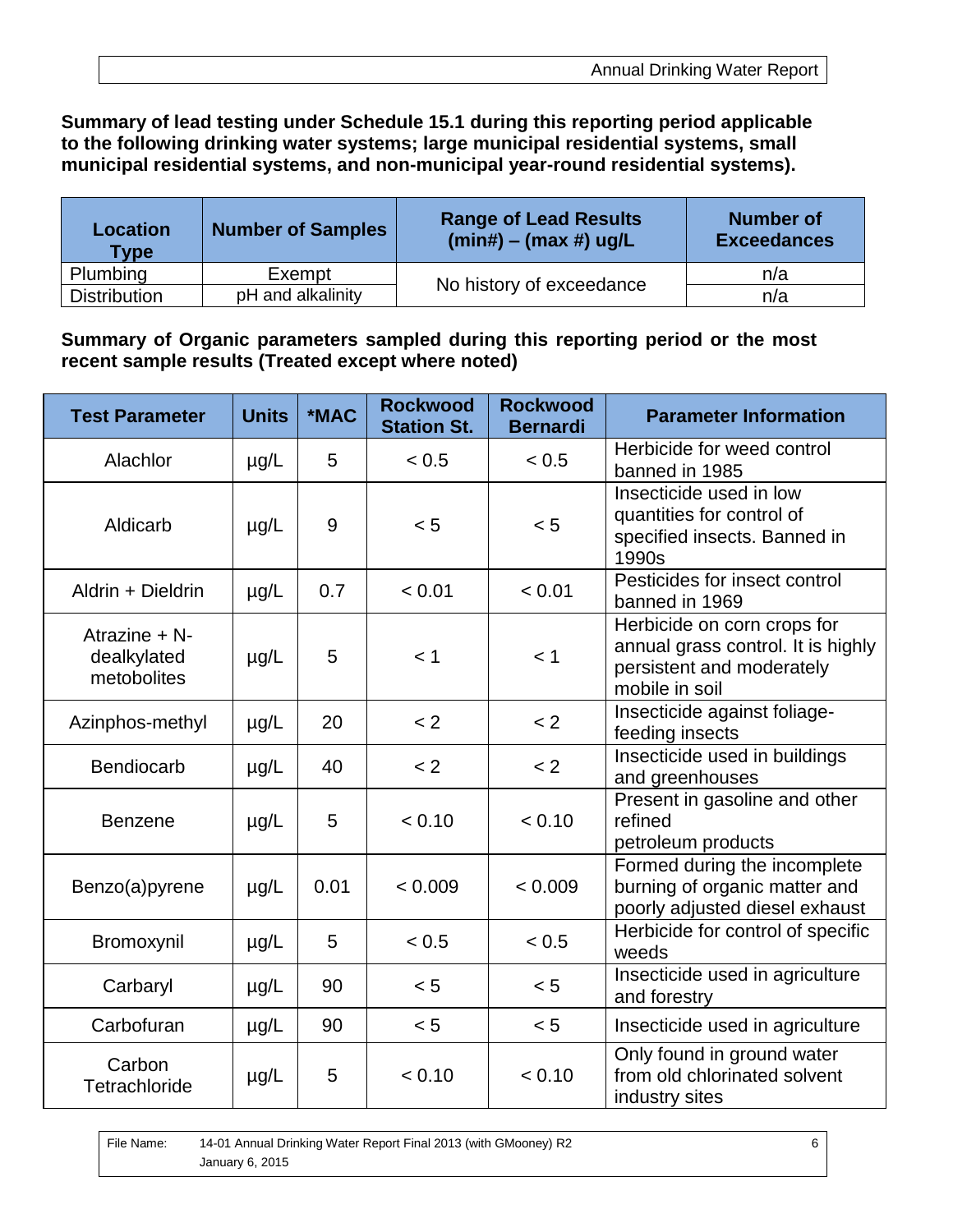| <b>Test Parameter</b>                      | <b>Units</b> | *MAC           | <b>Rockwood</b><br><b>Station St.</b> | <b>Rockwood</b><br><b>Bernardi</b> | <b>Parameter Information</b>                                                                                  |
|--------------------------------------------|--------------|----------------|---------------------------------------|------------------------------------|---------------------------------------------------------------------------------------------------------------|
| Chlordane (Total)                          | $\mu$ g/L    | $\overline{7}$ | < 0.01                                | < 0.01                             | Insecticide once used in<br>agriculture, banned in 1994                                                       |
| Chlorpyrifos                               | $\mu$ g/L    | 90             | < 1                                   | < 1                                | Common insecticide for insect<br>control                                                                      |
| Cyanazine                                  | $\mu$ g/L    | 10             | < 1                                   | < 1                                | Herbicide for control of weeds<br>in crop and non-crop areas                                                  |
| Diazinon                                   | $\mu$ g/L    | 20             | $<$ 1                                 | < 1                                | Insecticide for dwelling pests,<br>flies, ants and cockroaches                                                |
| Dicamba                                    | $\mu$ g/L    | 120            | < 1                                   | < 1                                | Herbicide for weed control in<br>grain crops                                                                  |
| 1,2-Dichlorobenzene                        | $\mu$ g/L    | 200            | < 0.20                                | < 0.20                             | Used in chemical blends                                                                                       |
| 1,4-Dichlorobenzene                        | $\mu$ g/L    | 5              | < 0.20                                | < 0.20                             | Was widely used in toilet pucks<br>and mothballs, banned in 1988                                              |
| $(DDT) +$<br>metabolites                   | $\mu$ g/L    | 30             | < 0.02                                | < 0.02                             | DDT use was banned in<br>Ontario in 1998                                                                      |
| 1,2-Dichloroethane                         | $\mu$ g/L    | 5              | < 0.20                                | < 0.20                             | Used as a solvent and fumigant                                                                                |
| 1,1-Dichloroethylene                       | $\mu$ g/L    | 14             | < 0.10                                | < 0.10                             | Used in the food packaging<br>industry and the textile industry<br>for furniture and automotive<br>upholstery |
| Dichloromethane                            | $\mu$ g/L    | 50             | < 0.50                                | < 0.50                             | Industrial solvent for paint and<br>degreasing agent                                                          |
| 2-4 Dichlorophenol                         | $\mu$ g/L    | 900            | < 0.5                                 | < 0.5                              | Present in drinking water only<br>as a result of industrial<br>contamination                                  |
| 2,4-Dichlorophenoxy<br>acetic acid (2,4-D) | $\mu$ g/L    | 100            | < 1                                   | < 1                                | Herbicide for cereal crop and<br>lawn weed control                                                            |
| Diclofop-methyl                            | µg/L         | 9              | < 0.9                                 | < 0.9                              | Herbicide grass control in<br>grains and vegetables                                                           |
| Dimethoate                                 | $\mu$ g/L    | 20             | $<$ 3                                 | $<$ 3                              | Miticide and insecticide                                                                                      |
| Dinoseb                                    | $\mu$ g/L    | 10             | < 1                                   | < 1                                | Contact herbicide and<br>desiccant. It is no longer used<br>in Ontario                                        |
| Diquat                                     | $\mu$ g/L    | 70             | < 7                                   | < 7                                | Herbicide used as a crop<br>desiccant in seed crops                                                           |
| Diuron                                     | $\mu$ g/L    | 150            | < 10                                  | < 10                               | Herbicide for control of<br>vegetation in crop and non-crop<br>areas                                          |
| Glyphosate                                 | $\mu$ g/L    | 280            | < 10                                  | < 10                               | Herbicide for weed control                                                                                    |
| Heptachlor +<br><b>Heptachlor Epoxide</b>  | $\mu$ g/L    | 3              | < 0.01                                | < 0.01                             | Insecticide once used in<br>agriculture, banned in 1969                                                       |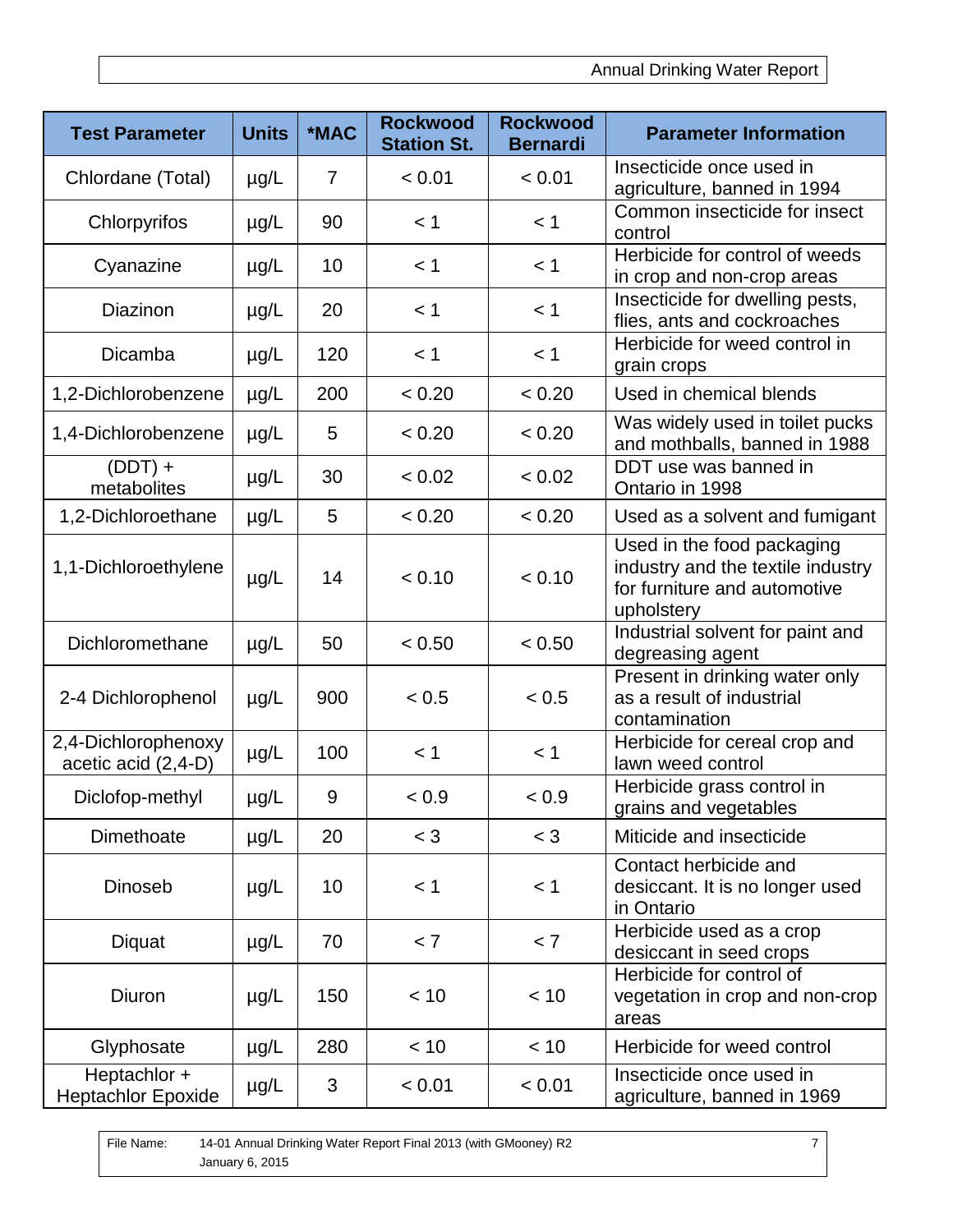| <b>Test Parameter</b>                 | <b>Units</b> | *MAC           | <b>Rockwood</b><br><b>Station St.</b> | <b>Rockwood</b><br><b>Bernardi</b> | <b>Parameter Information</b>                                                                 |
|---------------------------------------|--------------|----------------|---------------------------------------|------------------------------------|----------------------------------------------------------------------------------------------|
| Lindane (Total)                       | $\mu$ g/L    | $\overline{4}$ | < 0.006                               | < 0.006                            | Insecticide used for seed<br>treatment                                                       |
| Malathion                             | $\mu$ g/L    | 190            | < 5                                   | < 5                                | Insecticide used in fruits and<br>vegetables                                                 |
| Methoxychlor                          | $\mu$ g/L    | 900            | < 0.02                                | < 0.02                             | Insecticide                                                                                  |
| Metolachlor                           | $\mu$ g/L    | 50             | < 0.5                                 | < 0.5                              | Selective herbicide for pre-<br>emergence and pre-plant broad<br>leaf weed control           |
| Metribuzin                            | $\mu$ g/L    | 80             | < 5                                   | < 5                                | Herbicide for control of weed<br>and grasses                                                 |
| Monochlorobenzene                     | $\mu$ g/L    | 80             | < 0.10                                | < 0.10                             | Industrial solvent                                                                           |
| Paraquat                              | $\mu$ g/L    | 10             | < 1                                   | < 1                                | Highly toxic herbicide used for<br>desiccation of seed crops                                 |
| Pentachlorophenol                     | $\mu$ g/L    | 60             | < 0.5                                 | < 0.5                              | It is rarely found today but was<br>extensively used as a pesticide<br>and wood preservative |
| Phorate                               | $\mu$ g/L    | $\overline{2}$ | < 0.5                                 | < 0.5                              | Insecticide for sucking insects<br>and larvae                                                |
| Picloram                              | $\mu$ g/L    | 190            | < 5                                   | < 5                                | Herbicide for broad leaf weed<br>and brush control on roads                                  |
| Polychlorinated<br>Biphenyls(PCB)     | $\mu$ g/L    | 3              | < 0.05                                | < 0.05                             | Primarily produced by the<br>reaction of chlorine and natural<br>organics                    |
| Prometryne                            | $\mu$ g/L    | $\mathbf 1$    | < 0.3                                 | < 0.3                              | Herbicide used on select grass<br>and weeds                                                  |
| Simazine                              | $\mu$ g/L    | 10             | < 1                                   | < 1                                | Herbicide for pre-emergence<br>weed control                                                  |
| Total<br>Trihalomethanes *<br>(THM's) | $\mu g/L$    | 100            | 0.02423                               |                                    | Primarily produced by the<br>reaction of chlorine and natural<br>organics                    |
| Temephos                              | $\mu$ g/L    | 280            | < 10                                  | < 10                               | Insecticide for mosquito and<br>black fly larvae control                                     |
| <b>Terbufos</b>                       | $\mu$ g/L    | 1              | < 0.5                                 | < 0.5                              | Insecticide                                                                                  |
| Tetrachloroethylene                   | $\mu$ g/L    | 30             | < 0.1                                 | < 0.1                              | Industrial solvent                                                                           |
| $2,3,4,6-$<br>Tetrachlorophenol       | µg/L         | 100            | < 0.5                                 | < 0.5                              | Was normally used to preserve<br>wood                                                        |
| <b>Triallate</b>                      | $\mu$ g/L    | 230            | < 1                                   | < 1                                | Herbicide for wilds oat control<br>in crops                                                  |
| Trichloroethylene                     | $\mu$ g/L    | 5              | < 0.12                                | < 0.12                             | Industrial solvent                                                                           |
| $2,4,6-$<br>Trichlorophenol           | $\mu$ g/L    | 5              | < 0.5<br>< 0.5                        |                                    | Pesticide                                                                                    |

File Name: 14-01 Annual Drinking Water Report Final 2013 (with GMooney) R2 January 6, 2015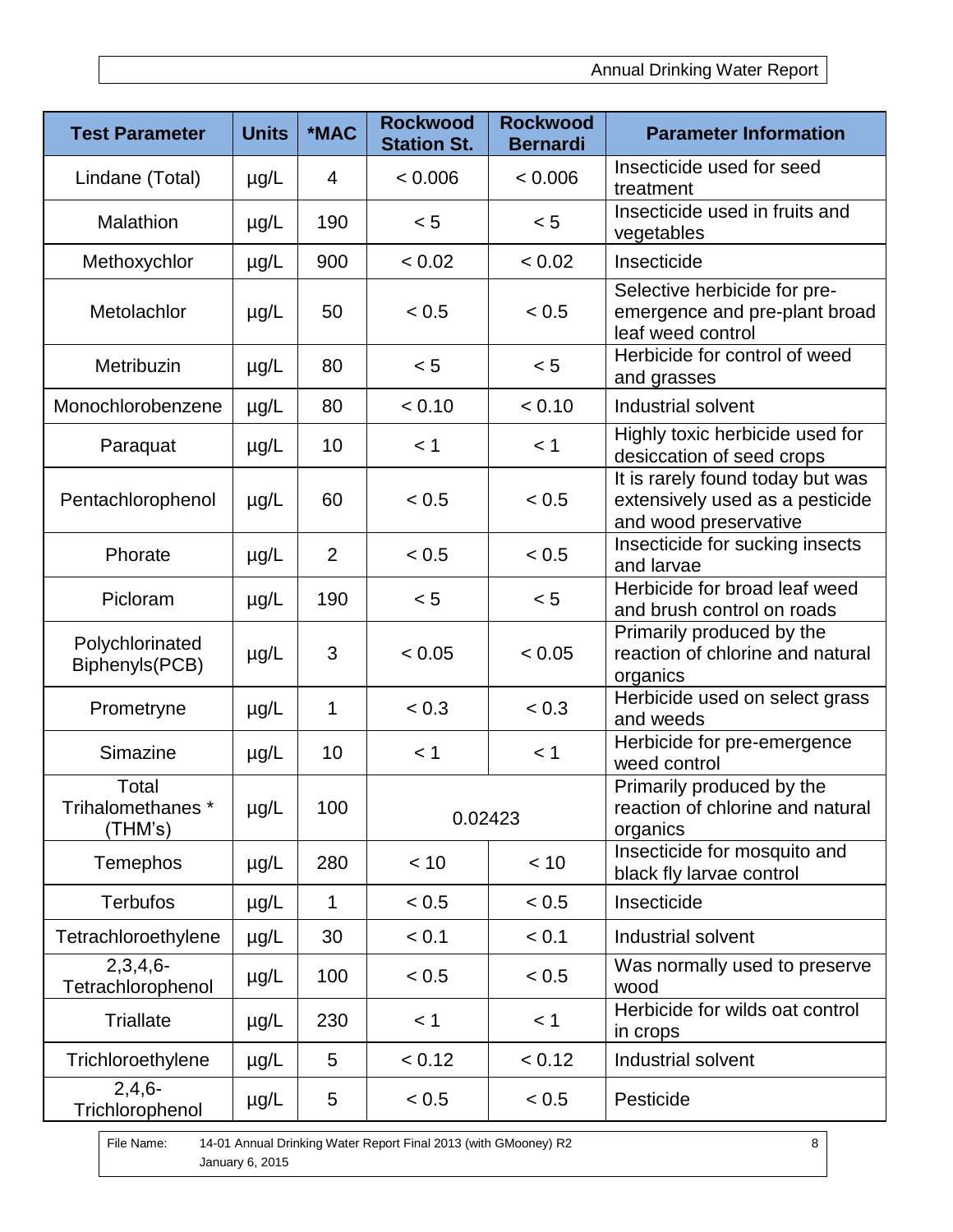Annual Drinking Water Report

| <b>Test Parameter</b>                                   | <b>Units</b> | *MAC           | <b>Rockwood</b><br><b>Station St.</b> | <b>Rockwood</b><br><b>Bernardi</b> | <b>Parameter Information</b>             |
|---------------------------------------------------------|--------------|----------------|---------------------------------------|------------------------------------|------------------------------------------|
| $2,4,5-$<br>Trichlorophenoxy<br>acetic acid $(2,4,5-T)$ | $\mu$ g/L    | 280            | < 1                                   | $\leq 1$                           | Herbicide                                |
| Trifluralin                                             | $\mu$ g/L    | 45             | < 1                                   | $<$ 1                              | Herbicide for summer weed<br>control     |
| Vinyl Chloride                                          | $\mu$ g/L    | $\overline{2}$ | < 0.2                                 | < 0.2                              | Synthetic chemical used in<br>making PVC |

\* THM: Annual running average of samples collected quarterly in the water distribution system. \* MAC: Maximum acceptable concentration

**List any Inorganic or Organic parameter(s) that exceeded half the standard prescribed in Schedule 2 of Ontario Drinking Water Quality Standards.**

| <b>Test Parameter</b> | <b>Units</b> | <b>MAC</b> | <b>Rockwood - Treated</b> |                 |  |
|-----------------------|--------------|------------|---------------------------|-----------------|--|
|                       |              |            | <b>Station St.</b>        | <b>Bernardi</b> |  |
| Sodium                | mg/L         | 20         | 97                        |                 |  |
| Fluoride              | mg/L         | 1.5        | 0.90                      | 1.36            |  |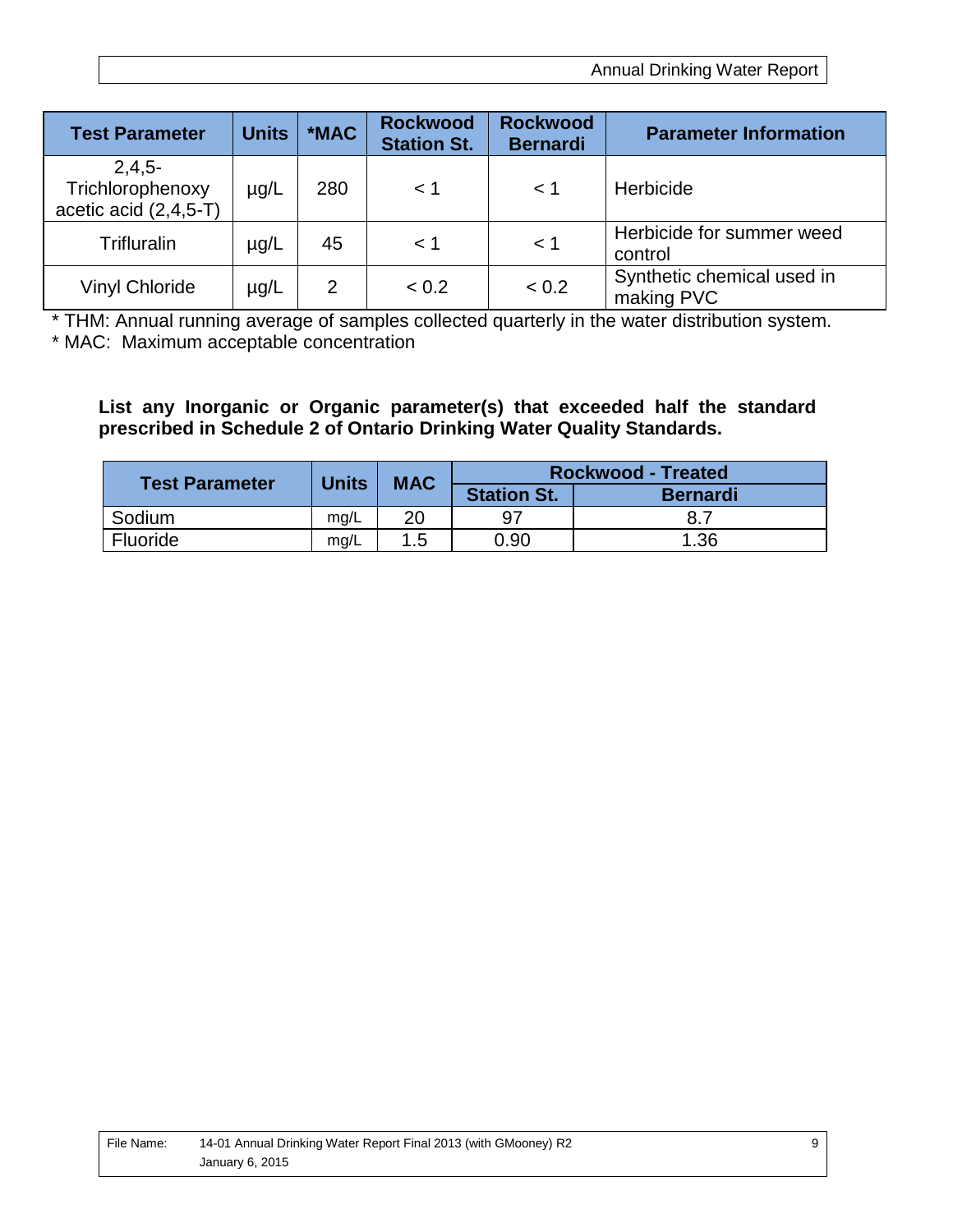### **Ontario Regulation 170/03 Section 11 Annual Report Hamilton Drive**

| <b>Drinking-Water System</b><br>Number: | 220009194                                         |
|-----------------------------------------|---------------------------------------------------|
| <b>Drinking-Water System Name:</b>      | <b>Hamilton Drive Water Supply System</b>         |
| <b>Drinking-Water System Owner:</b>     | The Corporation of the Township of Guelph/Eramosa |
| <b>Drinking-Water System</b>            | <b>Large Municipal Residential</b>                |
| Category:                               |                                                   |
| <b>Period being reported:</b>           | January 1, 2013– December 31, 2013                |

| <b>Complete if your Category is Large Municipal</b>                                         | <b>Complete for all other Categories.</b>                                                            |
|---------------------------------------------------------------------------------------------|------------------------------------------------------------------------------------------------------|
| <b>Residential or Small Municipal Residential</b>                                           |                                                                                                      |
| Does your Drinking-Water System serve                                                       | <b>Number of Designated Facilities</b>                                                               |
| more than 10,000 people?                                                                    | served:                                                                                              |
| Yes [ ] No [X]                                                                              | None                                                                                                 |
|                                                                                             | Did you provide a copy of your                                                                       |
| Is your annual report available to the public                                               | annual report to all Designated                                                                      |
| at no charge on a web site on the Internet?<br>$Yes[X]$ No []                               | Facilities N/A                                                                                       |
|                                                                                             | <b>Number of Interested Authorities</b>                                                              |
| <b>Location where Summary Report required</b><br>under Ontario Regulation 170/03Schedule 22 | you repor N/A                                                                                        |
| will be available for inspection.                                                           | Did you provide a copy of your                                                                       |
| The Corporation of the Township of<br>Guelph Eramosa<br><b>PO Box 700</b>                   | annual report to all Interested<br>Authorities you report to for each<br><b>Designated Facility?</b> |
| 8348 Wellington Road, 124<br>Rockwood ON                                                    | N/A                                                                                                  |
|                                                                                             |                                                                                                      |

**List all Drinking-Water Systems (if any), which receive all of their drinking water from your system:**

| Drinking Water System Name | Drinking Water System Number |  |
|----------------------------|------------------------------|--|
| N/A                        |                              |  |

**Did you provide a copy of your annual report to all Drinking-Water System owners that are connected to you and to whom you provide all of its drinking water?** 

Yes [ ] No [ ] Not Applicable [X]

| File Name: | 14-01 Annual Drinking Water Report Final 2013 (with GMooney) R2 |  |
|------------|-----------------------------------------------------------------|--|
|            | January 6, 2015                                                 |  |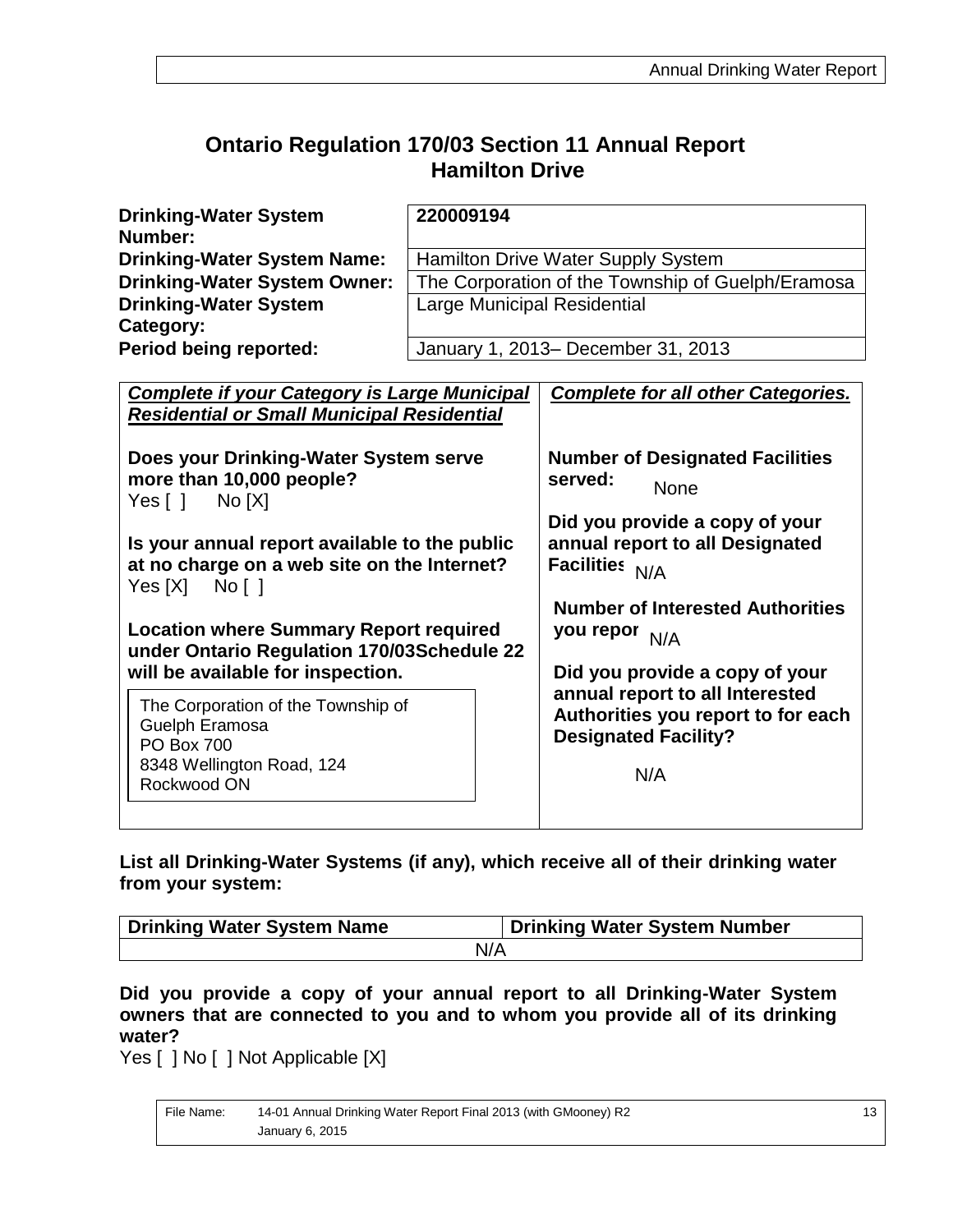#### **Indicate how you notified system users that your annual report is available, and is free of charge.**

- [X] Public access/notice via the Township Website
- [X] Public access/notice via Government Office
- [X] Public access/electronic newsletter
- [X] Public access/notice via Public Request

#### **Describe your Drinking-Water System**

The Hamilton Drive Water Supply System is located in the Township of Guelph/Eramosa. A residential development obtains its entire water supply from two groundwater wells (Huntington and Cross Creek) each with its own Pumphouse and grade-level reservoir.

The raw water from each well is chlorinated to protect against microbial contaminants prior to discharge into the reservoir. The raw water is disinfected with a sodium hypochlorite solution (chlorine) for primary and secondary disinfection requirements. The water level in the reservoir starts and stops the well pumps.

The Huntington and Cross Creek Pumphouses supply treated water directly to the distribution system and to the in-distribution standpipe. As the water level in the standpipe drops, the system calls the pumps at the Huntington or Cross Creek Pumphouse to start pumping water into the distribution system. The system alternates successive pump starts between the Huntington and Cross Creek facilities. When the water demand exceeds the capacity being supplied by the Pumphouse, the supply is supplemented with water from the standpipe. When the demand is less than the amount being supplied from the Pumphouse, the excess flow is used to replenish the depleted standpipe reserves.

Water pressures are maintained throughout the distribution system by the water level in the standpipe. This system is a demand/storage system; once the standpipe is full, the high lift pumps shut down until the water level drops in the tower and the pumps are required again.

#### **List all water treatment chemicals used over this reporting period**

Sodium Hypochlorite (12% solution) - disinfection

| File Name: | 14-01 Annual Drinking Water Report Final 2013 (with GMooney) R2 |
|------------|-----------------------------------------------------------------|
|            | January 6, 2015                                                 |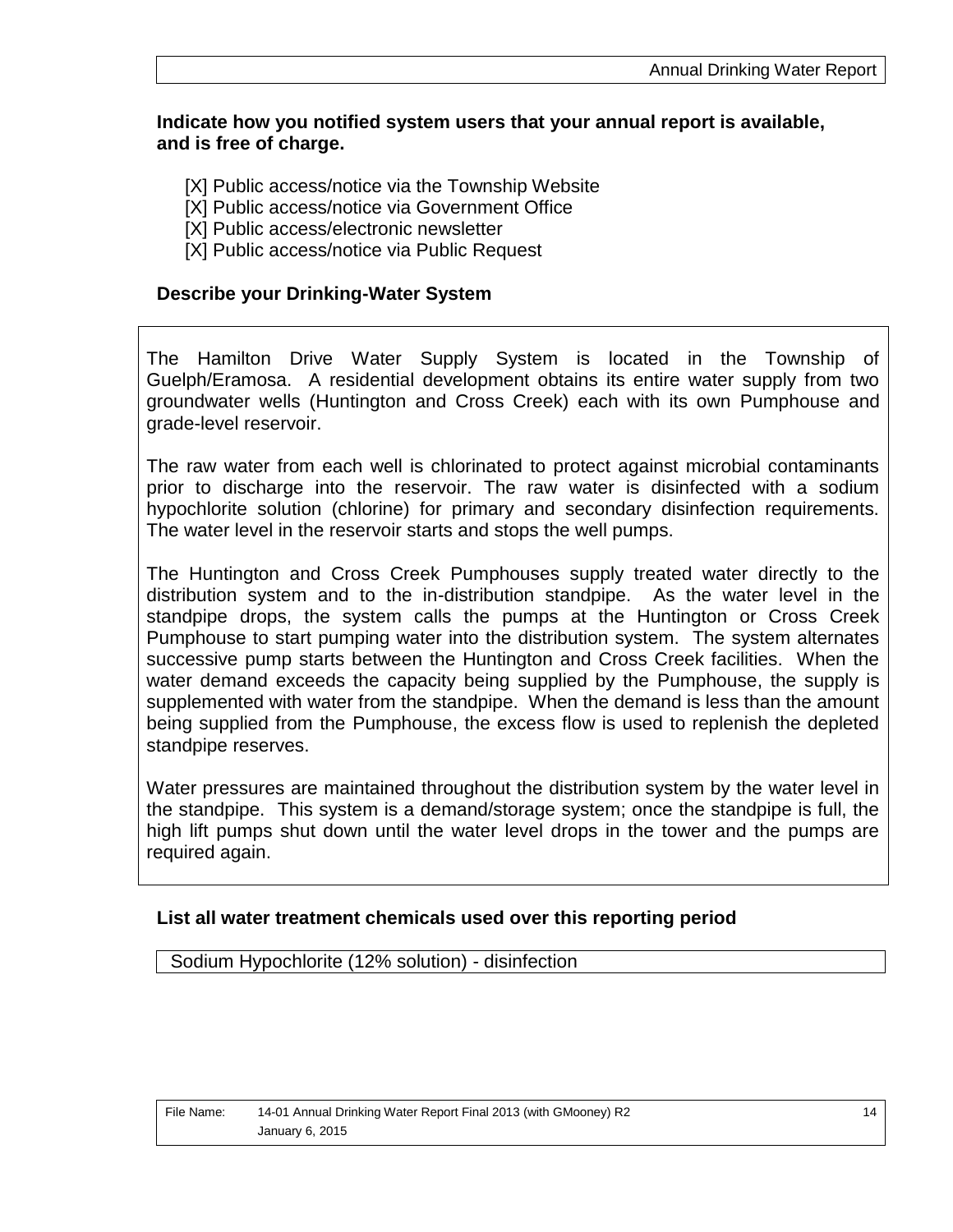| Please provide a brief description and a breakdown of monetary expenses |
|-------------------------------------------------------------------------|
| <i>incurred</i>                                                         |

| <b>Activity Type</b>                                                                                                            | <b>Activity</b><br><b>Type</b> | <b>Approximate</b><br><b>Expenditure</b> |
|---------------------------------------------------------------------------------------------------------------------------------|--------------------------------|------------------------------------------|
| Air scouring & video inspection of well. Pump and<br>motor replacements of well and reservoir at<br><b>Huntington Pumphouse</b> | Replace                        | \$31,770.23                              |
| Repair to Programable Logic Controller (Miltronics<br>Unit communication system) at Huntington<br>Pumphouse                     | Repair                         | \$3,562.53                               |
| Replaced Starter in the High Lift Pump at both Cross<br>Creek and Huntington Pumphouse's                                        | Replace                        | \$1,555.21                               |
| High Lift pump replacement at Cross Creek<br>Pumphouse                                                                          | Replace                        | \$12,295.53                              |
| Rebuilding of Sodium Hypochlorite Board at Cross<br><b>Creek Pumphouse</b>                                                      | Replace                        | \$2,596.15                               |
| New roof at Cross Creek Pumphouse                                                                                               | Replace                        | \$3,328.98                               |
| Flow meter replacements at Cross Creek and<br><b>Huntington Pumphouse's</b>                                                     | Replace                        | \$20,957.50                              |
| Thermostat replaced at Hamilton Drive Standpipe                                                                                 | Replace                        | \$251.03                                 |
|                                                                                                                                 | Total:                         | \$76,317.16                              |

**Provide details on the notices submitted in accordance with subsection 18(1) of the Safe Drinking-Water Act or section 16-4 of Schedule 16 of O.Reg.170/03 and reported to Spills Action Centre** 

| <b>Incident</b><br><b>Date</b> | Parameter   Result | <b>Unit of</b><br><b>Measure</b> | <b>Corrective</b><br><b>Action</b> | <b>Corrective</b><br><b>Action Date</b> |
|--------------------------------|--------------------|----------------------------------|------------------------------------|-----------------------------------------|
|                                |                    | N/A                              |                                    |                                         |

**Microbiological testing done under the Schedule 10, 11 or 12 of Regulation 170/03, during this reporting period.** 

|                     | # of<br><b>Samples</b> | <b>E.Coli</b><br>(min –<br>max) | <b>Total</b><br><b>Coliform</b><br>$(min - max)$ | # of<br><b>HPC</b><br><b>Samples</b> | <b>HPC</b><br>(min –<br>max) |
|---------------------|------------------------|---------------------------------|--------------------------------------------------|--------------------------------------|------------------------------|
| Raw                 | 105                    | $0 - 0$                         | $0-0$                                            | N/A                                  | N/A                          |
| <b>Treated</b>      | 104                    | $0 - 0$                         | $0-0$                                            | 104                                  | $0 - 3$                      |
| <b>Distribution</b> | 159                    | $0-0$                           | $0-0$                                            | 159                                  | $0 - 5$                      |

| File Name: | 14-01 Annual Drinking Water Report Final 2013 (with GMooney) R2 |  |
|------------|-----------------------------------------------------------------|--|
|            | January 6, 2015                                                 |  |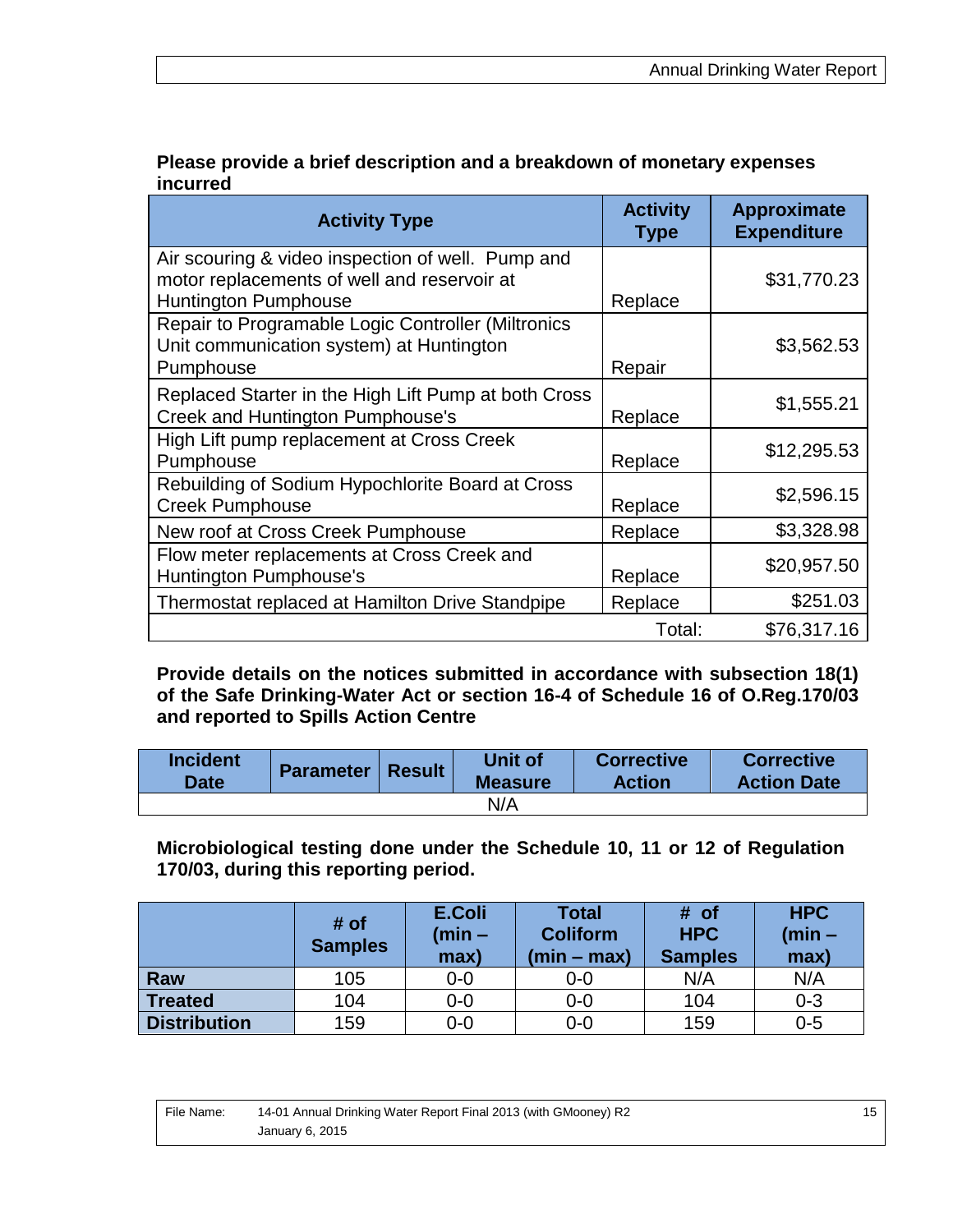**Operational testing done under Schedule 8 of Regulation 170/03 during the period covered by this Annual Report.**

| <b>Parameter</b>                     | <b>Number of</b><br>Grab<br><b>Samples</b> | <b>Range of Results</b><br>$(min #)-(max #)$ |  |  |  |  |  |
|--------------------------------------|--------------------------------------------|----------------------------------------------|--|--|--|--|--|
| <b>Raw Water</b>                     |                                            |                                              |  |  |  |  |  |
| Turbidity (Cross Creek Well 1)       | 19                                         | 0.07-0.31 NTU's                              |  |  |  |  |  |
| Turbidity (Huntington Well 2)        | 24                                         | 0.11-0.55 NTU's                              |  |  |  |  |  |
| <b>Treated Water</b>                 |                                            |                                              |  |  |  |  |  |
| Free Chlorine Residual (Cross Creek) | 8760                                       | $0.31 - 1.97$ mg/L                           |  |  |  |  |  |
| Free Chlorine Residual (Huntington)  | 8760                                       | $0.86 - 1.56$ mg/L                           |  |  |  |  |  |
| <b>Distribution System</b>           |                                            |                                              |  |  |  |  |  |
| <b>Free Chlorine Residual</b>        | 2543                                       | $0.37 - 1.51$ mg/L                           |  |  |  |  |  |

**Summary of additional testing and sampling carried out in accordance with the requirement of an approval, order or other legal instrument.**

| Date Legal instrument issued   Parameter |  | Date Sampled | <b>Result</b> | ∣ Unit of<br><b>Measure</b> |  |
|------------------------------------------|--|--------------|---------------|-----------------------------|--|
| N/A                                      |  |              |               |                             |  |

**Summary of Inorganic parameters tested during this reporting period or the most recent sample results.** 

| <b>Test</b><br><b>Parameter</b> | <b>Units</b> | <b>MAC</b> | <b>Hamilton Dr.</b><br><b>Cross Creek</b> | <b>Hamilton Dr.</b><br><b>Huntington</b> | <b>Parameter Information</b>                                                                                                                             |
|---------------------------------|--------------|------------|-------------------------------------------|------------------------------------------|----------------------------------------------------------------------------------------------------------------------------------------------------------|
| Antimony (Sb)                   | $\mu$ g/L    | 6          | < 0.50                                    | < 0.51                                   | Naturally occurring metalloid<br>rarely detected in Ontario<br><b>Drinking Water</b>                                                                     |
| Arsenic (As)                    | $\mu$ g/L    | 25         | < 1.0                                     | < 1.0                                    | Sometimes found in high<br>concentrations in ground<br>water in hard rock areas<br>through the natural<br>dissolution of arsenic-<br>containing minerals |
| Barium (Ba)                     | $\mu$ g/L    | 1000       | 37                                        | 43                                       | Common in sedimentary<br>rocks                                                                                                                           |
| Boron (B)                       | $\mu$ g/L    | 5000       | 27                                        | 34                                       | Normally found in very small<br>levels in drinking water                                                                                                 |
| Cadmium (Cd)                    | $\mu$ g/L    | 5          | < 0.10                                    | < 0.10                                   | Rare element unlikely to be<br>present as natural<br>contaminant in drinking water                                                                       |

| File Name: | 14-01 Annual Drinking Water Report Final 2013 (with GMooney) R2 | 16 |  |
|------------|-----------------------------------------------------------------|----|--|
|            | January 6, 2015                                                 |    |  |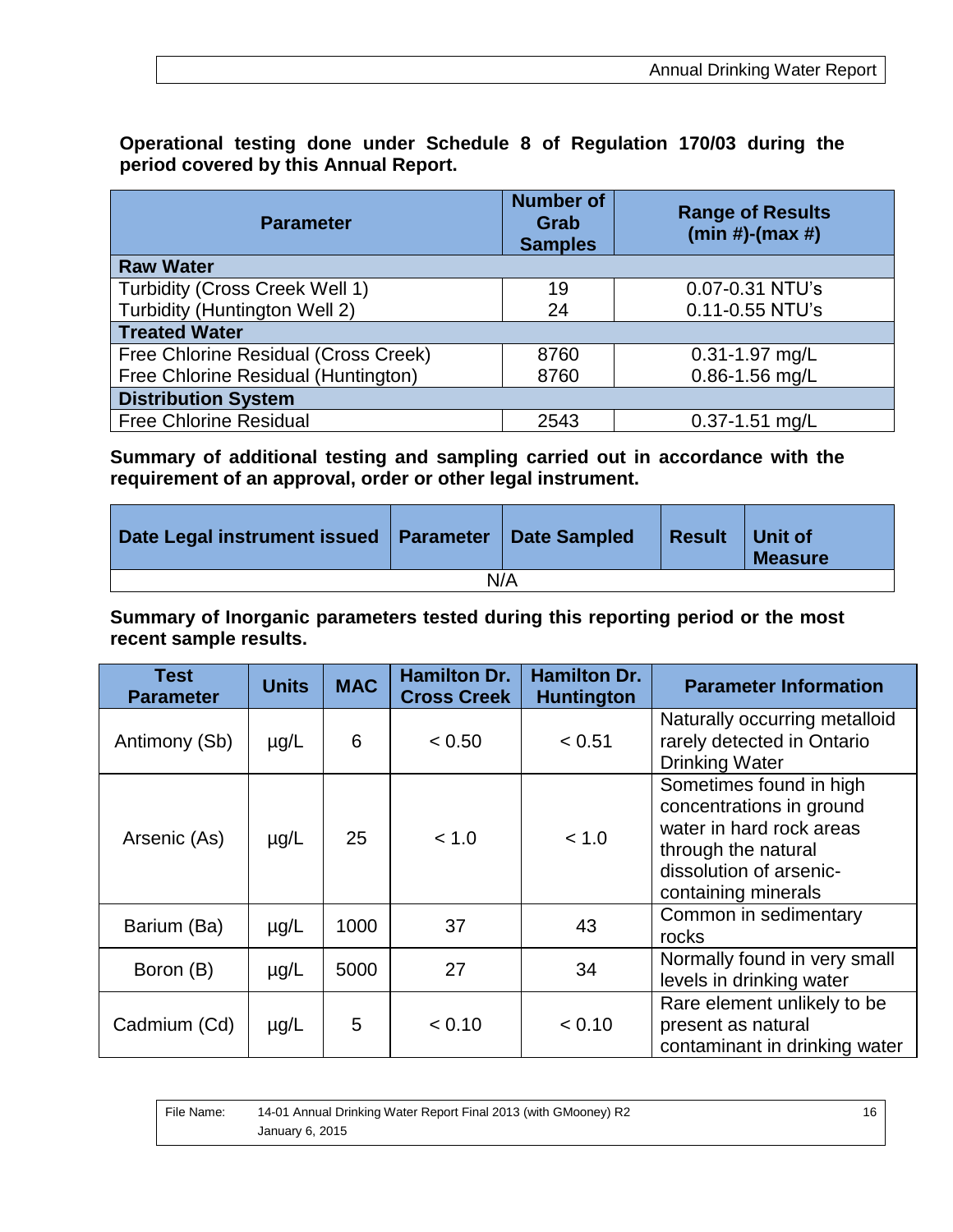| <b>Test</b><br><b>Parameter</b> | <b>Units</b> | <b>MAC</b> | <b>Hamilton Dr.</b><br><b>Cross Creek</b> | <b>Hamilton Dr.</b><br><b>Huntington</b> | <b>Parameter Information</b>                                                                                                                                                                                                                                                                               |
|---------------------------------|--------------|------------|-------------------------------------------|------------------------------------------|------------------------------------------------------------------------------------------------------------------------------------------------------------------------------------------------------------------------------------------------------------------------------------------------------------|
| Chromium (Cr)                   | $\mu$ g/L    | 50         | < 5.0                                     | < 5.0                                    | Trivalent chromium naturally<br>occurs and is not considered<br>toxic                                                                                                                                                                                                                                      |
| Mercury (Hg)                    | $\mu$ g/L    | 1          | < .10                                     | < 0.10                                   | Sources in drinking water can<br>be air pollution, waste<br>incineration and metal<br>refining operations                                                                                                                                                                                                  |
| Selenium (Se)                   | $\mu$ g/L    | 10         | < 2.0                                     | < 2.0                                    | Naturally occurs in water at<br>trace levels                                                                                                                                                                                                                                                               |
| Uranium (U)                     | $\mu$ g/L    | 20         | < 0.10                                    | < 0.10                                   | Normally occurring in granite<br>and other mineral deposits,<br>leaches into water                                                                                                                                                                                                                         |
| Sodium                          | mg/L         | 20         | 11.0                                      | 25.0                                     | Naturally occurring or due to<br>water softening. Sodium has<br>an offensive taste at higher<br>concentrations (> 175 mg/L),<br>thus, low levels of sodium in<br>water are desirable for<br>consumer acceptance.                                                                                           |
| Fluoride (F)                    | mg/L         | 1.5        | 0.13                                      | 0.16                                     | Fluoride occurs naturally in<br>surface water due to<br>atmospheric deposition from<br>industry and volcanic<br>eruptions, leaching from<br>fertilizers, and the weathering<br>of rocks and soils containing<br>fluoride. Groundwater may be<br>especially rich in fluoride<br>depending on local geology. |
|                                 |              |            | < 0.01                                    | < 0.01                                   | Present in ground water, and                                                                                                                                                                                                                                                                               |
| Nitrite $(NO2)$                 | mg/L         | 1.0        | < 0.01                                    | < 0.01                                   | is oxidized to nitrate when                                                                                                                                                                                                                                                                                |
|                                 | as N         |            | < 0.01                                    | < 0.01                                   | chlorinated                                                                                                                                                                                                                                                                                                |
|                                 |              |            | < 0.01                                    | < 0.01                                   |                                                                                                                                                                                                                                                                                                            |
|                                 |              |            | < 0.01                                    | < 0.01                                   | Present in ground water as a                                                                                                                                                                                                                                                                               |
|                                 | mg/L         |            | < 0.01                                    | < 0.01                                   | result of plant or animal                                                                                                                                                                                                                                                                                  |
| Nitrate $(NO3)$                 | as N         | 10.0       | < 0.01                                    | < 0.01                                   | material decay, fertilizers,                                                                                                                                                                                                                                                                               |
|                                 |              |            | < 0.01                                    | < 0.01                                   | sewage or treated<br>wastewater                                                                                                                                                                                                                                                                            |

Note: Nitrate and Nitrite are sampled quarterly

| File Name: | 14-01 Annual Drinking Water Report Final 2013 (with GMooney) R2 |
|------------|-----------------------------------------------------------------|
|            | January 6, 2015                                                 |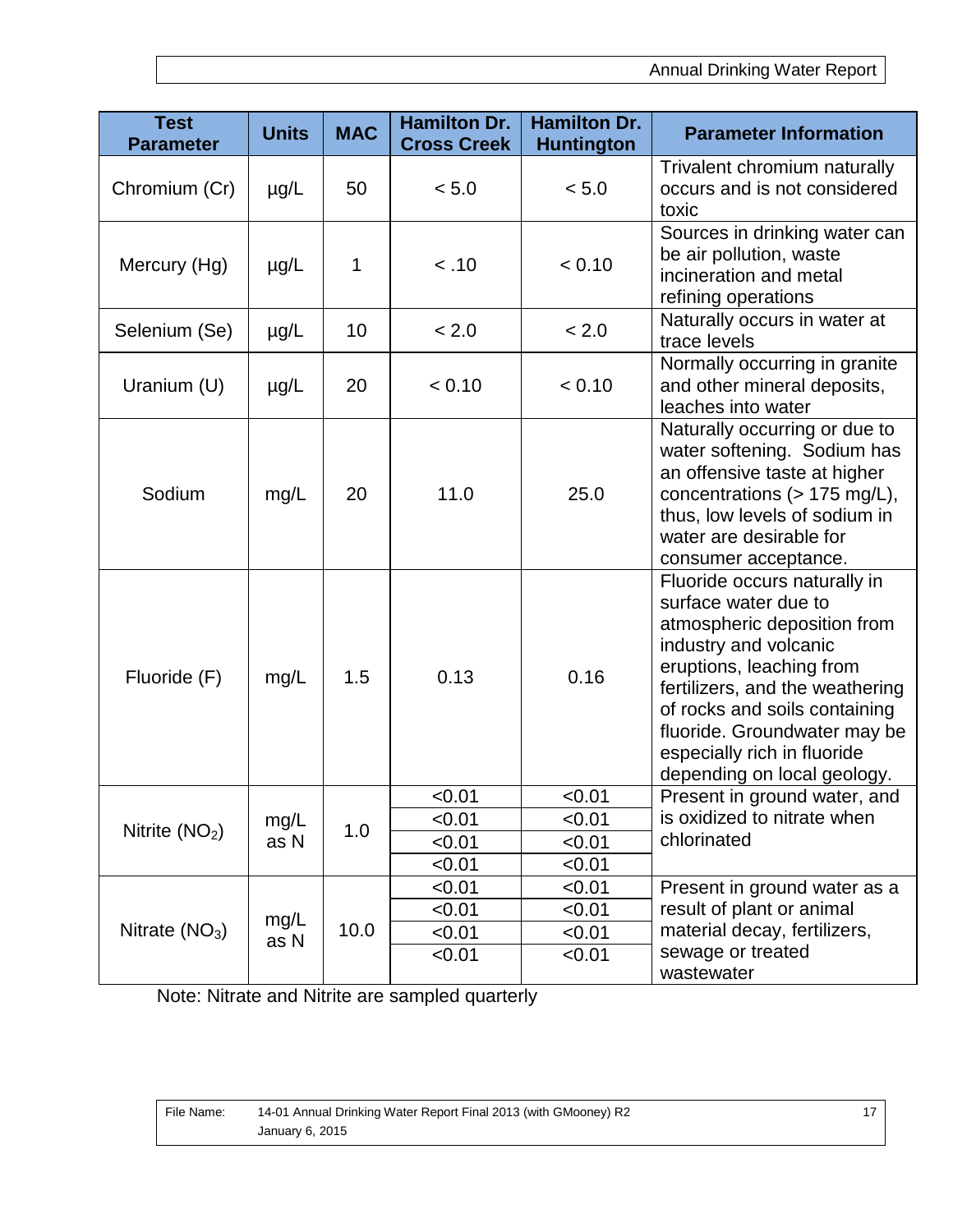**Summary of lead testing under Schedule 15.1 during this reporting period applicable to the following drinking water systems; large municipal residential systems, small municipal residential systems, and non-municipal year-round residential systems).**

| <b>Location Type</b> | <b>Number of Samples</b> | <b>Range of Lead Results</b><br>$(min#) - (max #) ug/L$ | <b>Number of</b><br><b>Exceedances</b> |
|----------------------|--------------------------|---------------------------------------------------------|----------------------------------------|
| Plumbing             | Exempt                   | No history of exceedance                                | n/a                                    |
| <b>Distribution</b>  | pH and alkalinity        |                                                         | n/a                                    |

**Summary of Organic parameters sampled during this reporting period or the most recent sample results (Treated except where noted)**

| <b>Test Parameter</b>                    | <b>Unit</b><br>$\mathbf{s}$ | <b>MAC</b> | <b>Hamilton Dr.</b><br><b>Cross Creek</b> | <b>Hamilton Dr.</b><br><b>Huntington</b> | <b>Parameter</b><br><b>Information</b>                                                                                 |
|------------------------------------------|-----------------------------|------------|-------------------------------------------|------------------------------------------|------------------------------------------------------------------------------------------------------------------------|
| Alachlor                                 | µg/L                        | 5          | < 0.5                                     | < 0.5                                    | Herbicide for weed<br>control banned in 1985                                                                           |
| Aldicarb                                 | µg/L                        | 9          | < 5                                       | < 5                                      | Insecticide used in low<br>quantities for control of<br>specified insects.<br>Banned in 1990s                          |
| Aldrin + Dieldrin                        | µg/L                        | 0.7        | < 0.01                                    | < 0.01                                   | Pesticides for insect<br>control banned in 1969                                                                        |
| Atrazine + N-<br>dealkylated metabolites | µg/L                        | 5          | < 1                                       | < 1                                      | Herbicide on corn<br>crops for annual grass<br>control. It is highly<br>persistent and<br>moderately mobile in<br>soil |
| Azinphos-methyl                          | $\mu$ g/L                   | 20         | < 2                                       | < 2                                      | Insecticide against<br>foliage-feeding insects                                                                         |
| <b>Bendiocarb</b>                        | µg/L                        | 40         | < 2                                       | < 2                                      | Insecticide used in<br>buildings and<br>greenhouses                                                                    |
| <b>Benzene</b>                           | $\mu$ g/L                   | 5          | < 0.10                                    | < 0.10                                   | Present in gasoline<br>and other refined<br>petroleum products                                                         |
| Benzo(a)pyrene                           | µg/L                        | 0.01       | < 0.009                                   | < 0.009                                  | Formed during the<br>incomplete burning of<br>organic matter and<br>poorly adjusted diesel<br>exhaust                  |
| Bromoxynil                               | $\mu$ g/L                   | 5          | < 0.5                                     | < 0.5                                    | Herbicide for control of<br>specific weeds                                                                             |

| File Name: | 14-01 Annual Drinking Water Report Final 2013 (with GMooney) R2 | 18 |
|------------|-----------------------------------------------------------------|----|
|            | January 6, 2015                                                 |    |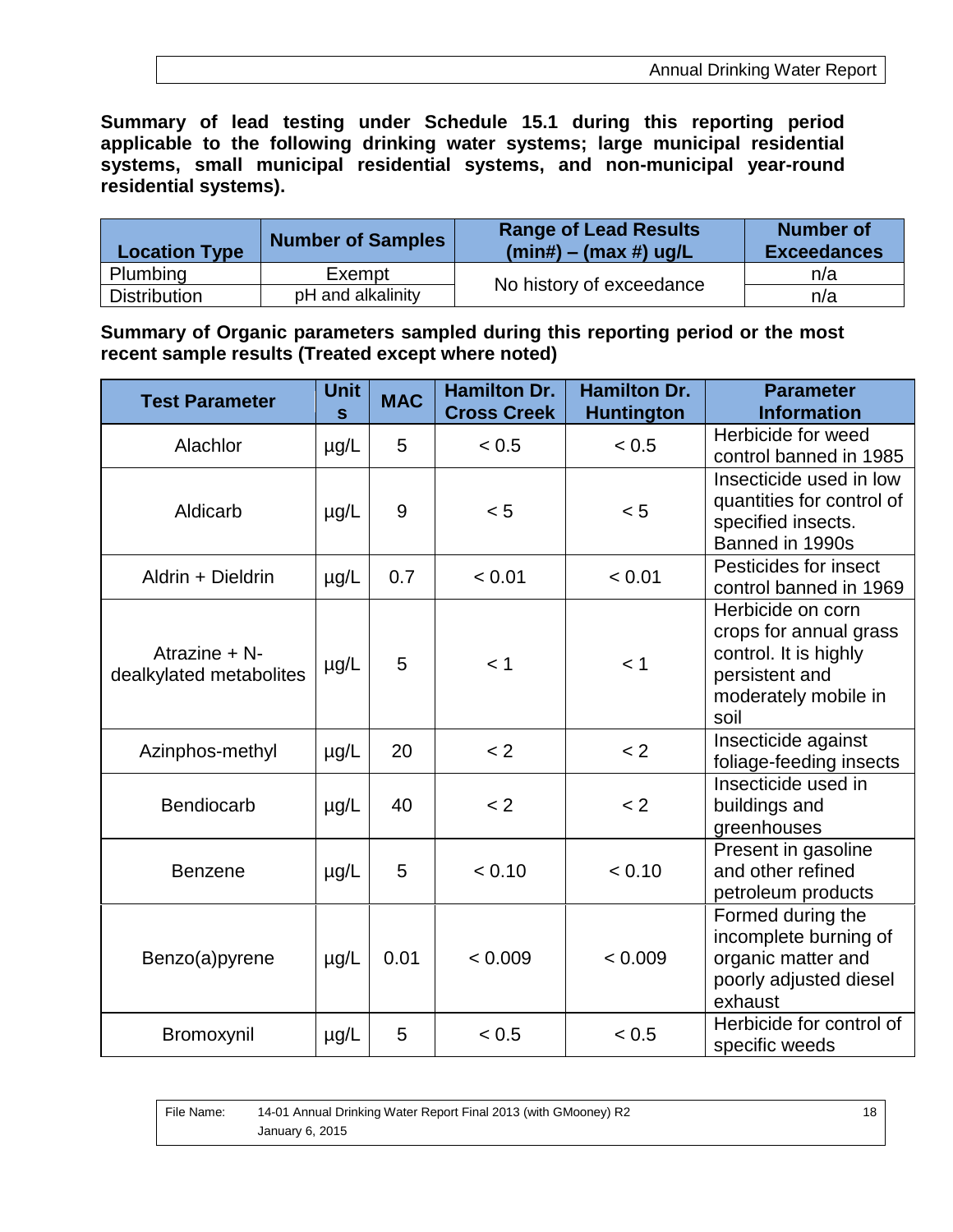| <b>Test Parameter</b>                                                                                  | <b>Unit</b><br>S | <b>MAC</b>     | <b>Hamilton Dr.</b><br><b>Cross Creek</b> | <b>Hamilton Dr.</b><br><b>Huntington</b> | <b>Parameter</b><br><b>Information</b>                                                                           |  |
|--------------------------------------------------------------------------------------------------------|------------------|----------------|-------------------------------------------|------------------------------------------|------------------------------------------------------------------------------------------------------------------|--|
| Carbaryl                                                                                               | $\mu$ g/L        | 90             | < 5                                       | < 5                                      | Insecticide used in<br>agriculture and forestry                                                                  |  |
| Carbofuran                                                                                             | $\mu$ g/L        | 90             | < 5                                       | < 5                                      | Insecticide used in<br>agriculture                                                                               |  |
| <b>Carbon Tetrachloride</b>                                                                            | µg/L             | 5              | < 0.10                                    | < 0.10                                   | Only found in ground<br>water from old<br>chlorinated solvent<br>industry sites                                  |  |
| Chlordane (Total)                                                                                      | $\mu$ g/L        | $\overline{7}$ | < 0.01                                    | < 0.01                                   | Insecticide once used<br>in agriculture, banned<br>in 1994                                                       |  |
| Chlorpyrifos                                                                                           | µg/L             | 90             | < 1                                       | < 1                                      | Common insecticide<br>for insect control                                                                         |  |
| Cyanazine                                                                                              | $\mu$ g/L        | 10             | < 1                                       | < 1                                      | Herbicide for control of<br>weeds in crop and<br>non-crop areas                                                  |  |
| <b>Diazinon</b>                                                                                        | $\mu$ g/L        | 20             | < 1                                       | < 1                                      | Insecticide for dwelling<br>pests, flies, ants and<br>cockroaches                                                |  |
| Dicamba                                                                                                | µg/L             | 120            | < 1                                       | < 1                                      | Herbicide for weed<br>control in grain crops                                                                     |  |
| 1,2-Dichlorobenzene                                                                                    | $\mu$ g/L        | 200            | < 0.20                                    | < 0.20                                   | Used in chemical<br>blends                                                                                       |  |
| 1,4-Dichlorobenzene                                                                                    | $\mu$ g/L        | 5              | < 0.20                                    | < 0.20                                   | Was widely used in<br>toilet pucks and<br>mothballs, banned in<br>1988                                           |  |
| (DDT) + metabolites                                                                                    | µg/L             | 30             | < 0.02                                    | < 0.02                                   | DDT use was banned<br>in Ontario in 1998                                                                         |  |
| 1,2-Dichloroethane                                                                                     | µg/L             | 5              | < 0.20                                    | < 0.20                                   | Used as a solvent and<br>fumigant                                                                                |  |
| 1,1-Dichloroethylene                                                                                   | $\mu$ g/L        | 14             | < 0.10                                    | < 0.10                                   | Used in the food<br>packaging industry and<br>the textile industry for<br>furniture and<br>automotive upholstery |  |
| Dichloromethane                                                                                        | $\mu$ g/L        | 50             | < 0.50                                    | < 0.50                                   | Industrial solvent for<br>paint and degreasing<br>agent                                                          |  |
| 2-4 Dichlorophenol                                                                                     | $\mu$ g/L        | 900            | < 0.5                                     | < 0.5                                    | Present in drinking<br>water only as a result<br>of industrial<br>contamination                                  |  |
| File Name:<br>14-01 Annual Drinking Water Report Final 2013 (with GMooney) R2<br>19<br>January 6, 2015 |                  |                |                                           |                                          |                                                                                                                  |  |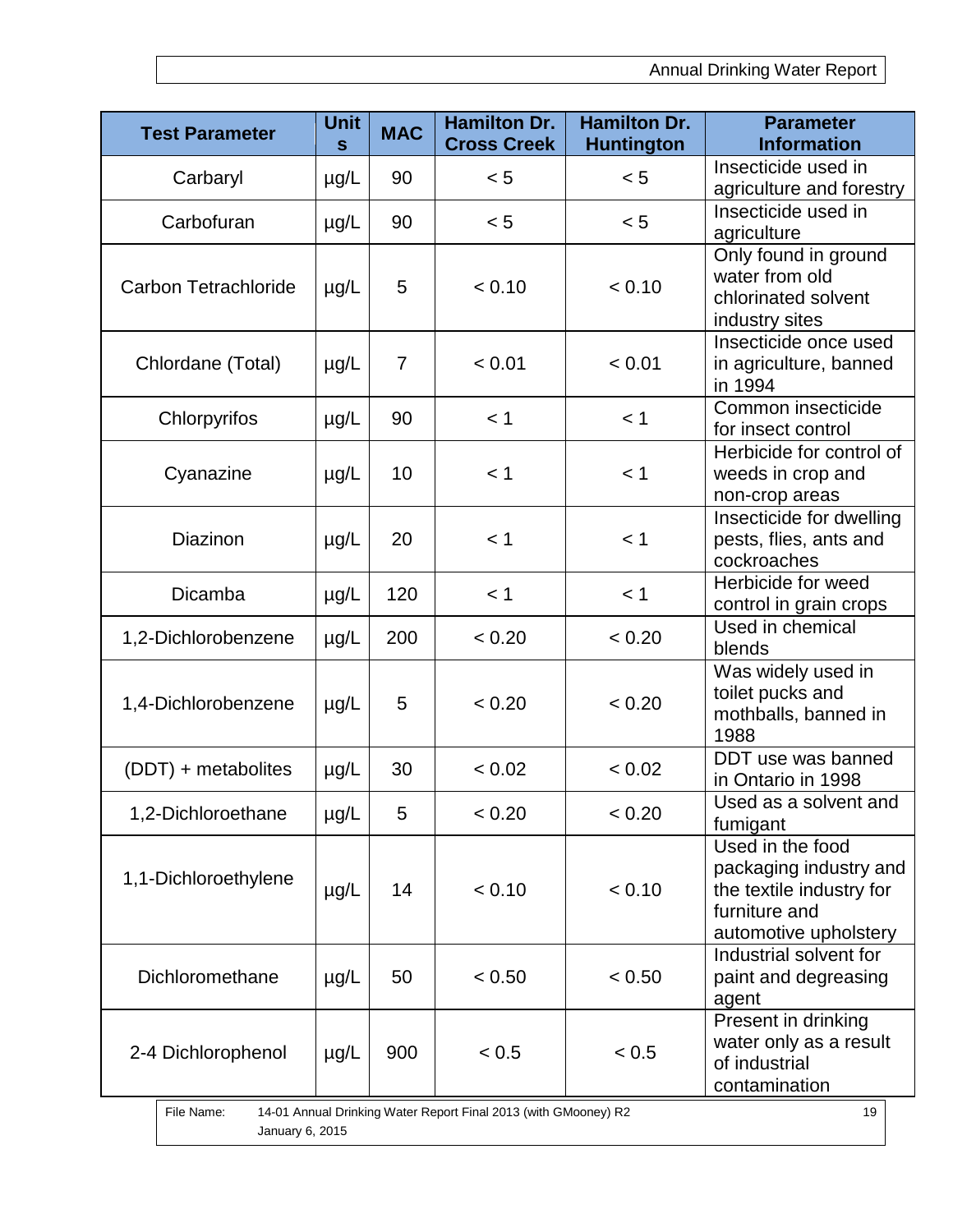| <b>Test Parameter</b>                      | <b>Unit</b><br>$\mathbf{s}$ | <b>MAC</b> | <b>Hamilton Dr.</b><br><b>Cross Creek</b> | <b>Hamilton Dr.</b><br><b>Huntington</b> | <b>Parameter</b><br><b>Information</b>                                                          |
|--------------------------------------------|-----------------------------|------------|-------------------------------------------|------------------------------------------|-------------------------------------------------------------------------------------------------|
| 2,4-Dichlorophenoxy<br>acetic acid (2,4-D) | µg/L                        | 100        | < 1                                       | < 1                                      | Herbicide for cereal<br>crop and lawn weed<br>control                                           |
| Diclofop-methyl                            | µg/L                        | 9          | < 0.9                                     | < 0.9                                    | Herbicide grass control<br>in grains and<br>vegetables                                          |
| Dimethoate                                 | µg/L                        | 20         | $<$ 3                                     | $<$ 3                                    | Miticide and insecticide                                                                        |
| <b>Dinoseb</b>                             | $\mu$ g/L                   | 10         | < 1                                       | < 1                                      | Contact herbicide and<br>desiccant. It is no<br>longer used in Ontario                          |
| Diquat                                     | µg/L                        | 70         | < 7                                       | < 7                                      | Herbicide used as a<br>crop desiccant in seed<br>crops                                          |
| Diuron                                     | $\mu$ g/L                   | 150        | < 10                                      | < 10                                     | Herbicide for control of<br>vegetation in crop and<br>non-crop areas                            |
| Glyphosate                                 | µg/L                        | 280        | < 10                                      | < 10                                     | Herbicide for weed<br>control                                                                   |
| Heptachlor +<br><b>Heptachlor Epoxide</b>  | $\mu$ g/L                   | 3          | < 0.01                                    | < 0.01                                   | Insecticide once used<br>in agriculture, banned<br>in 1969                                      |
| Lindane (Total)                            | µg/L                        | 4          | < 0.006                                   | < 0.006                                  | Insecticide used for<br>seed treatment                                                          |
| Malathion                                  | µg/L                        | 190        | < 5                                       | < 5                                      | Insecticide used in<br>fruits and vegetables                                                    |
| Methoxychlor                               | $\mu$ g/L                   | 900        | < 0.02                                    | < 0.02                                   | Insecticide                                                                                     |
| Metolachlor                                | $\mu$ g/L                   | 50         | < 0.5                                     | < 0.5                                    | Selective herbicide for<br>pre-emergence and<br>pre-plant broad leaf<br>weed control            |
| Metribuzin                                 | µg/L                        | 80         | < 5                                       | < 5                                      | Herbicide for control of<br>weed and grasses                                                    |
| Monochlorobenzene                          | µg/L                        | 80         | < 0.10                                    | < 0.10                                   | Industrial solvent                                                                              |
| Paraquat                                   | µg/L                        | 10         | < 1                                       | < 1                                      | Highly toxic herbicide<br>used for desiccation of<br>seed crops                                 |
| Pentachlorophenol                          | µg/L                        | 60         | < 0.5                                     | < 0.5                                    | It is rarely found today<br>but was extensively<br>used as a pesticide<br>and wood preservative |

| File Name: | 14-01 Annual Drinking Water Report Final 2013 (with GMooney) R2 | 20 |
|------------|-----------------------------------------------------------------|----|
|            | January 6, 2015                                                 |    |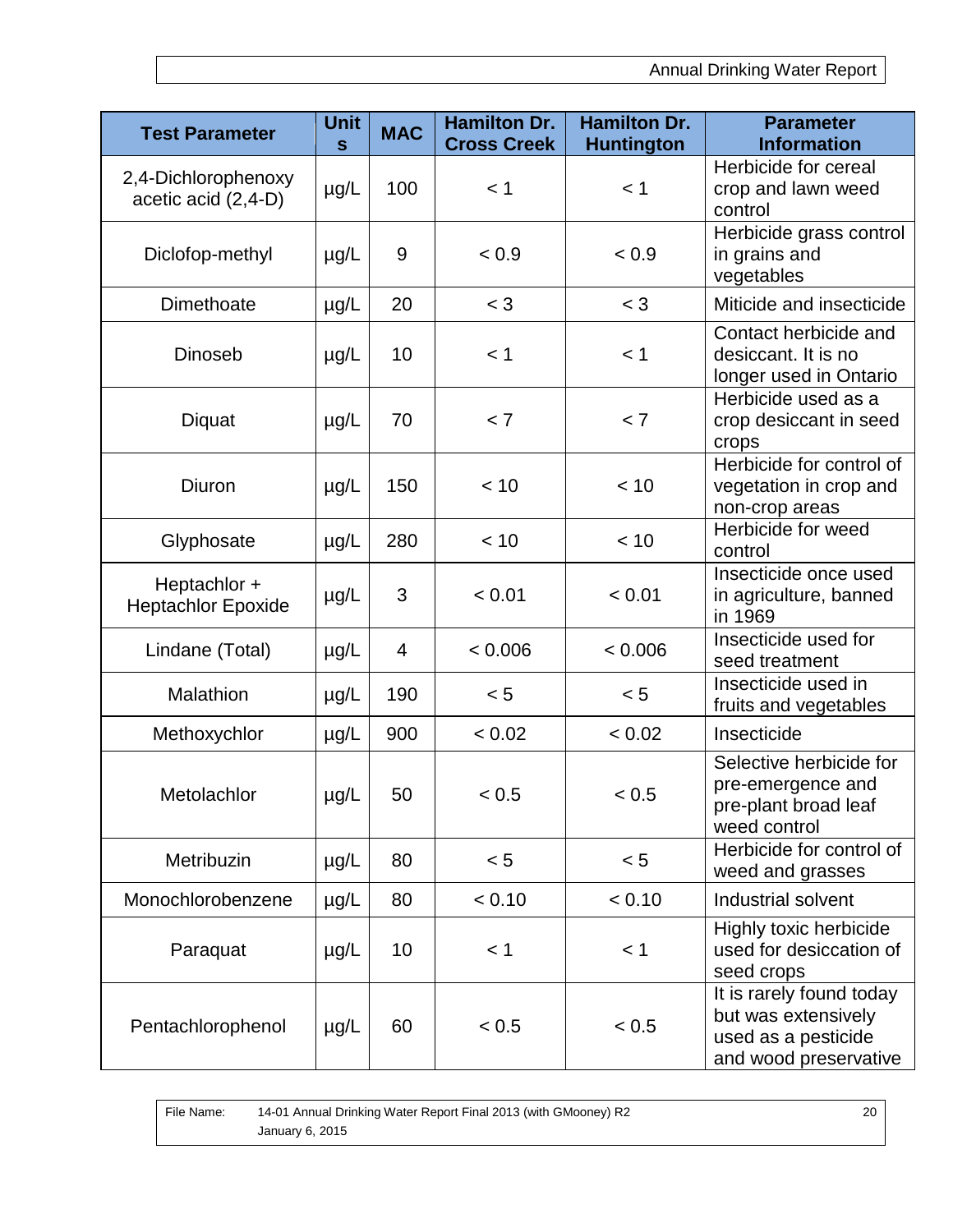| <b>Test Parameter</b>                             | <b>Unit</b><br>$\mathbf{s}$ | <b>MAC</b> | <b>Hamilton Dr.</b><br><b>Cross Creek</b> | <b>Hamilton Dr.</b><br><b>Huntington</b> | <b>Parameter</b><br><b>Information</b>                                    |
|---------------------------------------------------|-----------------------------|------------|-------------------------------------------|------------------------------------------|---------------------------------------------------------------------------|
| Phorate                                           | $\mu$ g/L                   | 2          | < 0.5                                     | < 0.5                                    | Insecticide for sucking<br>insects and larvae                             |
| Picloram                                          | $\mu$ g/L                   | 190        | < 5                                       | < 5                                      | Herbicide for broad<br>leaf weed and brush<br>control on roads            |
| Polychlorinated<br>Biphenyls(PCB)                 | $\mu$ g/L                   | 3          | < 0.05                                    | < 0.05                                   | Primarily produced by<br>the reaction of chlorine<br>and natural organics |
| Prometryne                                        | $\mu$ g/L                   | 1          | < 0.3                                     | < 0.3                                    | Herbicide used on<br>select grass and<br>weeds                            |
| Simazine                                          | $\mu$ g/L                   | 10         | < 1<br>< 1                                |                                          | Herbicide for pre-<br>emergence weed<br>control                           |
| <b>Total Trihalomethanes</b><br>$*$ (THM)         | $\mu$ g/L                   | 100        |                                           | 0.010                                    | Primarily produced by<br>the reaction of chlorine<br>and natural organics |
| Temephos                                          | $\mu$ g/L                   | 280        | < 10                                      | < 10                                     | Insecticide for<br>mosquito and black fly<br>larvae control               |
| <b>Terbufos</b>                                   | $\mu$ g/L                   | 1          | < 0.5                                     | < 0.5                                    | Insecticide                                                               |
| Tetrachloroethylene                               | $\mu$ g/L                   | 30         | < 0.1                                     | < 0.1                                    | Industrial solvent                                                        |
| $2,3,4,6-$<br>Tetrachlorophenol                   | $\mu$ g/L                   | 100        | < 0.5                                     | < 0.5                                    | Was normally used to<br>preserve wood                                     |
| <b>Triallate</b>                                  | $\mu$ g/L                   | 230        | < 1                                       | < 1                                      | Herbicide for wilds oat<br>control in crops                               |
| Trichloroethylene                                 | $\mu$ g/L                   | 5          | < 0.12                                    | < 0.12                                   | Industrial solvent                                                        |
| 2,4,6-Trichlorophenol                             | $\mu$ g/L                   | 5          | < 0.5                                     | < 0.5                                    | Pesticide                                                                 |
| 2,4,5-Trichlorophenoxy<br>acetic acid $(2,4,5-T)$ | µg/L                        | 280        | < 1                                       | < 1                                      | Herbicide                                                                 |
| <b>Trifluralin</b>                                | $\mu$ g/L                   | 45         | < 1                                       | < 1                                      | Herbicide for summer<br>weed control                                      |
| <b>Vinyl Chloride</b>                             | $\mu$ g/L                   | 2          | < 0.2                                     | < 0.2                                    | Synthetic chemical<br>used in making PVC                                  |

\* THM: Annual running average of samples collected quarterly in the water distribution system.

\* MAC: Maximum acceptable concentration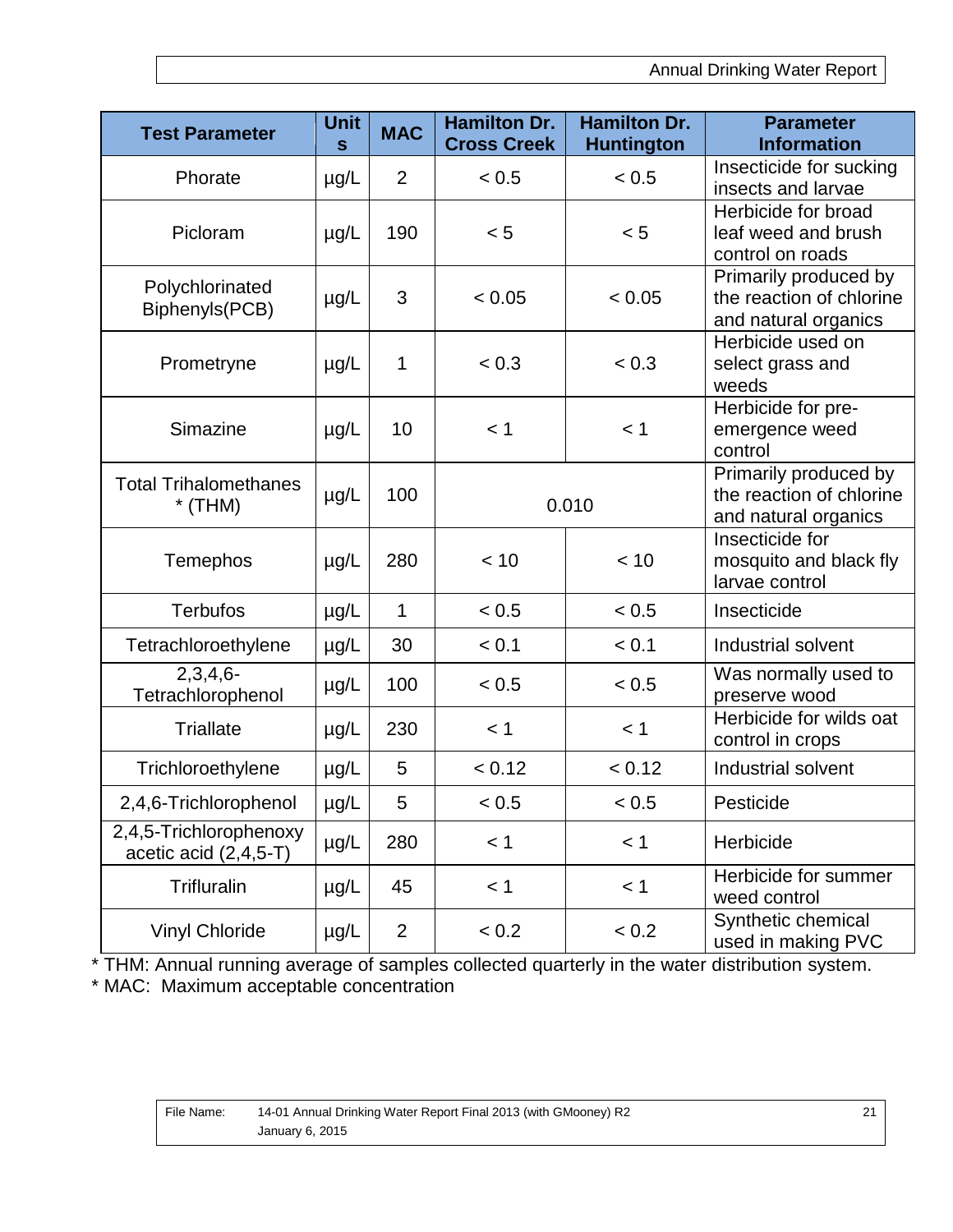#### **List any Inorganic or Organic parameter(s) that exceeded half the standard prescribed in Schedule 2 of Ontario Drinking Water Quality Standards.**

| <b>Test Parameter</b> | Units | <b>MAC</b> | <b>Hamilton Dr.</b><br>Huntington - Treated |
|-----------------------|-------|------------|---------------------------------------------|
| Sodium                | ma/L  | 20         | 25.0                                        |

| File Name: | 14-01 Annual Drinking Water Report Final 2013 (with GMooney) R2 |
|------------|-----------------------------------------------------------------|
|            | January 6, 2015                                                 |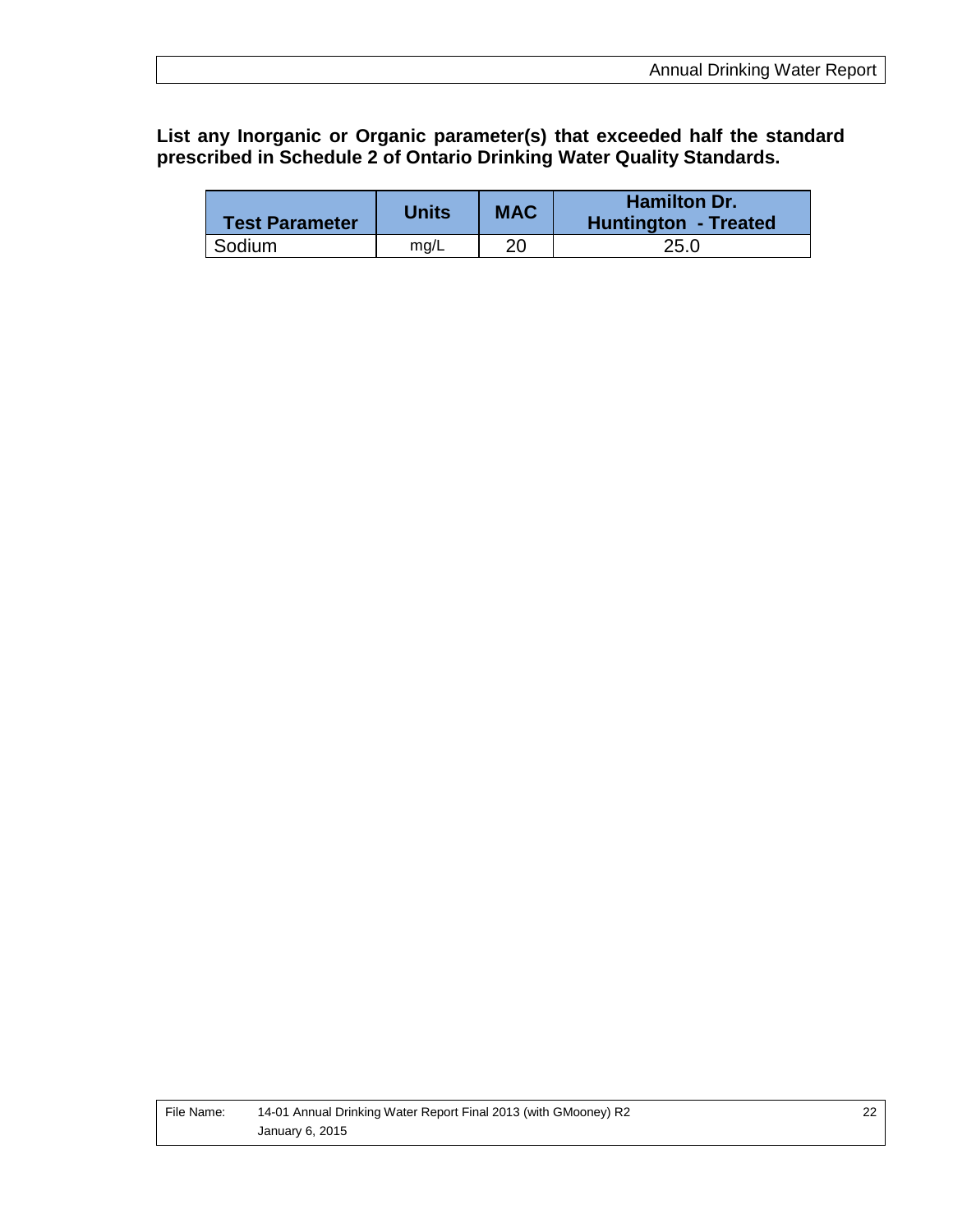## **Appendix "B"**

## **Ontario Regulation 170 Schedule 22 Summary Report for Rockwood and Hamilton Drive**

#### **Summary**

This report is a summary of water quality and quantity information submitted in accordance with schedule 22 of Ontario's Drinking Water System regulation for the reporting period of January 01, 2013 to December 31, 2013 for the Rockwood and Hamilton Drive Drinking Water System, located in the Township of Guelph/Eramosa.

The summary includes any requirements of the Act and Regulation, System Approval (s), Drinking Water Works Permit, Municipal Drinking Water Licence and any Orders that the system failed to meet during the reporting period and the measures taken to correct each failure.

Included are the quantities and flow rates of water supplied during the reporting period, including monthly averages and maximum daily flows with comparison of the average and monthly maximum daily flows to the approved capacity specified in the System Approval.

Schedule 22 of Ontario Regulation 170/03 requires a report to Owner/Council be made by March  $31<sup>st</sup>$  of each year.

#### **Issues of Non Compliance**

The Ministry of the Environment began a focused system inspection on December 9, 2013 for the period of February 20, 2013 to December 9, 2013. During this time period, no issues of non-compliance were noted by staff or the MOE. Inspection ratings for both Hamilton Drive and Rockwood were 100%.

| <b>Drinking Water System</b> | <b>Requirement</b> | <b>Non-Compliance</b>       | <b>Action Required</b> |  |  |
|------------------------------|--------------------|-----------------------------|------------------------|--|--|
| Rockwood                     |                    | No issues of non-compliance |                        |  |  |
| <b>Hamilton Drive</b>        |                    |                             |                        |  |  |

#### **Assessment of Flow Rates and Quantities of Water Supplied**

The following tables lists the quantities and flow rates of the water supplied during the reporting period covered by this report, including monthly average and maximum daily flows and a comparison to the rated capacity and flow rates specified in the system approval.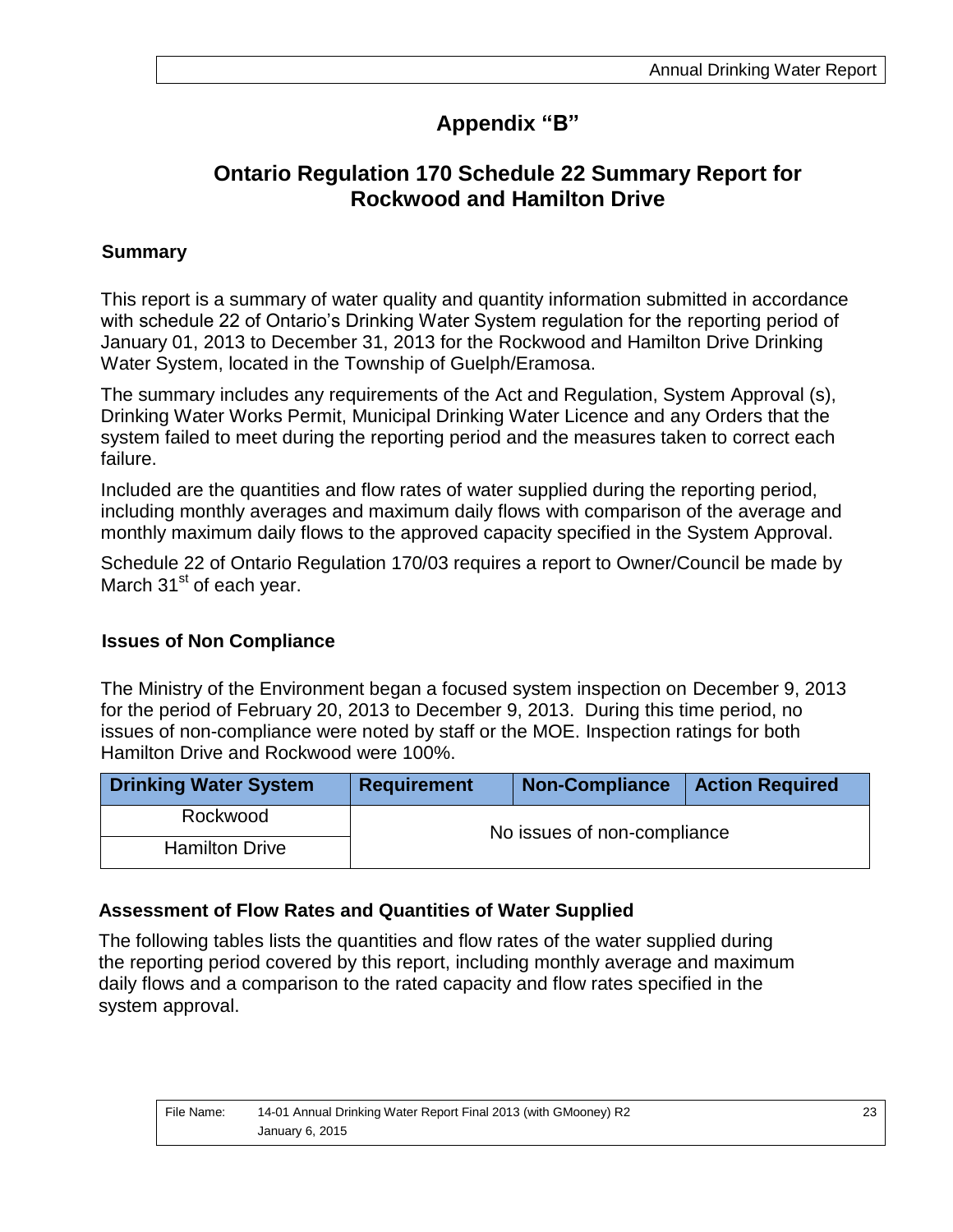| Well TW# 1-67    |                                                         | (Rated Capacity 1,964 m <sup>3</sup> /day) |                                                        | (Rated Daily Peak 1,360 L/min)             |                                             |                                             |  |
|------------------|---------------------------------------------------------|--------------------------------------------|--------------------------------------------------------|--------------------------------------------|---------------------------------------------|---------------------------------------------|--|
| <b>MONTH</b>     | Avg.<br><b>Daily</b><br><b>Volume</b><br>m <sup>3</sup> | $%$ Of<br><b>Approved</b><br><b>Volume</b> | <b>MAX</b><br><b>Daily</b><br><b>Volume</b><br>$m^3/d$ | $%$ Of<br><b>Approved</b><br><b>Volume</b> | <b>Peak</b><br><b>Flow</b><br>Rate<br>L/min | % Of<br><b>Approved</b><br><b>Flow Rate</b> |  |
| <b>JANUARY</b>   | 293.17                                                  | 14.92                                      | 972.00                                                 | 49.47                                      | 1050.00                                     | 77.09                                       |  |
| <b>FEBRUARY</b>  | 341.72                                                  | 17.39                                      | 771.00                                                 | 39.24                                      | 1080.00                                     | 79.30                                       |  |
| <b>MARCH</b>     | 346.07                                                  | 17.61                                      | 781.00                                                 | 39.75                                      | 1050.00                                     | 77.09                                       |  |
| <b>APRIL</b>     | 390.47                                                  | 19.87                                      | 881.00                                                 | 44.83                                      | 1080.00                                     | 79.30                                       |  |
| <b>MAY</b>       | 567.10                                                  | 28.86                                      | 1437.00                                                | 73.13                                      | 1050.00                                     | 77.09                                       |  |
| <b>JUNE</b>      | 445.39                                                  | 22.67                                      | 1346.00                                                | 68.50                                      | 1200.00                                     | 88.11                                       |  |
| <b>JULY</b>      | 398.85                                                  | 20.30                                      | 967.40                                                 | 49.23                                      | 1188.00                                     | 87.22                                       |  |
| <b>AUGUST</b>    | 333.28                                                  | 16.96                                      | 895.80                                                 | 45.59                                      | 1194.00                                     | 87.67                                       |  |
| <b>SEPTEMBER</b> | 269.66                                                  | 13.72                                      | 910.30                                                 | 46.33                                      | 1194.00                                     | 87.67                                       |  |
| <b>OCTOBER</b>   | 285.11                                                  | 14.51                                      | 822.90                                                 | 41.88                                      | 1200.00                                     | 88.11                                       |  |
| <b>NOVEMBER</b>  | 331.77                                                  | 16.88                                      | 739.80                                                 | 37.65                                      | 1200.00                                     | 88.11                                       |  |
| <b>DECEMBER</b>  | 458.54                                                  | 23.34                                      | 510.10                                                 | 280.41                                     | 1206.00                                     | 88.55                                       |  |

#### **Summary of Raw Water Flows -** Station Street Pumphouse

**Summary of Raw Water Flows -** Station Street Pumphouse

| (Rated Capacity 1,964 m <sup>3</sup> /day)<br>Well TW# 1-76 |                                                         |                                            |                                                        | (Rated Daily Peak 1,360 L/min)           |                                                    |                                             |  |
|-------------------------------------------------------------|---------------------------------------------------------|--------------------------------------------|--------------------------------------------------------|------------------------------------------|----------------------------------------------------|---------------------------------------------|--|
| <b>MONTH</b>                                                | Avg.<br><b>Daily</b><br><b>Volume</b><br>m <sup>3</sup> | $%$ Of<br><b>Approved</b><br><b>Volume</b> | <b>MAX</b><br><b>Daily</b><br><b>Volume</b><br>$m^3/d$ | % Of<br><b>Approved</b><br><b>Volume</b> | <b>Peak</b><br><b>Flow</b><br><b>Rate</b><br>L/min | % Of<br><b>Approved</b><br><b>Flow Rate</b> |  |
| <b>JANUARY</b>                                              | 320.14                                                  | 16.29                                      | 873.00                                                 | 44.43                                    | 1080.00                                            | 79.30                                       |  |
| <b>FEBRUARY</b>                                             | 228.77                                                  | 11.64                                      | 632.00                                                 | 32.16                                    | 1080.00                                            | 79.30                                       |  |
| <b>MARCH</b>                                                | 295.00                                                  | 15.01                                      | 570.00                                                 | 29.01                                    | 1080.00                                            | 79.30                                       |  |
| <b>APRIL</b>                                                | 359.00                                                  | 18.27                                      | 728.00                                                 | 37.05                                    | 1110.00                                            | 81.50                                       |  |
| <b>MAY</b>                                                  | 443.00                                                  | 22.54                                      | 1117.00                                                | 56.84                                    | 1080.00                                            | 79.30                                       |  |
| <b>JUNE</b>                                                 | 511.99                                                  | 26.06                                      | 1275.00                                                | 64.89                                    | 1080.00                                            | 79.30                                       |  |
| <b>JULY</b>                                                 | 341.67                                                  | 17.39                                      | 835.20                                                 | 42.50                                    | 1110.00                                            | 81.50                                       |  |
| <b>AUGUST</b>                                               | 422.05                                                  | 21.48                                      | 892.40                                                 | 45.41                                    | 1134.00                                            | 83.26                                       |  |
| <b>SEPTEMBER</b>                                            | 373.21                                                  | 18.99                                      | 1064.90                                                | 54.19                                    | 1134.00                                            | 83.26                                       |  |
| <b>OCTOBER</b>                                              | 281.04                                                  | 14.30                                      | 820.10                                                 | 41.74                                    | 1140.00                                            | 83.70                                       |  |
| <b>NOVEMBER</b>                                             | 284.64                                                  | 14.49                                      | 871.50                                                 | 44.35                                    | 1146.00                                            | 84.14                                       |  |
| <b>DECEMBER</b>                                             | 322.06                                                  | 16.39                                      | 939.90                                                 | 47.83                                    | 1164.00                                            | 85.46                                       |  |

| File Name: | 14-01 Annual Drinking Water Report Final 2013 (with GMooney) R2 |  |
|------------|-----------------------------------------------------------------|--|
|            | January 6, 2015                                                 |  |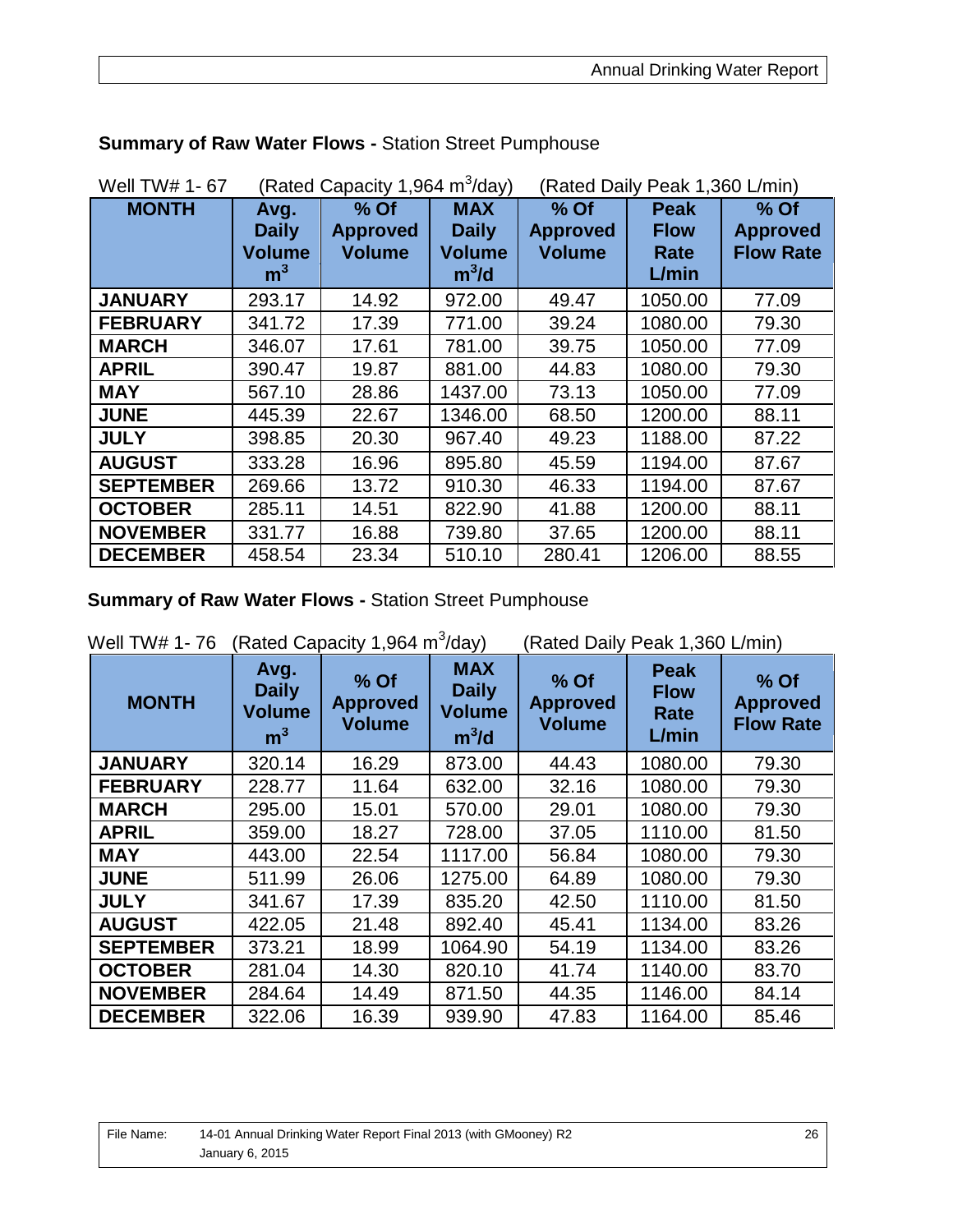| (Rated Capacity 1,310 $m^3$ /day)<br>(Rated Daily Peak 910.0 L/min)<br>Well $# 3$ |                                                         |                                            |                                                        |                                            |                                             |                                               |  |
|-----------------------------------------------------------------------------------|---------------------------------------------------------|--------------------------------------------|--------------------------------------------------------|--------------------------------------------|---------------------------------------------|-----------------------------------------------|--|
| <b>MONTH</b>                                                                      | Avg.<br><b>Daily</b><br><b>Volume</b><br>m <sup>3</sup> | $%$ Of<br><b>Approved</b><br><b>Volume</b> | <b>MAX</b><br><b>Daily</b><br><b>Volume</b><br>$m^3/d$ | $%$ Of<br><b>Approved</b><br><b>Volume</b> | <b>Peak</b><br><b>Flow</b><br>Rate<br>L/min | $%$ Of<br><b>Approved</b><br><b>Flow Rate</b> |  |
| <b>JANUARY</b>                                                                    | 324.90                                                  | 24.80                                      | 869.50                                                 | 66.37                                      | 720.00                                      | 79.47                                         |  |
| <b>FEBRUARY</b>                                                                   | 358.11                                                  | 27.34                                      | 773.80                                                 | 59.07                                      | 750.00                                      | 82.78                                         |  |
| <b>MARCH</b>                                                                      | 285.70                                                  | 21.81                                      | 876.50                                                 | 66.91                                      | 780.00                                      | 86.09                                         |  |
| <b>APRIL</b>                                                                      | 148.17                                                  | 11.31                                      | 776.00                                                 | 59.24                                      | 750.00                                      | 82.78                                         |  |
| <b>MAY</b>                                                                        | 218.99                                                  | 16.72                                      | 636.10                                                 | 48.56                                      | 810.00                                      | 89.40                                         |  |
| <b>JUNE</b>                                                                       | 105.63                                                  | 8.06                                       | 637.70                                                 | 48.68                                      | 720.00                                      | 79.47                                         |  |
| <b>JULY</b>                                                                       | 356.59                                                  | 27.22                                      | 1101.00                                                | 84.05                                      | 762.00                                      | 84.11                                         |  |
| <b>AUGUST</b>                                                                     | 390.67                                                  | 29.82                                      | 1068.00                                                | 81.53                                      | 852.00                                      | 94.04                                         |  |
| <b>SEPTEMBER</b>                                                                  | 381.70                                                  | 29.14                                      | 1132.00                                                | 86.41                                      | 768.00                                      | 84.77                                         |  |
| <b>OCTOBER</b>                                                                    | 296.74                                                  | 22.65                                      | 785.60                                                 | 59.97                                      | 804.00                                      | 88.74                                         |  |
| <b>NOVEMBER</b>                                                                   | 326.16                                                  | 24.90                                      | 777.50                                                 | 59.35                                      | 798.00                                      | 88.08                                         |  |
| <b>DECEMBER</b>                                                                   | 387.66                                                  | 29.59                                      | 1062.10                                                | 81.08                                      | 786.00                                      | 86.75                                         |  |

## **Summary of Raw Water Flows –** Bernardi Pumphouse

### **Summary of Raw Water Flows - Cross Creek**

| (Rated Capacity 812 m <sup>3</sup> /24 hours)<br>Well $# 1$ | Rated Daily Peak 725 L/min)                             |                                          |                                                        |                                          |                                             |                                                |
|-------------------------------------------------------------|---------------------------------------------------------|------------------------------------------|--------------------------------------------------------|------------------------------------------|---------------------------------------------|------------------------------------------------|
| <b>MONTH</b>                                                | Avg.<br><b>Daily</b><br><b>Volume</b><br>m <sup>3</sup> | % Of<br><b>Approved</b><br><b>Volume</b> | <b>MAX</b><br><b>Daily</b><br><b>Volume</b><br>$m^3/d$ | % Of<br><b>Approved</b><br><b>Volume</b> | <b>Peak</b><br><b>Flow</b><br>Rate<br>L/min | % Of<br><b>Approved</b><br><b>Flow</b><br>Rate |
| <b>JANUARY</b>                                              | 77.03                                                   | 9.49                                     | 186.60                                                 | 22.98                                    | 330.00                                      | 45.53                                          |
| <b>FEBRUARY</b>                                             | 89.91                                                   | 11.07                                    | 160.30                                                 | 19.74                                    | 300.00                                      | 41.39                                          |
| <b>MARCH</b>                                                | 83.29                                                   | 10.26                                    | 153.70                                                 | 18.93                                    | 270.00                                      | 37.25                                          |
| <b>APRIL</b>                                                | 83.53                                                   | 10.29                                    | 158.80                                                 | 19.56                                    | 270.00                                      | 37.25                                          |
| <b>MAY</b>                                                  | 258.04                                                  | 31.78                                    | 464.90                                                 | 57.25                                    | 600.00                                      | 82.78                                          |
| <b>JUNE</b>                                                 | 124.71                                                  | 15.36                                    | 239.30                                                 | 29.47                                    | 600.00                                      | 82.78                                          |
| <b>JULY</b>                                                 | 189.99                                                  | 23.40                                    | 431.80                                                 | 53.18                                    | 600.00                                      | 82.78                                          |
| <b>AUGUST</b>                                               | 103.31                                                  | 12.72                                    | 165.90                                                 | 20.43                                    | 600.00                                      | 82.78                                          |
| <b>SEPTEMBER</b>                                            | 120.69                                                  | 14.86                                    | 654.80                                                 | 80.64                                    | 630.00                                      | 86.92                                          |
| <b>OCTOBER</b>                                              | 109.83                                                  | 13.53                                    | 423.00                                                 | 52.09                                    | 600.00                                      | 82.78                                          |
| <b>NOVEMBER</b>                                             | 81.65                                                   | 10.06                                    | 126.80                                                 | 15.62                                    | 600.00                                      | 82.78                                          |
| <b>DECEMBER</b>                                             | 70.09                                                   | 8.63                                     | 123.20                                                 | 15.17                                    | 600.00                                      | 82.78                                          |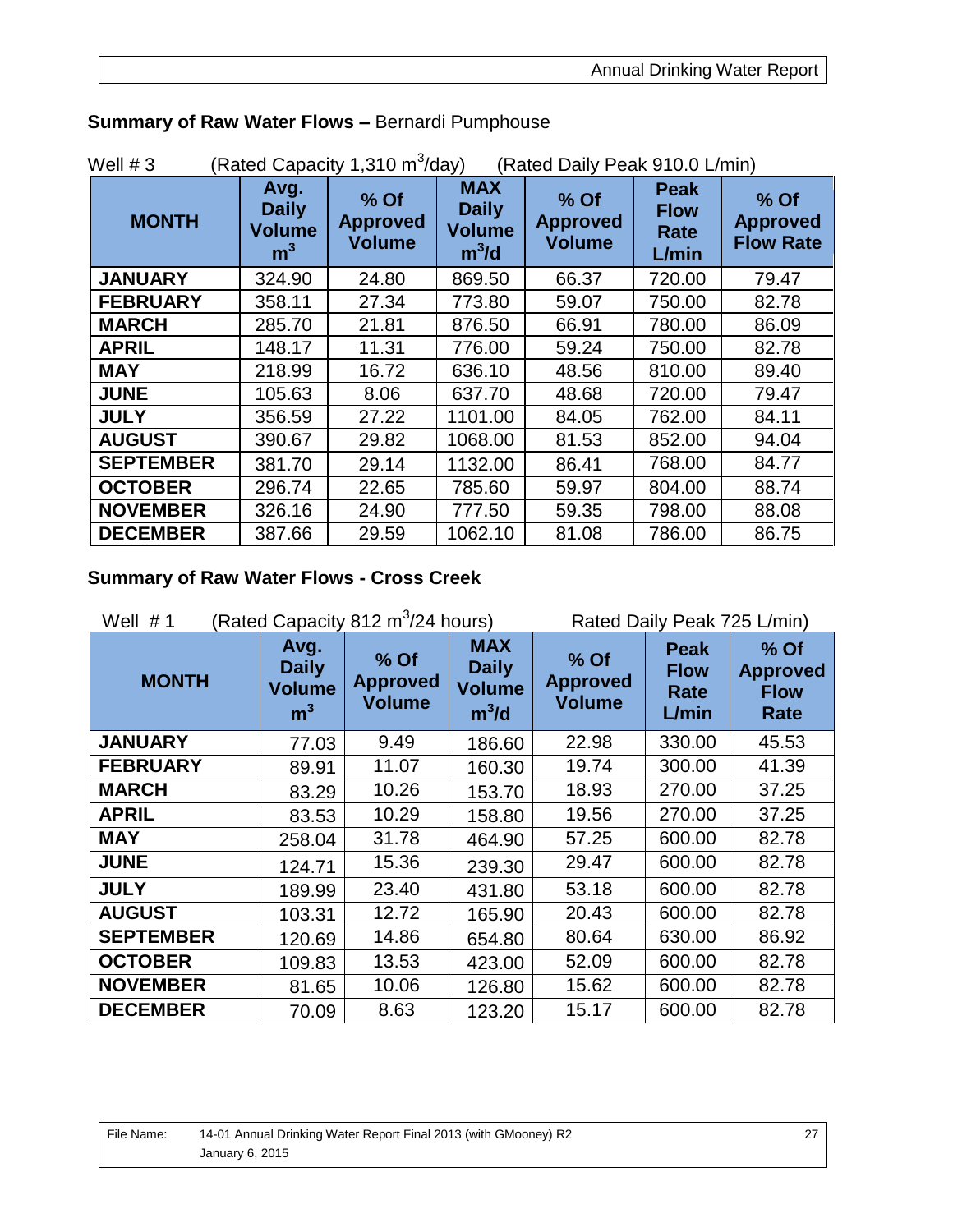| Well $# 2$       |                                                         | Rated Capacity 916 m <sup>3</sup> /day)  |                                                        | (Rated Daily Peak 452 L/min)             |                                                    |                                             |  |
|------------------|---------------------------------------------------------|------------------------------------------|--------------------------------------------------------|------------------------------------------|----------------------------------------------------|---------------------------------------------|--|
| <b>MONTH</b>     | Avg.<br><b>Daily</b><br><b>Volume</b><br>m <sup>3</sup> | % Of<br><b>Approved</b><br><b>Volume</b> | <b>MAX</b><br><b>Daily</b><br><b>Volume</b><br>$m^3/d$ | % Of<br><b>Approved</b><br><b>Volume</b> | <b>Peak</b><br><b>Flow</b><br><b>Rate</b><br>L/min | % Of<br><b>Approved</b><br><b>Flow Rate</b> |  |
| <b>JANUARY</b>   | 87.49                                                   | 9.55                                     | 139.40                                                 | 15.22                                    | 450.00                                             | 70.75                                       |  |
| <b>FEBRUARY</b>  | 89.63                                                   | 9.79                                     | 134.10                                                 | 14.64                                    | 450.00                                             | 70.75                                       |  |
| <b>MARCH</b>     | 77.73                                                   | 8.49                                     | 133.90                                                 | 14.62                                    | 450.00                                             | 70.75                                       |  |
| <b>APRIL</b>     | 110.14                                                  | 12.02                                    | 222.30                                                 | 24.27                                    | 498.00                                             | 78.30                                       |  |
| <b>MAY</b>       | 262.83                                                  | 28.69                                    | 523.40                                                 | 57.14                                    | 516.00                                             | 81.13                                       |  |
| <b>JUNE</b>      | 176.22                                                  | 19.24                                    | 833.00                                                 | 90.94                                    | 516.00                                             | 81.13                                       |  |
| <b>JULY</b>      | 210.54                                                  | 22.98                                    | 565.90                                                 | 61.78                                    | 510.00                                             | 80.19                                       |  |
| <b>AUGUST</b>    | 114.77                                                  | 12.53                                    | 223.50                                                 | 24.40                                    | 510.00                                             | 80.19                                       |  |
| <b>SEPTEMBER</b> | 103.43                                                  | 11.29                                    | 156.40                                                 | 17.07                                    | 510.00                                             | 80.19                                       |  |
| <b>OCTOBER</b>   | 86.31                                                   | 9.42                                     | 139.50                                                 | 15.23                                    | 516.00                                             | 81.13                                       |  |
| <b>NOVEMBER</b>  | 80.80                                                   | 8.82                                     | 129.50                                                 | 14.14                                    | 516.00                                             | 81.13                                       |  |
| <b>DECEMBER</b>  | 89.44                                                   | 9.76                                     | 138.40                                                 | 15.11                                    | 510.00                                             | 80.19                                       |  |

#### **Summary of Raw Water Flows – Huntington**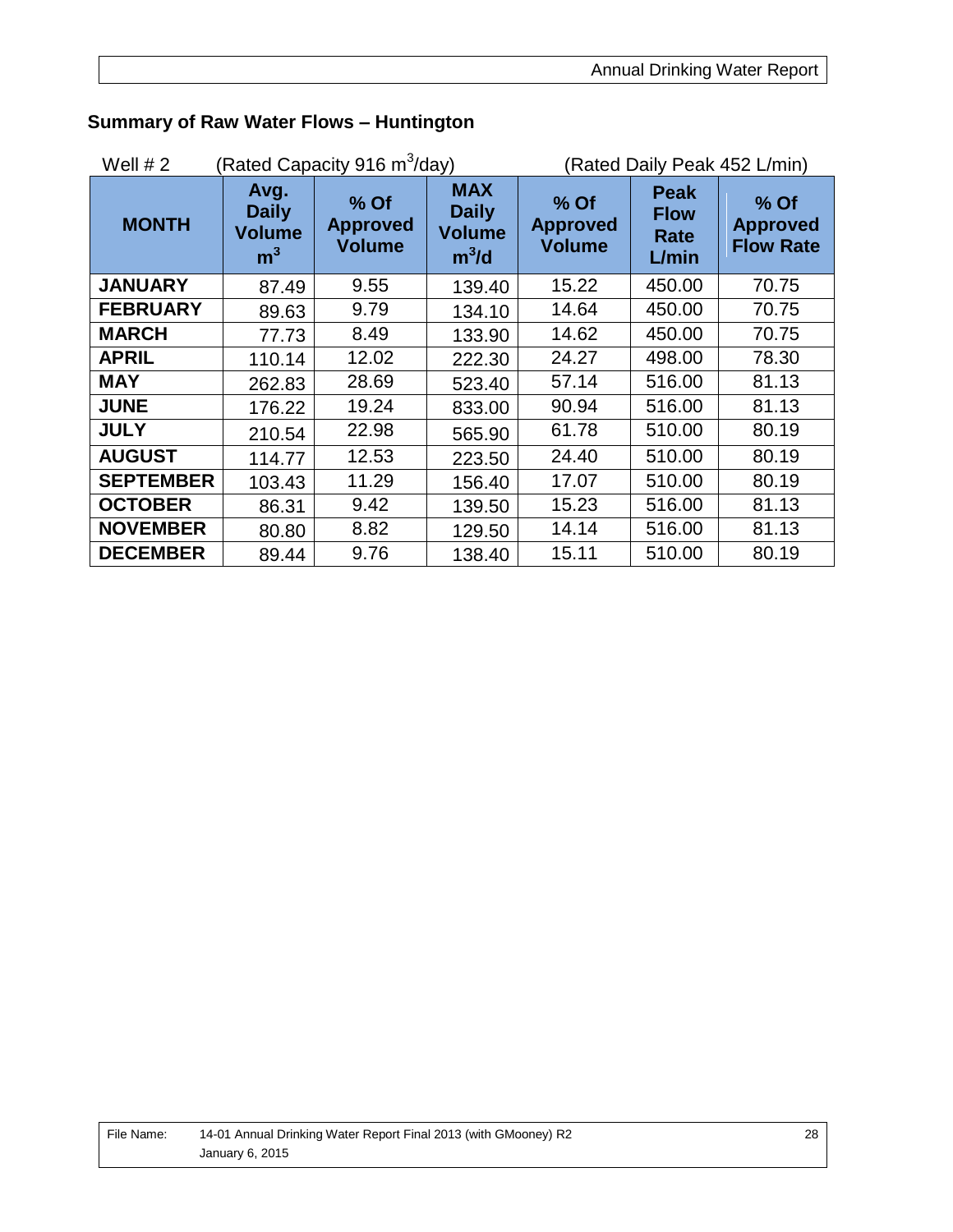## **Appendix "C"**

## **Quality Management System Report to Owner**

A requirement of the Ontario Drinking Water Quality Management Standard (DWQMS) Operational Plan is for the Quality Management System (QMS) Representative to ensure annual management review results are conveyed to Top Management and the Owner (Council). This report fulfills that requirement.

#### **2013 Management Review**

The Management review was conducted on April  $29<sup>th</sup>$ , 2013 and considers the entire 2012 calendar year (the "review period") and where appropriate, touches on activities continuing in 2013.

The following is a summary of information that Top Management must review annually in accordance with the Ontario DWQMS. The following 16 aspects must be considered in the annual review:

- a. Incidents of regulatory non-compliance
- b. Incidents of adverse drinking water tests
- c. Deviations from critical control point limits and response actions
- d. Efficacy of the risk assessment process
- e. Results of audits (internal and external)
- f. Results of relevant emergency response testing
- g. Operational performance
- h. Raw water supply and drinking water quality trends
- i. Follow-up action items from previous management reviews
- j. Status of management action items identified between reviews
- k. Changes that could affect the QMS
- l. Summary of consumer feedback
- m. Resources needed to maintain the QMS
- n. Results of the infrastructure review
- o. Operational Plan currency, content and updates
- p. Summary of staff suggestions

The review of these aspects encompasses both Hamilton Drive and Rockwood Drinking Water Systems owned and operated by the Township of Guelph/Eramosa.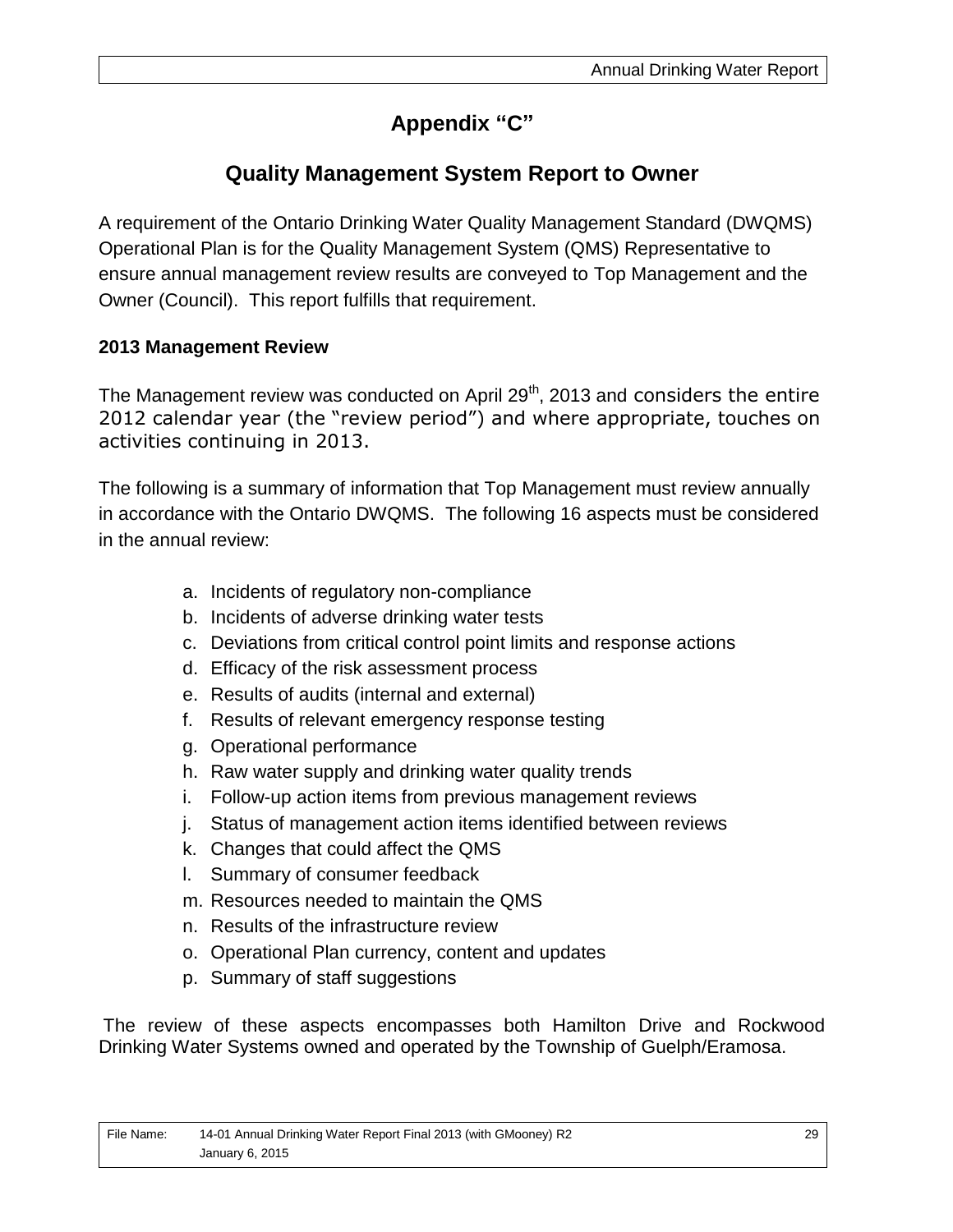#### **Management Review Items**

#### **a) Incidents of regulatory non-compliance**

All waterworks were inspected during 2011 or early 2012 by the Ministry of the Environment. There were no items of regulatory non-compliance or "Best Practice" recommendations made. Each water system received an inspection rating of 100 % for the 2012 calendar year.

The Township of Guelph/Eramosa water quality testing program provides more than the required amount of sampling and testing to meet regulations. All Ontario requirements for microbiological, inorganic and organic testing were met.

There were no cases of daily "raw" water taking exceeding the permitted values stipulated in the Permits to Take Water.

Rockwood and Hamilton Drive Water Systems are currently exempt from sampling for lead in private plumbing, as we have met the criteria noted within the Community Lead Testing Program (requirement O. Reg. 170/03) under the Safe Drinking Water Act, 2002.

Distribution system sampling for pH and alkalinity for every "winter, summer" period is still required and met acceptable guidelines.

Lead samples are taken annually in the distribution system under Schedule 13-3 (2).

Ontario Regulation 170/03 requires the Owner and the Operating Authority to prepare Annual Reports and Summary Reports for each of the waterworks. The Annual Reports for 2013 was completed within the required time frame (by February 28, 2014) and is posted on the Guelph/Eramosa website. Furthermore, the Summary Reports for 2013 are completed and are included in this report to Council.

#### **b) Incidents of adverse drinking water tests**

The drinking water regulations identify several Indicators of Adverse Water Quality Incidents (AWQI) for which the waterworks must immediately notify health officials and the MOE, and carry out specific corrective actions.

On January 7th/2013 The Township of Guelph/Eramosa tested for Sodium in both Hamilton Drive and Rockwood drinking water systems. The results for both systems were above the indicator of adverse quality of 20 mg/L.

The last adverse reporting for sodium was found while sampling for lead in the distribution on January 16, 2009 at 88/20 mg/L. The last officially required test for treated Sodium was September 4th, 2008.

| File Name: | 14-01 Annual Drinking Water Report Final 2013 (with GMooney) R2 |
|------------|-----------------------------------------------------------------|
|            | January 6, 2015                                                 |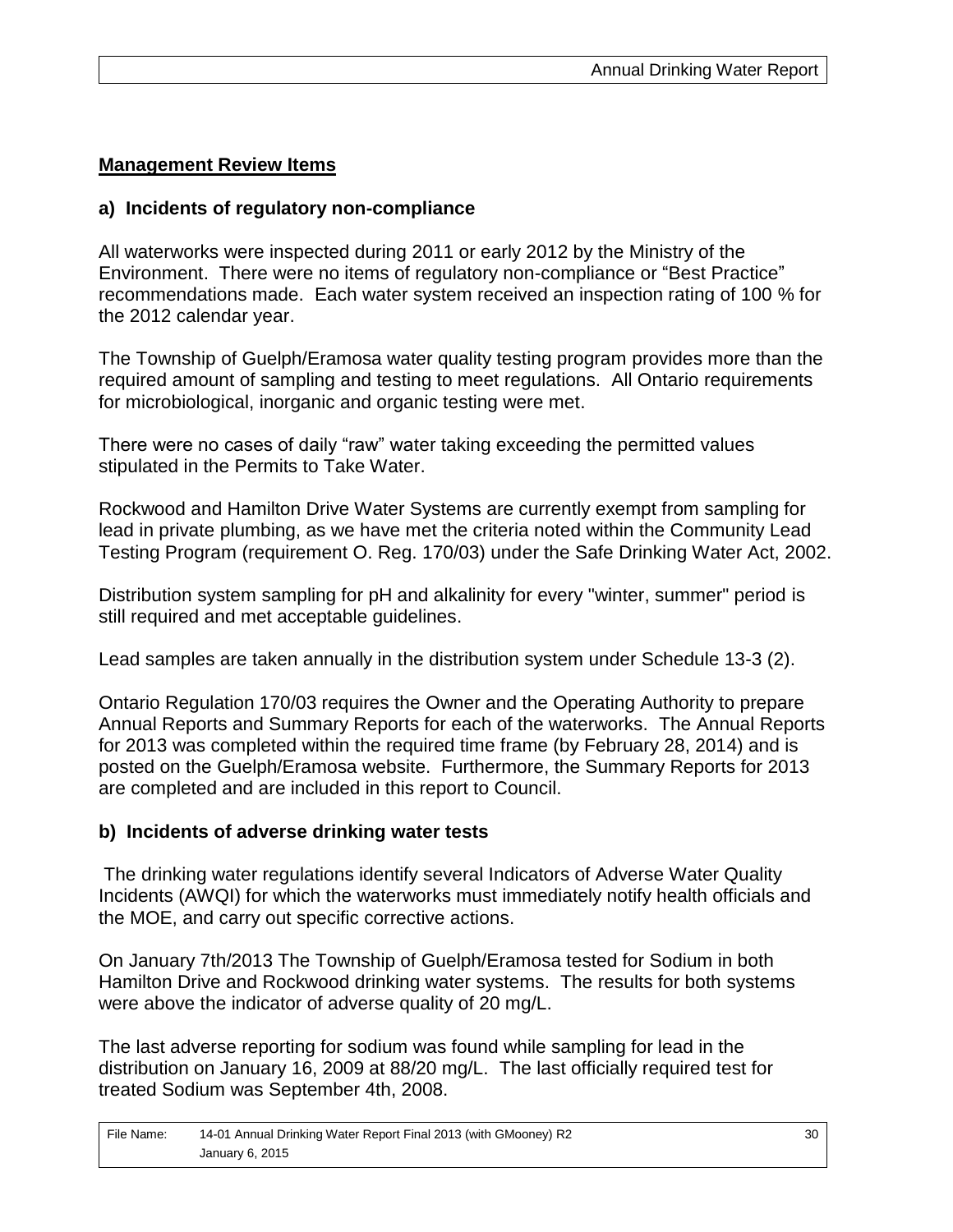As we are not required to sample for Sodium again for another 60 months (as set out under Regulation 170 of The Safe Drinking Water Act) we thought it prudent to reinform the public of the continuance of high sodium even though a report under subsection 18(1) of the Act was made within the last 60 months.

Notification was provided to the public in the form of newsletters that were sent out with taxes and posting to our Township website. The Ministry of Health was notified as were the East Wellington Family Health Centre.

#### **c) Deviations from critical control point limits and response actions**

Critical Control Limits (CCLs) are self-imposed limits and are typically more stringent than Ministry of Environment Drinking Water Standards or Municipal Drinking Water licence requirements.

Primary and Secondary Disinfection are the Critical Control Points identified within the Guelph/Eramosa Township's Risk Assessment. There were no deviations over the period of this report.

#### **d) Efficacy of the risk assessment process**

The risk assessment outcomes from 2009 were critically reviewed during the 2012 risk assessment using the existing assessment process documented within the Operational Plan. This process provided clarification as to how much the Risk Assessment is linked with Emergency Management and its' processes. In some cases Emergency Management System (EMS) procedures are not actually emergencies.

Future reviews of EMS Procedures will reference the risk assessment in order to eliminate non-EMS processes or vice versa.

#### **e) Results of audit (internal & external)**

The DWQMS requires the Operating Authority to conduct an internal audit at least once every 12 months. Furthermore, as part of the DWQMS Accreditation process for Operating Authorities, an external audit is conducted by an Accreditation body in response to an Operating Authority's application for accreditation.

Internal Audit:

The internal audit was performed on April 17 & 18, 2013 and considered the entire 2012 calendar year (the "review period") and where appropriate, touched on activities continuing in 2013.

Internal audit findings were related to improving communication as related to the documentation of staff meetings and the control of documents and records (Element 12 and element 5).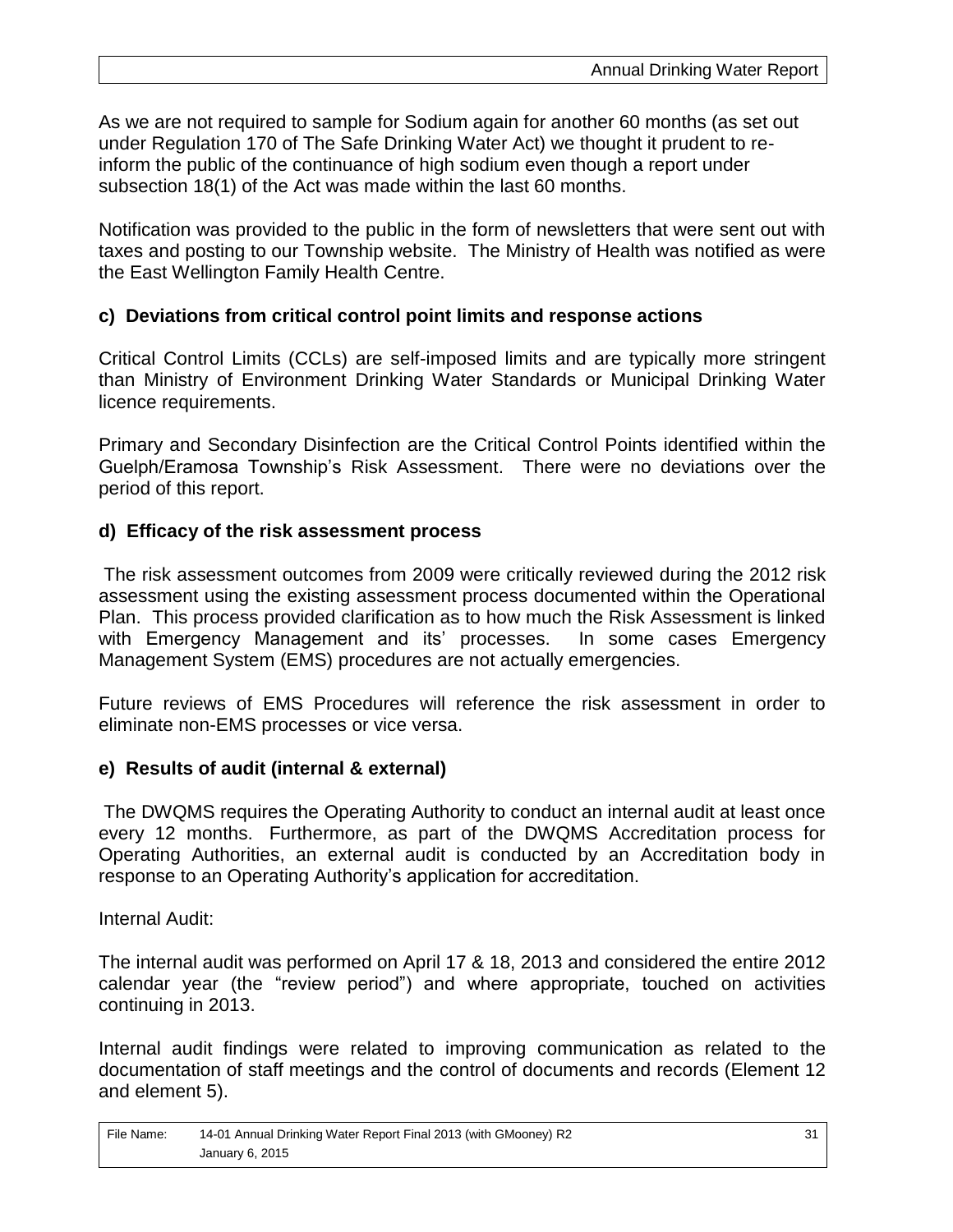External Audit:

External on-site audits were completed on June 10 and 11, 2013. Findings are related to lack of demonstrating that communication meetings are held throughout the year (element 12). Management review did not document which personnel are responsible for decisions made and timelines for implementation as per the requirement (element 20) and current documents available (element 5).

Appropriate corrective actions were implemented and approved by the auditor. These corrective actions will be verified for effectiveness by the auditor at the next on-site audit in June of 2014.

#### **f) Results of relevant emergency response testing**

Emergency response testing is conducted following emergencies in the form of tailgate meetings held by the Supervisor of Water/Wastewater. In addition reviews of emergency procedures are conducted at staff meetings.

Incident Management System training is conducted at the county level with annual reviews involving critical infrastructure. This year the Supervisor of Water/Wastewater renewed his certification in Basic Emergency Management.

#### **g) Operational performance**

Performance indicators for water distribution show effectiveness and efficiency of the corrective and preventative maintenance programs. During the 2012 calendar year there were a total of 2 water main breaks in the distribution system and one service break. These were the result of environmental conditions, (frost/ground movement). Water Operators were able to complete the required repairs while maintaining pressure in the system. Capital projects are expected to level off within the next two years.

#### **h) Raw water supply and drinking water quality trends**

Raw water quality monitoring for 2012 exceeds the MOE requirements. There were no indications of raw water quality that would cause difficulties for the treatment process.

The 2012 performance measures for Water Quality indicate ongoing high quality drinking water. A 100 % rating for microbiological quality indicates that the treatment process effectively removed pathogens at all times. A 100 % rating for chemical water quality indicates that all water quality tests were within the provincial and federal standards for safe drinking water.

2012 summer performance measures indicate the existing wells were maintaining water supply under a strict level 3 watering ban. Supply demand is used throughout day with the towers filling during night time.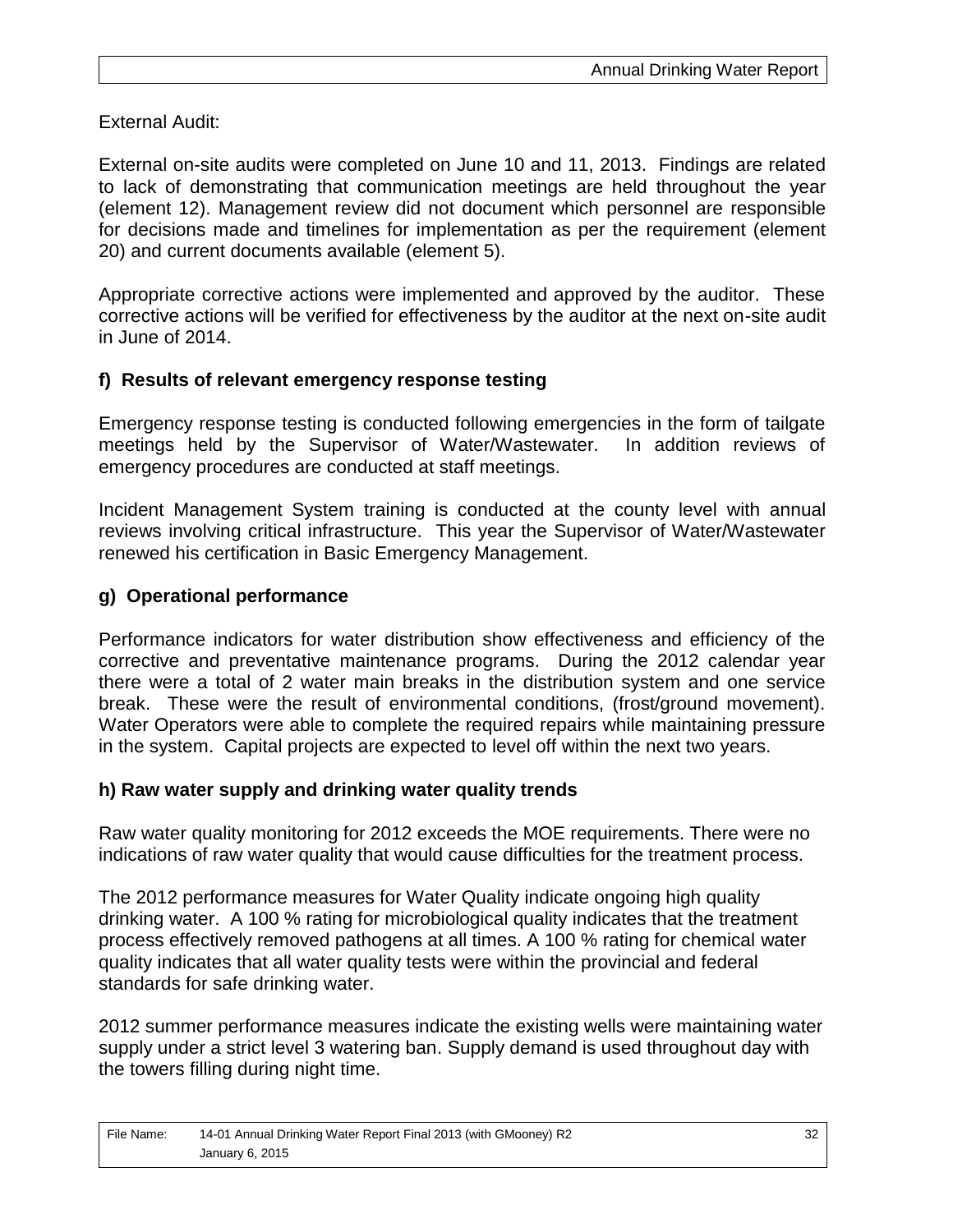#### **i) Follow up items from previous management review**

Owner responsibilities are not clearly documented within the Emergency Management Plan. Following the 2013 Management Review roles and responsibilities of Owner/Council have been clarified within section 4.0 of the Emergency Management Plan.

#### **j) Status of management action items identified between reviews**

A Risk Management Official (RMO) has been hired at the county level with the operations centre located in Centre Wellington. RMO will be coordinating with the Township Staff for risk management.

#### **k) Changes that could affect the QMS**

Township Engineers, R. J. Burnside are expected to complete the design for the Seaton Well TW2/02 (Well 4) in 2014.

Since the last Management Review a category 2 (medium risk designation) Permit to Take Water (PTTW) application was submitted for Well # 4 in February of 2014. An assessment of the local hydrogeology as it relates to pumping at Well #4 will be produced to support a category 3 (high risk & must include a study conducted by a qualified person) PTTW application.

GUDI (Groundwater Under the Direct Influence of surface water) Terms of Reference are under review by the Ministry of Environment and may result in classification changes for source waters as related to treatment requirements. No changes have been made since 2001.

#### **l) Summary of consumer feedback**

The Compliance Administrative Assistant generally answers water quality questions, interview customers and initiate "service requests". If a customer service visit is required, the results are communicated to the customer on site by the attended Water Operator. Operations Staff document their actions and provide the record for processing.

There were a small number of complaints regarding water quality and these were reported in spring during our distribution flushing.

#### **m) Resources needed to maintain the QMS**

Resources required to support the implementation of the continual improvement process under the DWQMS involve the dedication of staff to support the Drinking Water System. Efforts are ongoing to address the needs and priorities within the Drinking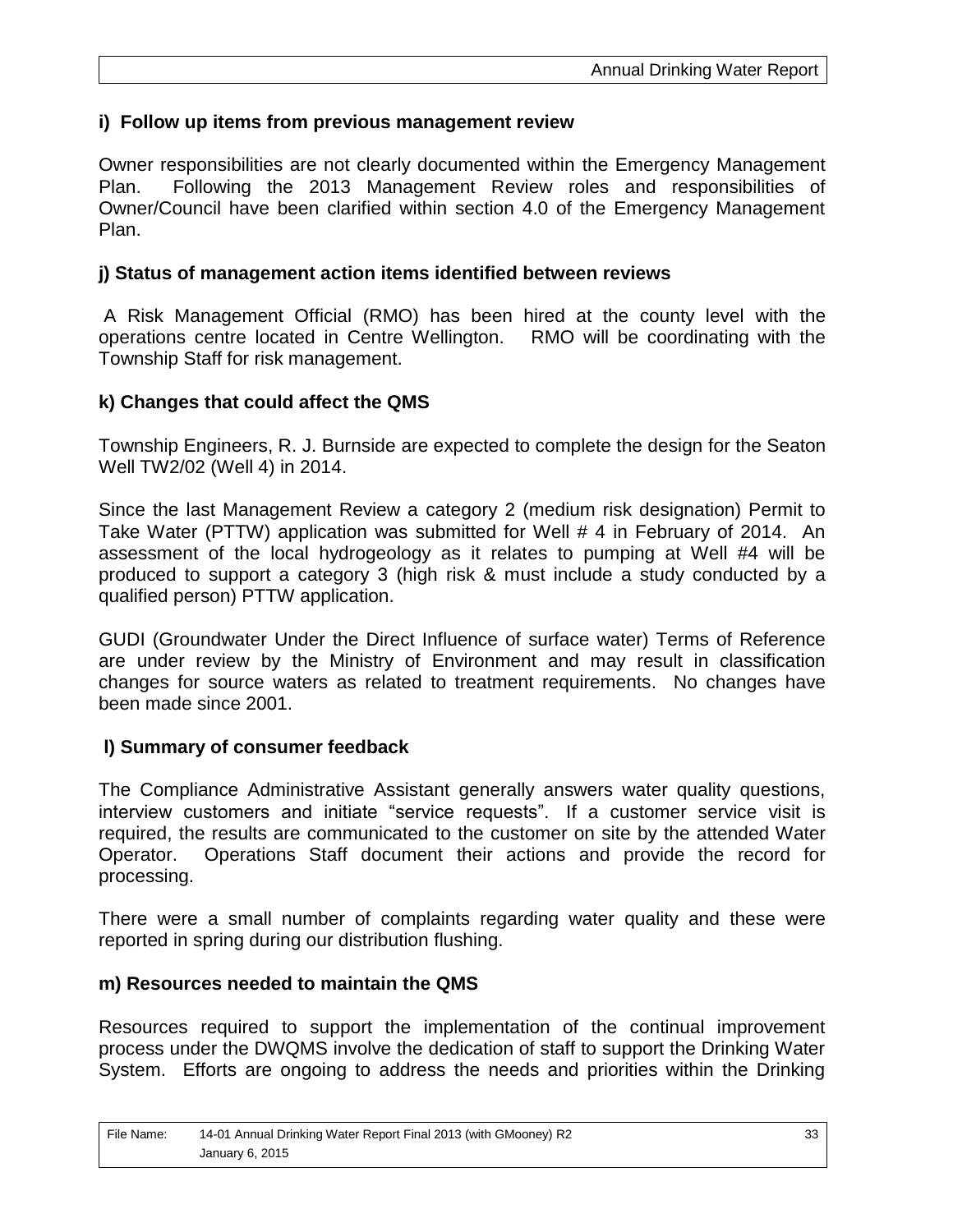Water System by dedicating time and resources for the development of required procedures and documents.

#### **n) Results of the infrastructure review**

Brief overview – review of infrastructure necessary to operate and maintain the system

The Operations Department is aware of capital needs for water related infrastructure renewal. The program may be communicated verbally identifying needs on an on-going basis (e.g. maintenance inspections) or periodic (e.g. site specific risk assessments). Based on the information collected, needs are assessed, prioritized and communicated to the owner through the annual budget process.

A copy of the 2012 infrastructure review was provided during the management review. Communication is provided to the owner through the budget process.

#### **o) Operational plan currency, content and updates**

Since last year's management review, the DWQMS Operational Plan has gone through two minor revisions. Revision 5 was submitted on May 10th 2013 to our new accreditation body – NSF International, one month prior to a scheduled external audit for obtaining our full scope accreditation.

Re-endorsement by Council was not required as both Operating Authorities (City of Guelph for Gazer Mooney and Guelph/Eramosa for Hamilton Drive and Rockwood) obtained re-endorsement in January of 2012 (existing council) and did not have significant changes to their Operational Plans.

#### **p) Summary of staff suggestions**

Staff suggestions are generally tabled at meetings and are implemented by revising Standard Operating Procedures or if necessary, through the budget process. Others remain on the Opportunity for Improvement list and are revisited during the next Management Review.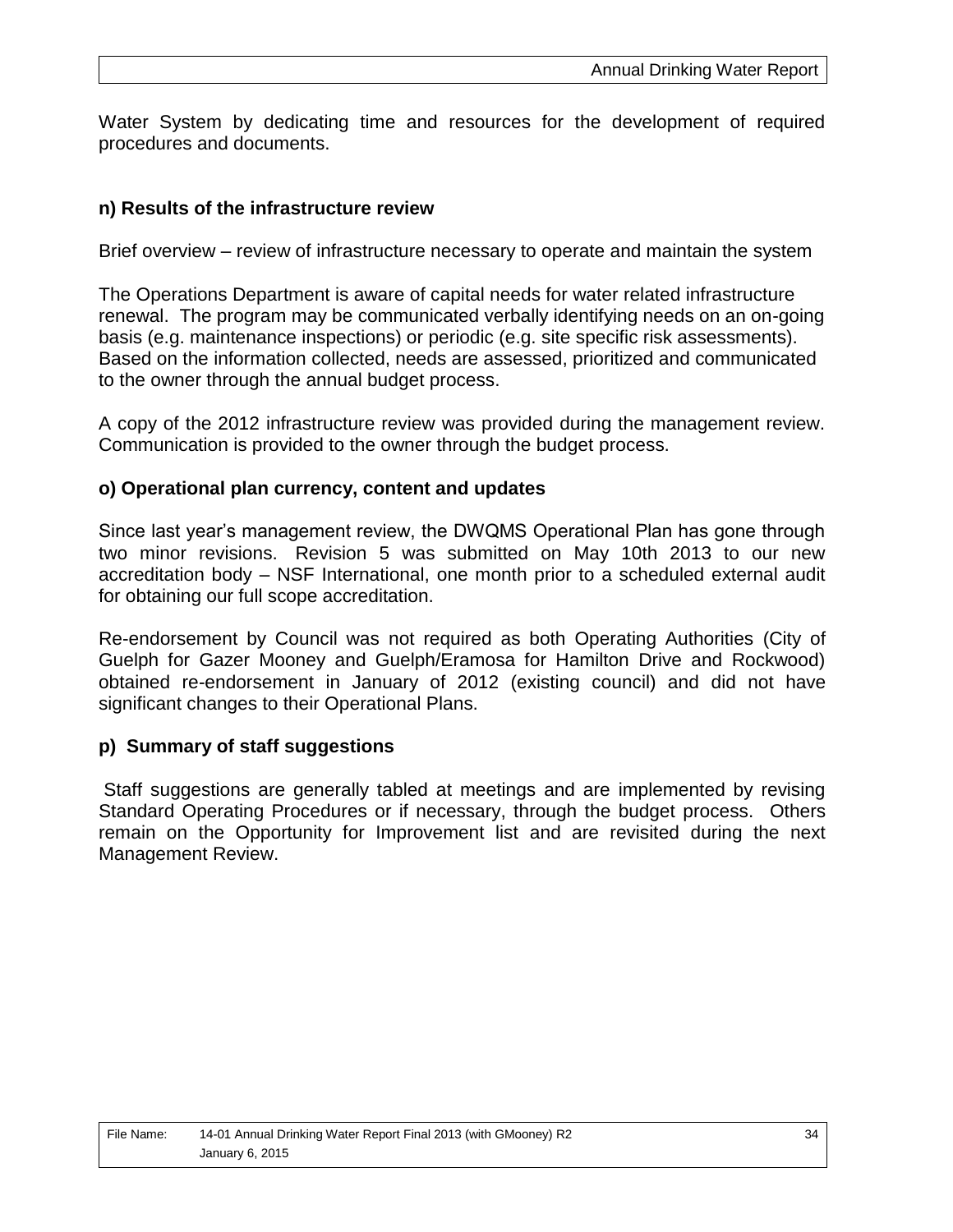#### **Next Steps**

An effective management system requires ongoing commitment by staff and management. A challenge will be to ensure the maintenance and improvement of the system continues to be a high priority of the Operating Authority. Next steps related to the DWQMS in 2014 include the following:

| Month of 2014 | <b>Scheduled DWQMS</b>                                                                                                               |
|---------------|--------------------------------------------------------------------------------------------------------------------------------------|
| March         | Council update - Report to Owner<br>$\bullet$<br>DWQMS internal audit<br>$\bullet$                                                   |
| April         | <b>DWQMS</b> management review<br>$\bullet$                                                                                          |
| June          | NSF International Strategic Registrations on-site verification<br>$\bullet$<br>audit of the Drinking Water Quality Management System |
| September     | <b>Risk Assessment Review / Infrastructure Review</b><br>$\bullet$                                                                   |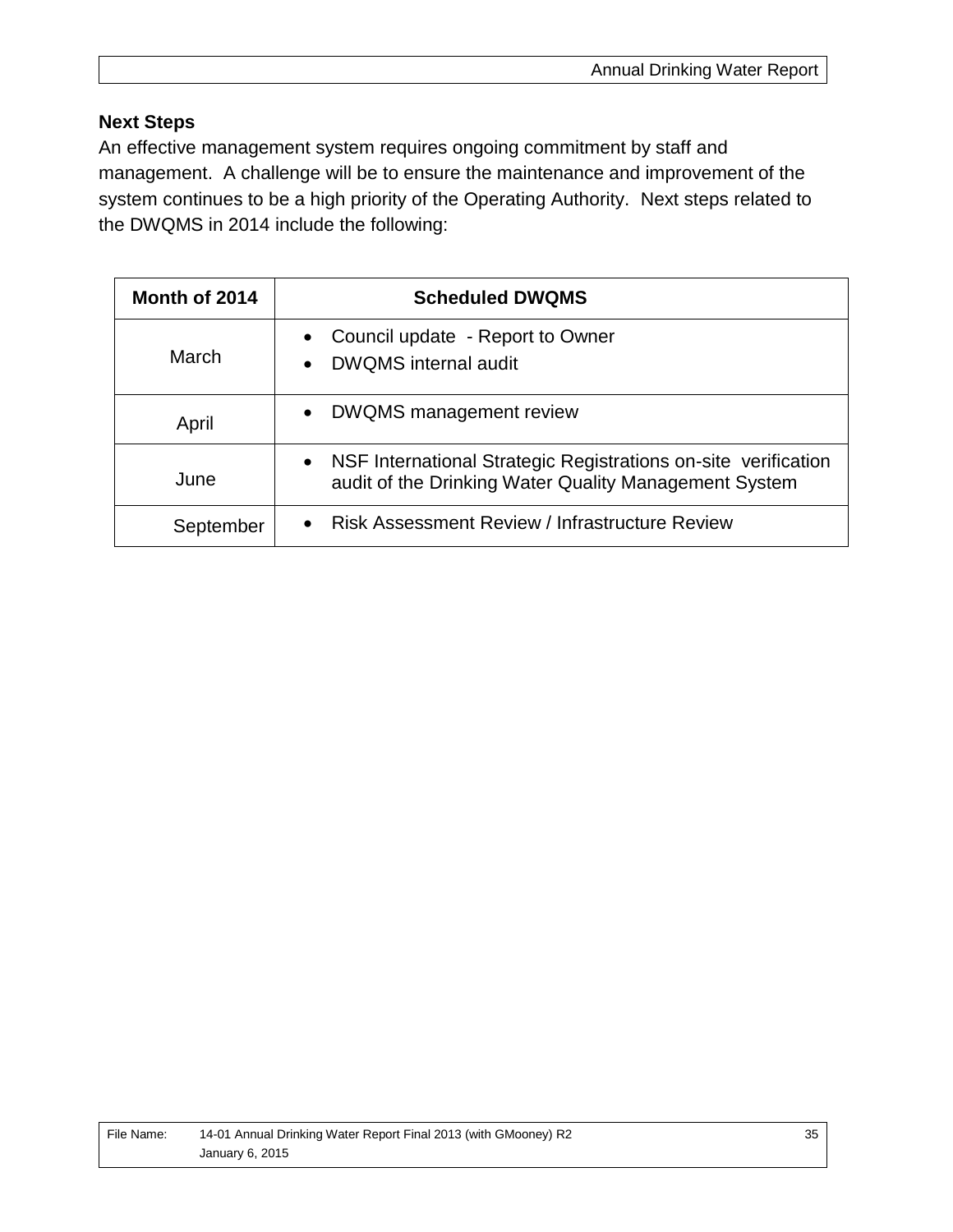## **Appendix "D" Gazer Mooney Distribution System Report**

The City of Guelph's Water Services Summary Report not only satisfies the Ontario Regulation 70/03 Section 11 and Schedule 22 requirements for the Gazer Mooney Subdivision Distribution System and includes conformance with its QMS 12-02 Reporting to Owner policy.

Since the Gazer Mooney Distribution System makes up less than ¼ of a percent of the Guelph System, Management thought it would be beneficial to highlight certain aspects of the report concerning Gazer Mooney. The full report is available for viewing at the Township Office or on our Website.

Bacteriological Samples:

 There were no adverse Bacteriological samples in the Gazer Mooney distribution systems.

Distribution System Process Parameters:

 Daily samples were taken for chlorine residuals and there were no health exceedence in the Gazer Mooney distribution systems.

Miscellaneous Water Quality Result:

- There were no health exceedences for lead, or trihalomethanes in the Gazer Mooney distribution system.
- There was one SODIUM adverse test result in the Gazer Mooney distribution system.

Adverse Test Results and Corrective Action:

- 26 mg/L Sodium Adverse was reported to the Ministry of Health and Long Term Care, and the SPILLS Action Centre as per Ontario Regulation 170/03.
- Notification was provided to Owner of the Drinking Water System
- Notification was posted on the Guelph/Eramosa website.

Summary of Maintenance:

• Standard hydrant flushing and valve exercising took place during 2013 in the Gazer Mooney Subdivision.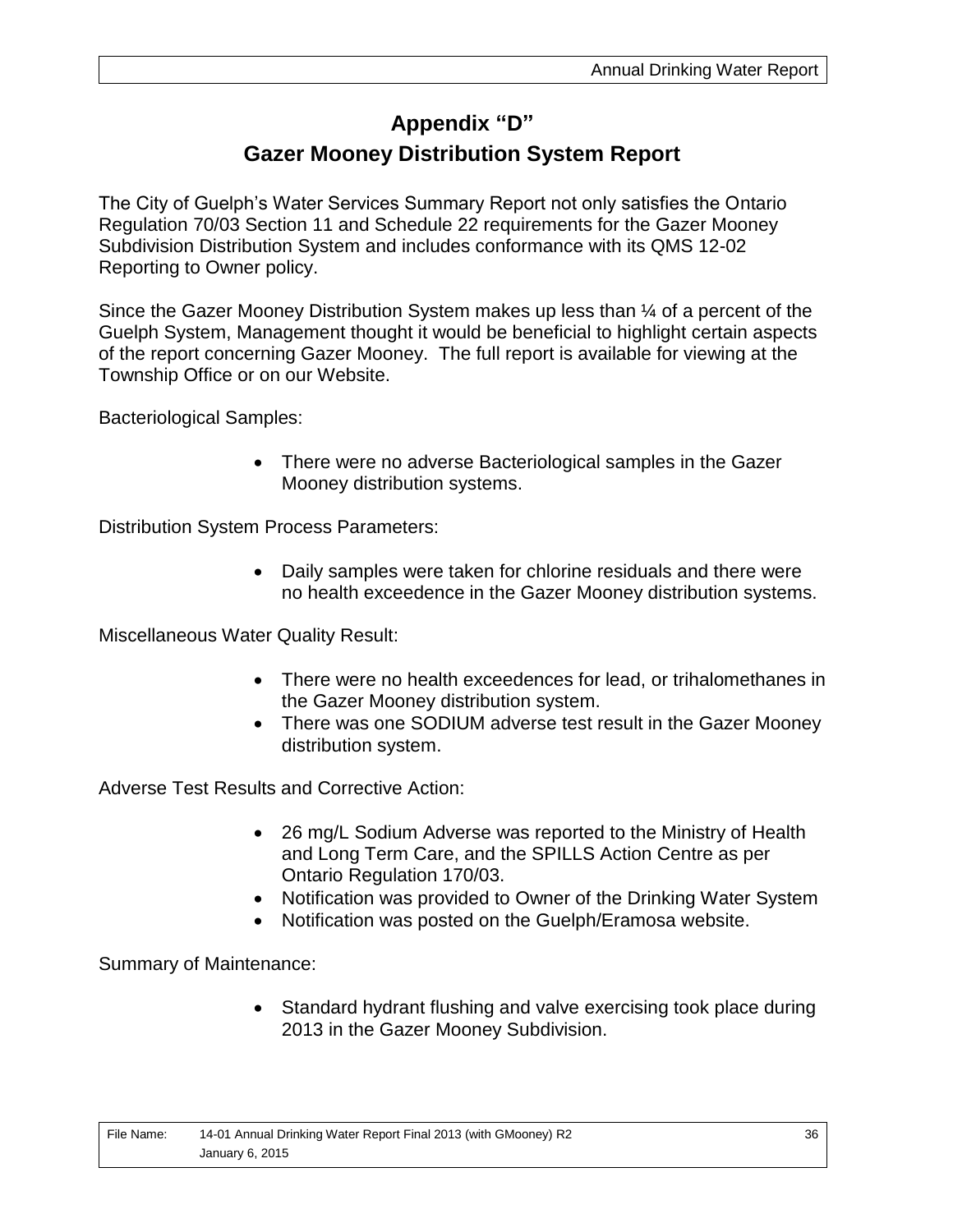Drinking Water Quality Management System Report to Owner:

- The 2013 Report to Owner has satisfied the requirements for the Gazer/Mooney Subdivision Distribution System. To view copies of these reports please contact the Quality Management Representative for the Township or view via link from our website at [www.get.on.ca](http://www.get.on.ca/)
- $\checkmark$  Note: The Gazer Mooney Distribution System (DWS # 260057967) had not been inspected by the MOE until February, 2014. The Inspection Report ANQ15. There were no non-compliance issues. The MOE Inspection Summary Rating Record for the system was 100%.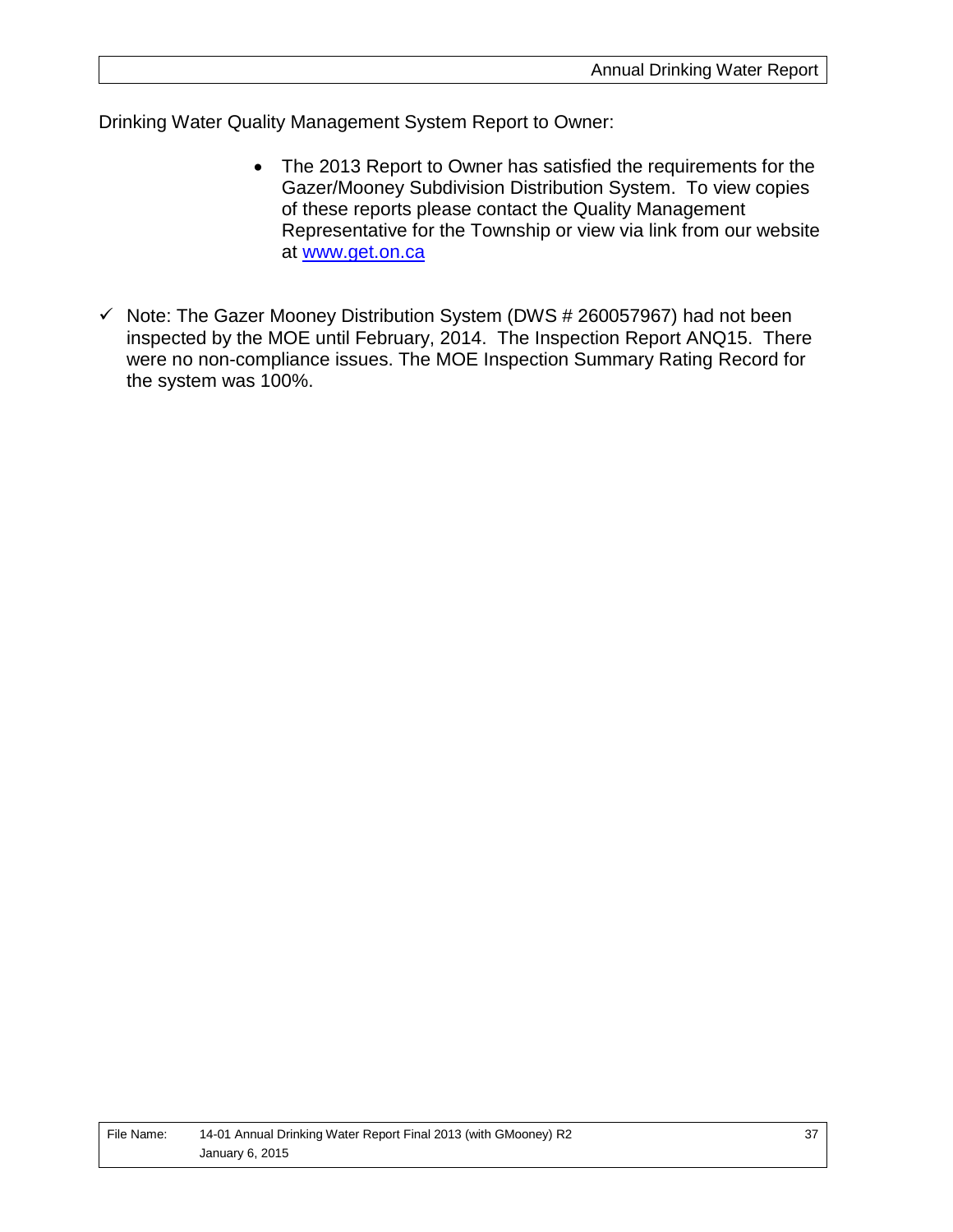# **Appendix "E" Legal and other Requirements update**

| <b>Date</b><br>2013                                                                                    | <b>Source of</b><br><b>Posting /</b><br><b>Reference</b>         | <b>Title of Legal &amp; Other Requirement</b><br><b>Highlights of posting</b>                                                                                                                                                                                                                                                                                                                                                                                                                                                                                                                                                                             | <b>Action and</b><br><b>Status Update</b>                                         |
|--------------------------------------------------------------------------------------------------------|------------------------------------------------------------------|-----------------------------------------------------------------------------------------------------------------------------------------------------------------------------------------------------------------------------------------------------------------------------------------------------------------------------------------------------------------------------------------------------------------------------------------------------------------------------------------------------------------------------------------------------------------------------------------------------------------------------------------------------------|-----------------------------------------------------------------------------------|
| Jan.<br>4                                                                                              | <b>Ontario</b><br><b>Drinking</b><br><b>Water</b><br><b>News</b> | <b>More Hands-on Training Courses Offered</b><br><b>Provincewide in 2013</b><br>Recognizing that training for practical skills is<br>more effective with hands-on components the<br>Walkerton Clean Water Centre is pleased to<br>offer hands-on training courses in 2013-14.                                                                                                                                                                                                                                                                                                                                                                             | No action<br>required.                                                            |
| Jan.<br>5                                                                                              | <b>Ontario</b><br>Gazette                                        | <b>Definitions within Ontario Regulation</b><br>170/03 Drinking Water Systems were<br>updated for "delivery agent care facility",<br>"interested authority", "social care facility".                                                                                                                                                                                                                                                                                                                                                                                                                                                                      | Administrative<br>amendment. No<br>action required.                               |
| Jan.<br>13                                                                                             | <b>Ontario</b><br><b>Court</b><br><b>Bulletin</b>                | <b>Municipality/Operators Fined \$154,500 And</b><br><b>Operator Received Jail Sentence for</b><br><b>Drinking Water Violations</b> St. Thomas - The<br>Municipality of West Elgin and three of its<br>water distribution system operators were fined<br>\$154,500 in St. Thomas Provincial Offences<br>Court on Friday January 4, 2013 for drinking<br>water violations including providing false<br>information and failing to report adverse test<br>results. Additionally one of the operators was<br>sentenced to 30 days in jail and received a<br>Court Order as a result of charges by the<br>Ministry's Investigation and Enforcement<br>Branch. | No action<br>required.                                                            |
| Feb.<br>8                                                                                              | <b>Ontario</b><br><b>Drinking</b><br><b>Water</b><br><b>News</b> | <b>Operator Certification eBulletin, 2012</b><br><b>Winter Edition</b> The winter edition of the<br>Operator Certification eBulletin is now<br>available. Read it for the latest news and<br>information on operator certification issues.                                                                                                                                                                                                                                                                                                                                                                                                                | No action<br>required.                                                            |
| Feb.<br>13                                                                                             | Ontario<br>MOE E-<br>mail                                        | <b>Issue 4 of the Municipal Drinking Water</b><br><b>Licensing Program Bulletin</b> is now available<br>on the Drinking Water Ontario website. This<br>bulletin has been created to communicate                                                                                                                                                                                                                                                                                                                                                                                                                                                           | Forwarded the e-<br>mail for<br>information to top<br>management and<br>continual |
| File Name:<br>14-01 Annual Drinking Water Report Final 2013 (with GMooney) R2<br>38<br>January 6, 2015 |                                                                  |                                                                                                                                                                                                                                                                                                                                                                                                                                                                                                                                                                                                                                                           |                                                                                   |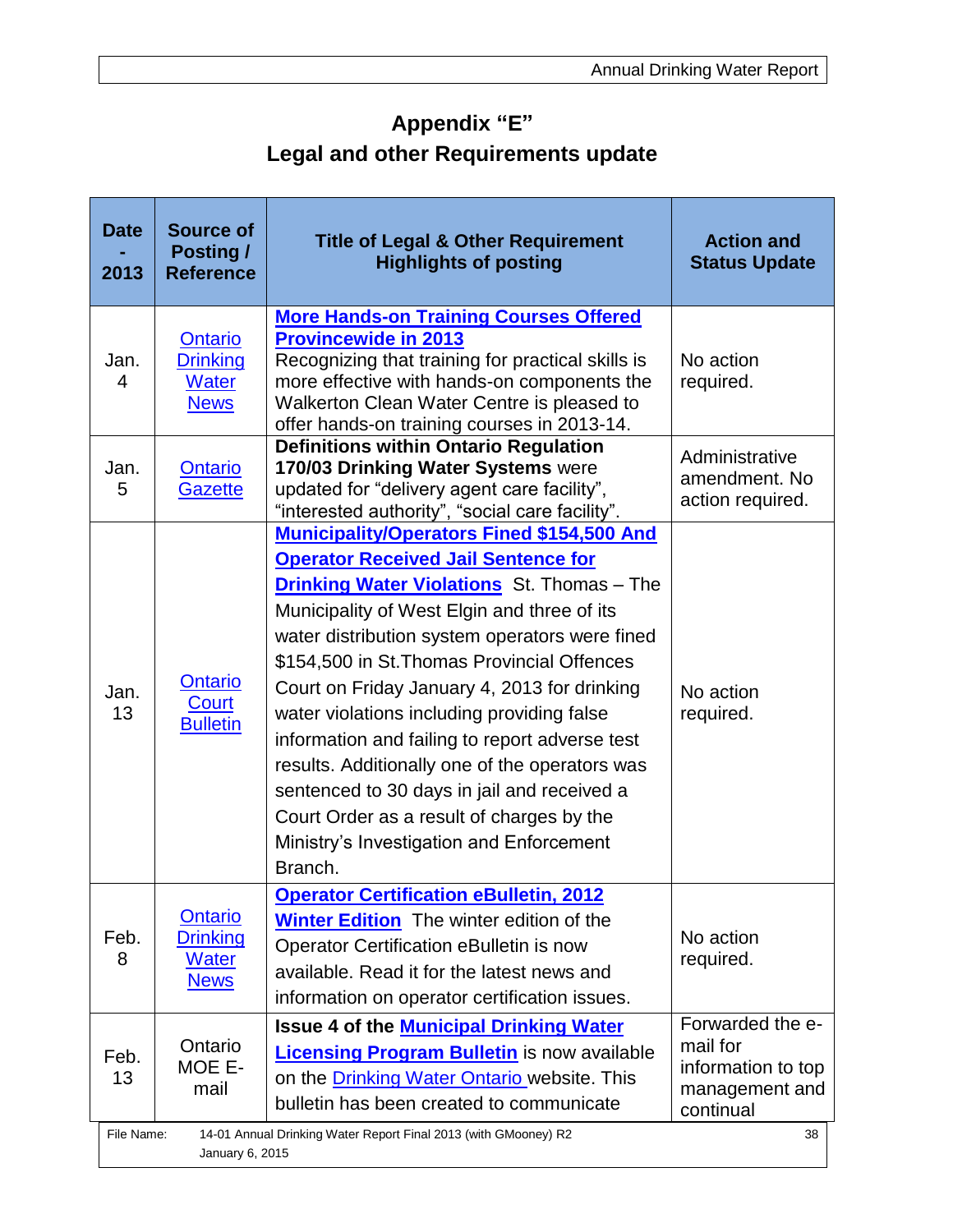| <b>Date</b><br>2013                                                                                    | <b>Source of</b><br><b>Posting /</b><br><b>Reference</b>         | <b>Title of Legal &amp; Other Requirement</b><br><b>Highlights of posting</b>                                                                                                                                                                                                                                                                                                                                                                                                                                                                                                                                                                                                            | <b>Action and</b><br><b>Status Update</b>           |
|--------------------------------------------------------------------------------------------------------|------------------------------------------------------------------|------------------------------------------------------------------------------------------------------------------------------------------------------------------------------------------------------------------------------------------------------------------------------------------------------------------------------------------------------------------------------------------------------------------------------------------------------------------------------------------------------------------------------------------------------------------------------------------------------------------------------------------------------------------------------------------|-----------------------------------------------------|
|                                                                                                        |                                                                  | program updates to municipal drinking water<br>system owners and operators. In this issue:<br>Continual Improvement: Element 21 of the<br>DWQMS, Changing your Operating Authority,<br>Common Questions about the DWQMS,<br>Common Questions about the Licence &<br>DWWP, Pre-authorization Conditions in the<br>DWWP.                                                                                                                                                                                                                                                                                                                                                                   | improvement<br>team members<br>on Feb. 13,<br>2013. |
| Feb.<br>25                                                                                             | Ontario<br><b>MOE News</b><br><b>Release</b>                     | <b>Restoring Great Lakes to Protect Ontario's</b><br><b>Future</b> Ontario is re-introducing legislation<br>today that, if passed, would ensure cleaner<br>and healthier Great Lakes that are protected<br>for future generations.                                                                                                                                                                                                                                                                                                                                                                                                                                                       | No action<br>required.                              |
| Mar.<br>28                                                                                             | <u>Ontario</u><br><b>Drinking</b><br><b>Water</b><br><b>News</b> | <b>New Chief Drinking Water Inspector for</b><br><b>Ontario</b> Sue Lo has been appointed Ontario's<br>new Chief Drinking Water Inspector and<br><b>Assistant Deputy Minister, Drinking Water</b><br>Management Division.                                                                                                                                                                                                                                                                                                                                                                                                                                                                | No action<br>required.                              |
| Apr.<br>2                                                                                              | Ontario<br>Court<br><b>Bulletin</b>                              | <b>Municipality Fined \$17,000 For Safe</b><br><b>Drinking Water Violations</b><br>The Corporation of the Municipality of North<br>Middlesex is the owner and operating authority<br>of a municipal drinking water distribution<br>system that provides drinking water to its<br>residents. Joseph Adams and Glen Bullock<br>were operators of the drinking water<br>distribution system. Ministry staff conducted<br>an inspection of the drinking water distribution<br>system and identified that Mr. Adams and Mr.<br>Bullock were operating with expired<br>certificates. The municipality was also<br>responsible for failing to collect a sample<br>following water main repairs. | No action<br>required.                              |
| May<br>31                                                                                              | <b>Ontario</b><br>Court                                          | <b>The City of Ottawa and its Contractor Fined</b>                                                                                                                                                                                                                                                                                                                                                                                                                                                                                                                                                                                                                                       | No action<br>required.                              |
| File Name:<br>14-01 Annual Drinking Water Report Final 2013 (with GMooney) R2<br>39<br>January 6, 2015 |                                                                  |                                                                                                                                                                                                                                                                                                                                                                                                                                                                                                                                                                                                                                                                                          |                                                     |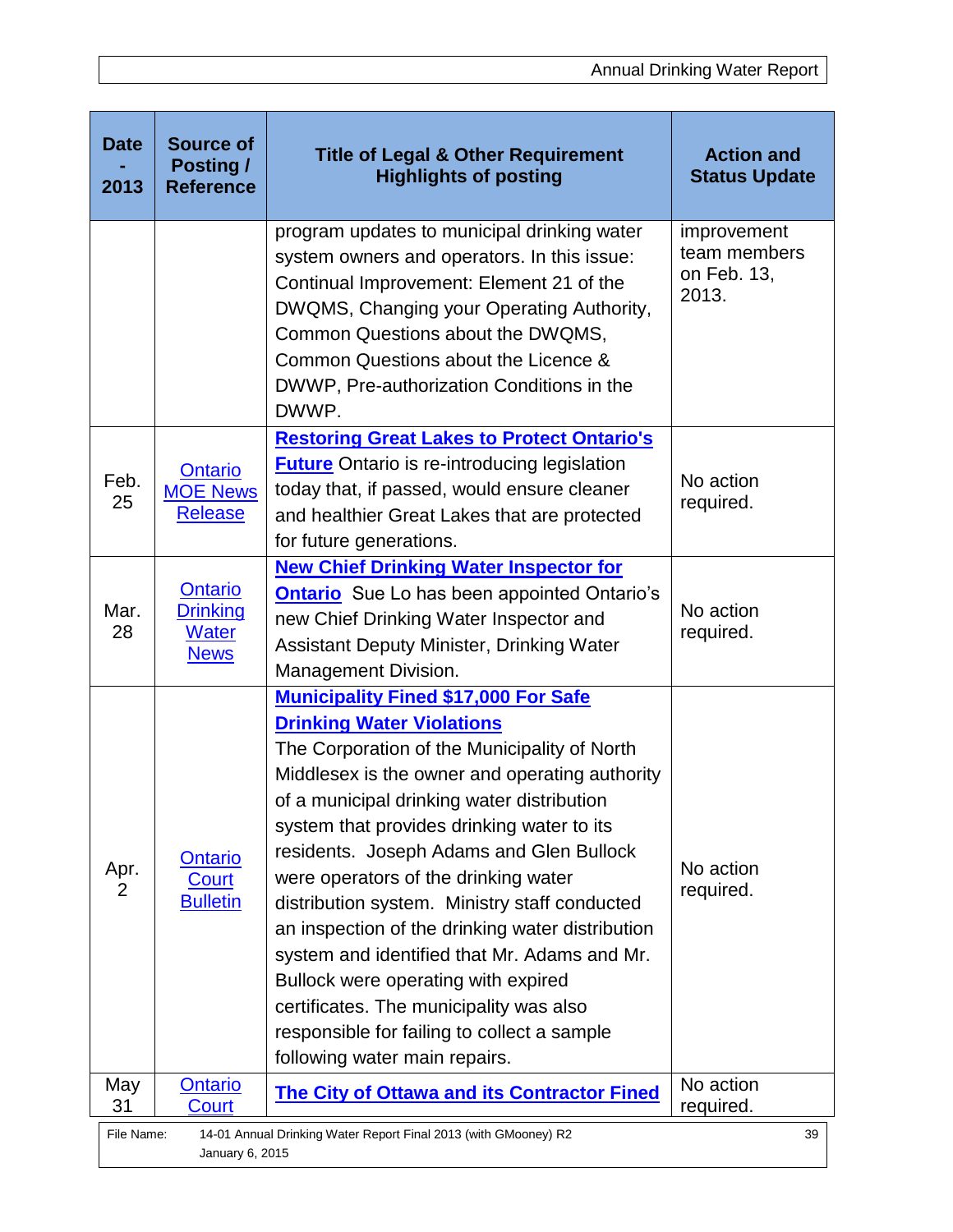| <b>Date</b><br>2013                                                                                    | <b>Source of</b><br><b>Posting /</b><br><b>Reference</b>         | <b>Title of Legal &amp; Other Requirement</b><br><b>Highlights of posting</b>                                                                                                                                                                                                            | <b>Action and</b><br><b>Status Update</b>                                                                           |
|--------------------------------------------------------------------------------------------------------|------------------------------------------------------------------|------------------------------------------------------------------------------------------------------------------------------------------------------------------------------------------------------------------------------------------------------------------------------------------|---------------------------------------------------------------------------------------------------------------------|
|                                                                                                        | <b>Bulletin</b>                                                  | \$120,000 for Discharging Sediment to Local<br><b>Creek</b> Ottawa – The City of Ottawa and its<br>contractor were fined \$120,000 for failing to<br>comply with a permit to take water and<br>discharging sediment into Stillwater Creek, a<br>tributary of the Ottawa River.           |                                                                                                                     |
| Jun.<br>4                                                                                              | Ontario<br><b>Drinking</b><br><b>Water</b><br><b>News</b>        | <b>New Operator Code of Conduct for Water</b><br>and Wastewater Operator Certification &<br><b>Exams</b> The Ministry of the Environment's<br>Water and Wastewater Operator Certification<br>and Exam Code of Conduct must be submitted<br>before writing a ministry certification exam. | No action<br>required.                                                                                              |
| Jun.<br>28                                                                                             | Ontario<br><b>Drinking</b><br>Water<br><b>News</b>               | <b>Operator Certification eBulletin, 2013</b><br><b>Spring Edition</b> The spring edition of the<br>Operator Certification eBulletin is now<br>available. Read it for the latest news and<br>information on operator certification issues.                                               | No action<br>required.                                                                                              |
| Jul. 8                                                                                                 | <b>OETC</b><br>Regulatory<br><b>Newsletter</b>                   | <b>Health Canada - Guideline for Total</b><br><b>Coliforms</b> – and –<br><b>Health Canada - Guideline for Escherichia</b><br>coli are now available.                                                                                                                                    | No action<br>required.<br>Verified that<br>Ontario's<br>legislation have<br>same MAC for<br>both TC and E.<br>coli. |
| Jul.<br>11                                                                                             | <b>Ontario</b><br><b>Drinking</b><br><b>Water</b><br><b>News</b> | <b>Ministry of the Environment releases Water</b><br><b>Quality in Ontario 2012 Report</b> The third<br>Water Quality in Ontario Report highlights<br>findings from our water monitoring programs<br>that directly relate to the government's<br>environmental priorities.               | No action<br>required.                                                                                              |
| Oct.                                                                                                   | Willms &<br><b>Shier</b><br><b>Special</b><br>Report             | Will water charges more than triple for<br>major users in Ontario?<br>The province spent \$16.2 million on water<br>quantity programs to promote the<br>conservation, protection and sustainable use<br>of Ontario's waters in 2012. Approx. \$750,000                                   | No action<br>required.                                                                                              |
| 14-01 Annual Drinking Water Report Final 2013 (with GMooney) R2<br>File Name:<br>40<br>January 6, 2015 |                                                                  |                                                                                                                                                                                                                                                                                          |                                                                                                                     |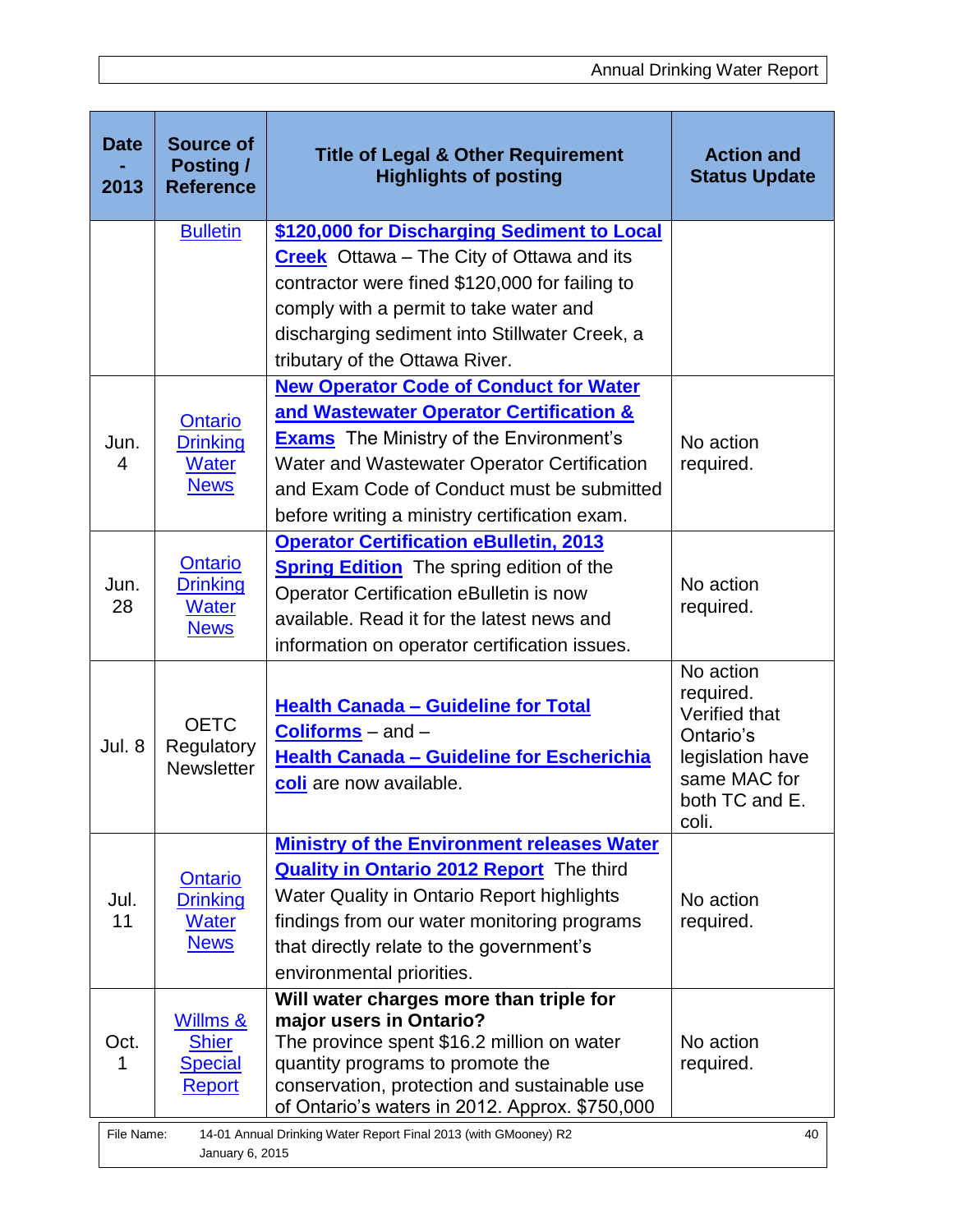| <b>Date</b><br>2013                                                                                    | <b>Source of</b><br><b>Posting /</b><br><b>Reference</b>  | <b>Title of Legal &amp; Other Requirement</b><br><b>Highlights of posting</b>                                                                                                                                                                                                                                                                                                                                                                 | <b>Action and</b><br><b>Status Update</b>                                                               |
|--------------------------------------------------------------------------------------------------------|-----------------------------------------------------------|-----------------------------------------------------------------------------------------------------------------------------------------------------------------------------------------------------------------------------------------------------------------------------------------------------------------------------------------------------------------------------------------------------------------------------------------------|---------------------------------------------------------------------------------------------------------|
|                                                                                                        |                                                           | of those costs could be attributed to Phase 1<br>facilities (using more than 50,000 litres of<br>water per day and where water is incorporated<br>into their product), with the remainder related<br>to other industrial and commercial water users<br>or other sectors. The shortfall was due largely<br>to the difference between the allowable<br>withdrawals in the facilities' PTTWs and their<br>more modest actual water usage totals. |                                                                                                         |
| Oct.<br>9                                                                                              | <b>Ontario</b><br><b>Drinking</b><br>Water<br><b>News</b> | <b>Bill to Protect Great Lakes Passes Second</b><br><b>Reading</b> Today, Bill 6, the proposed Great<br>Lakes Protection Act 2013 passed second<br>reading in the Ontario Legislature. The<br>proposed act, if passed, would ensure cleaner<br>and healthier Great Lakes that are protected<br>for future generations.                                                                                                                        | No action<br>required.                                                                                  |
| Nov.<br>1                                                                                              | Ontario<br><b>MOE News</b><br><b>Release</b>              | <b>Helping Small Rural Communities Protect</b><br><b>Drinking Water</b><br>Ontario is strengthening the protection of local<br>drinking water sources in small, rural<br>municipalities.                                                                                                                                                                                                                                                      | No action<br>required.                                                                                  |
| Nov.<br>15                                                                                             | Ontario<br><b>MOE Court</b><br><b>Bulletin</b>            | <b>Municipality Fined \$18,000 for Failing to</b><br><b>Comply With a Ministry Order</b> Atikokan - A<br>municipality was fined \$18,000 for failing to<br>comply with a ministry approval and a ministry<br>order in relation to a drinking water system,<br>contrary to the Safe Drinking Water Act.                                                                                                                                        | No action<br>required.                                                                                  |
| Nov.<br>15                                                                                             | Ontario<br><b>MOE Court</b><br><b>Bulletin</b>            | <b>Municipality Fined \$20,000 for Failing to</b><br><b>Comply with a Ministry Approval</b> London -<br>A municipality was fined \$20,000 for failing to<br>comply with a ministry approval for a<br>wastewater treatment plant, contrary to the<br><b>Ontario Water Resources Act.</b>                                                                                                                                                       | No action<br>required.                                                                                  |
| Nov.<br>16                                                                                             | Canada<br>Gazette                                         | <b>Regulations Amending the Transportation</b><br>of Dangerous Goods Regulations (Update<br>of Standards).<br>The proposed Regulations<br>Amending the Transportation of Dangerous<br>Goods<br><b>Regulations</b><br>would<br>update<br>the<br>references to the safety standards, to 49 CFR,                                                                                                                                                 | Once passed,<br>need to update<br>references within<br><b>Water Services</b><br>documents<br>related to |
| File Name:<br>14-01 Annual Drinking Water Report Final 2013 (with GMooney) R2<br>41<br>January 6, 2015 |                                                           |                                                                                                                                                                                                                                                                                                                                                                                                                                               |                                                                                                         |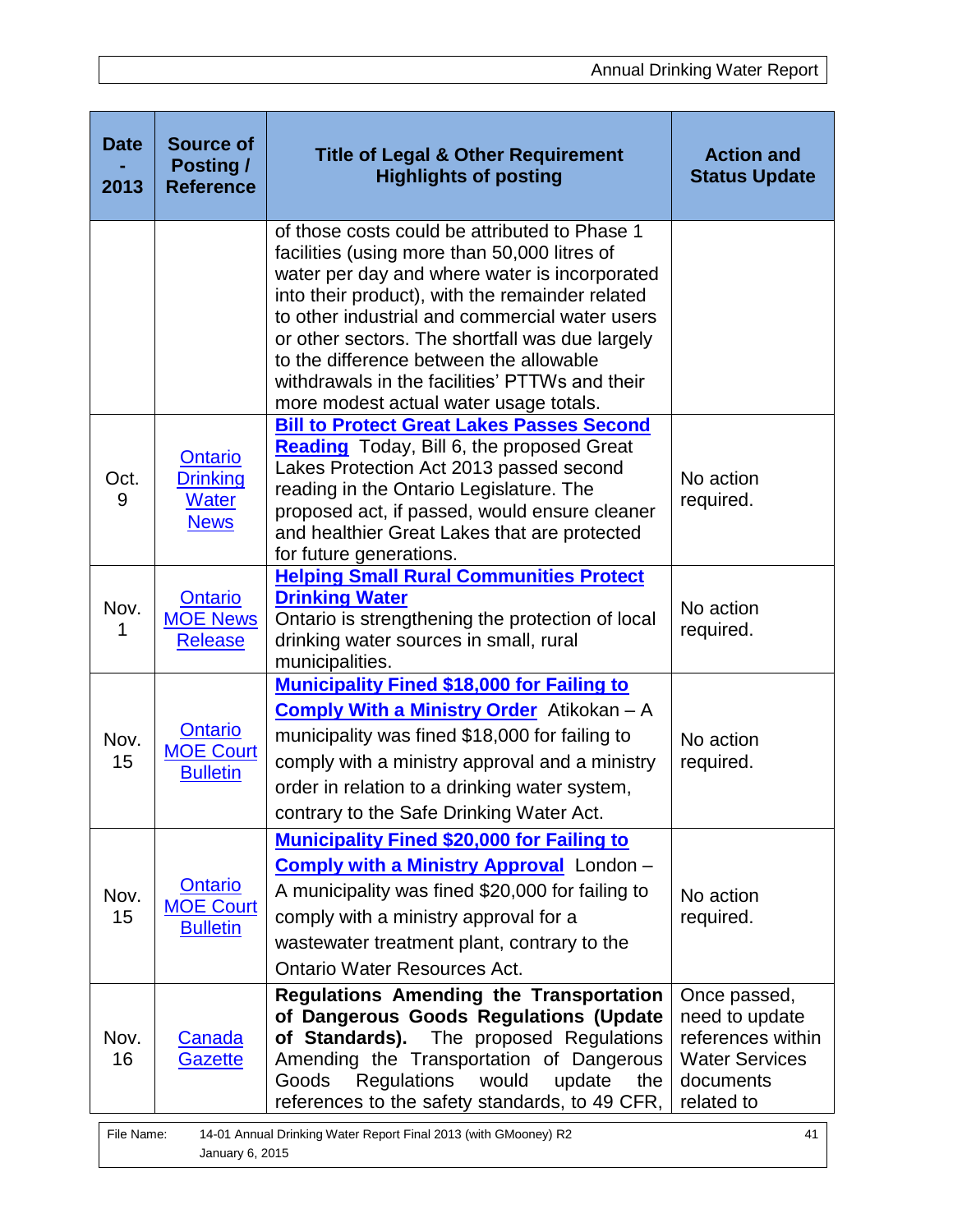| <b>Date</b><br>2013 | <b>Source of</b><br>Posting /<br><b>Reference</b>                | <b>Title of Legal &amp; Other Requirement</b><br><b>Highlights of posting</b>                                                                                                                                                                                                                                                                                                                                              | <b>Action and</b><br><b>Status Update</b> |
|---------------------|------------------------------------------------------------------|----------------------------------------------------------------------------------------------------------------------------------------------------------------------------------------------------------------------------------------------------------------------------------------------------------------------------------------------------------------------------------------------------------------------------|-------------------------------------------|
|                     |                                                                  | to the UN Recommendations and to the UN<br>Manual of Tests and Criteria, the IMDG Code<br>and the ICAO Technical Instructions and its<br>Supplement.                                                                                                                                                                                                                                                                       | transportation of<br>dangerous<br>goods.  |
|                     |                                                                  | This regulatory proposal would adopt five new<br>standards for new types of means of<br>containment and update nine standards on<br>means of containment already in the TDG<br>Regulations.                                                                                                                                                                                                                                |                                           |
| Dec.<br>17          | <b>Ontario</b><br><b>Drinking</b><br><b>Water</b><br><b>News</b> | <b>Protecting Niagara-Area Drinking Water</b><br>Ontario has approved the Niagara Peninsula<br>Source Protection Plan to strengthen local<br>source-to-tap drinking water protection.                                                                                                                                                                                                                                      | No action<br>required.                    |
| Dec.<br>18          | <b>Ontario</b><br><b>Drinking</b><br><b>Water</b><br><b>News</b> | <b>Operator Certification eBulletin, 2013</b><br><b>Fall/Winter Edition</b><br>The Fall/Winter edition of the Operator<br>Certification eBulletin is now available.                                                                                                                                                                                                                                                        | No action<br>required.                    |
| Dec.<br>28          | <b>Ontario</b><br><b>Gazette</b>                                 | Administrative changes to Ontario Water<br>Resources Act O. Reg. 903/90 and Safe<br>Drinking Water Act O. Reg. 170/03, O. Reg.<br>171/03. O. Reg. 903/90 s. 12(1)(a) and (b)<br>changed reference from O. Reg. 350/06 to O.<br>Reg. 332/12. O. Reg. 170/03 s. 2-12(1)(e)<br>changed reference from O. Reg. 403/07 to O.<br>Reg. 332/12. O. Reg. 171/03 s.3 changed<br>references from O. Reg. 403/97 to O. Reg.<br>332/12. | No action<br>required.                    |